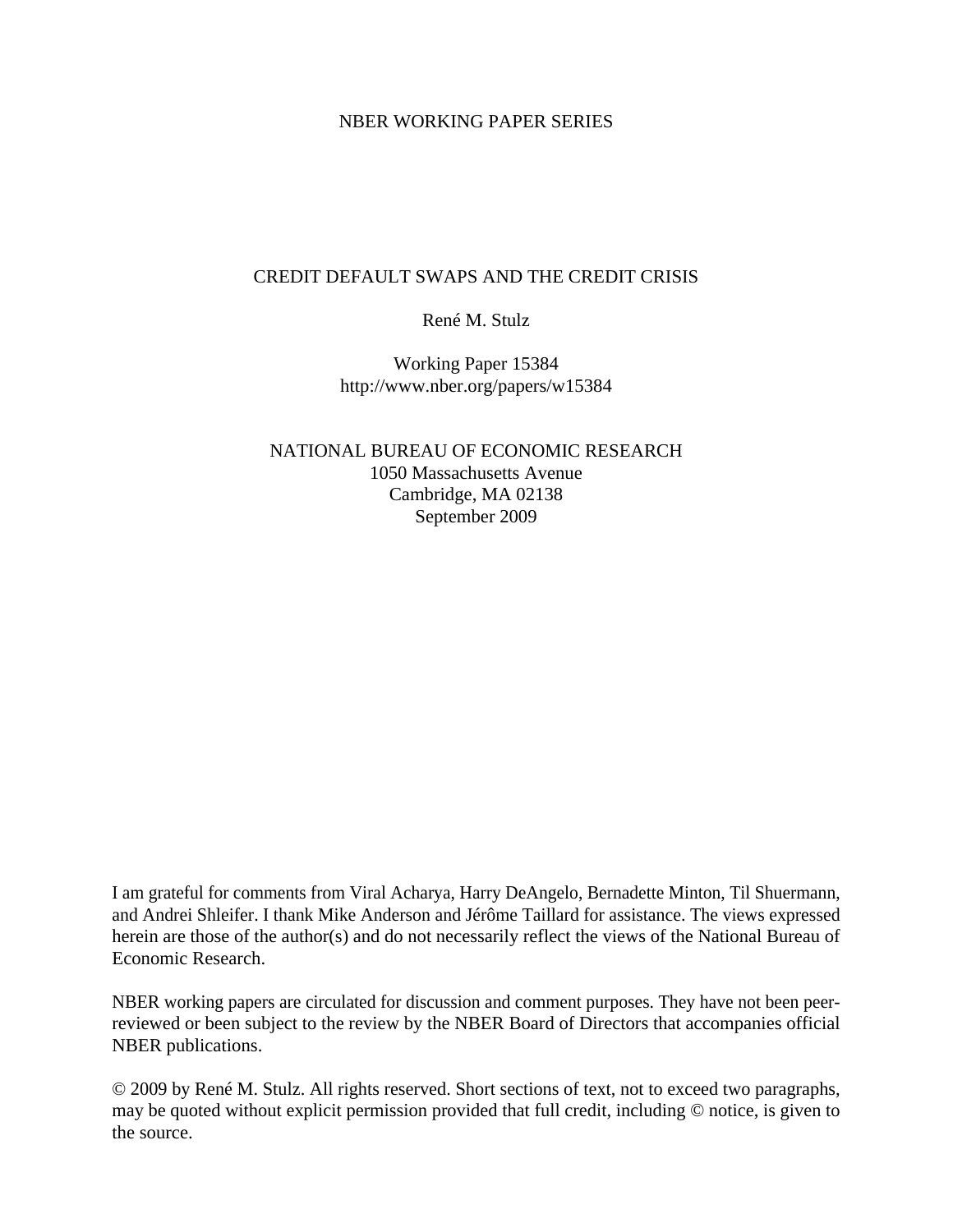Credit Default Swaps and the Credit Crisis René M. Stulz NBER Working Paper No. 15384 September 2009 JEL No. G01,G13,G14,G18,G21,G24,G28

## **ABSTRACT**

Many observers have argued that credit default swaps contributed significantly to the credit crisis. Of particular concern to these observers are that credit default swaps trade in the largely unregulated over-the-counter market as bilateral contracts involving counterparty risk and that they facilitate speculation involving negative views of a firm's financial strength. Some observers have suggested that credit default swaps would not have made the crisis worse had they been traded on exchanges. I conclude that credit default swaps did not cause the dramatic events of the credit crisis, that the over-the-counter credit default swaps market worked well during much of the first year of the credit crisis, and that exchange trading has both advantages and costs compared to over-the-counter trading. Though I argue that eliminating over-the-counter trading of credit default swaps could reduce social welfare, I also recognize that much research is needed to understand better and quantify the social gains and costs of derivatives in general and credit default swaps in particular.

René M. Stulz The Ohio State University Fisher College of Business 806A Fisher Hall 2100 Neil Avenue Columbus, OH 43210-1144 and NBER stulz\_1@cob.osu.edu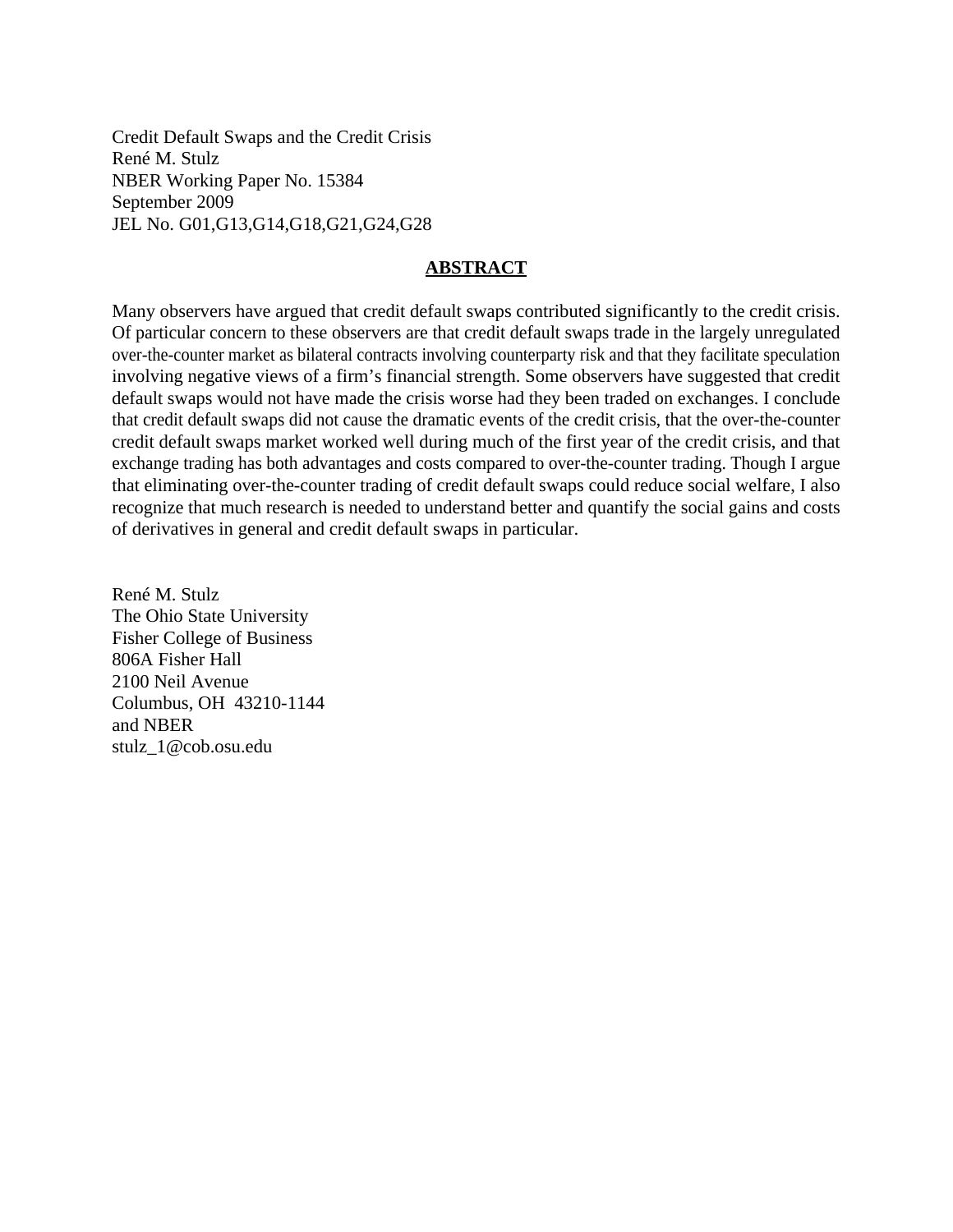In the banking sector, the credit crisis has brought about a destruction of wealth of a magnitude that has not been seen since the Great Depression. In trying to understand why banks collapsed, why housing prices fell so dramatically, and why the credit markets froze, many observers have identified credit default swaps to be a prominent villain. CBS called credit default swaps on subprime mortgages the "bet that blew up Wall Street".<sup>1</sup> With Google, a search under "worst Wall Street invention" comes up with credit default swaps first. A hedge fund manager said that they are "the dark matter of the financial universe."<sup>2</sup> George Soros, the hedge fund manager, and many others want most or all trading in credit default swaps to be banned. Some have argued that over-the-counter trading of credit default swaps should be eliminated but that exchange trading would be acceptable.

In their simplest form, credit default swaps are a straightforward type of financial derivative. They make a payment to the buyer, generally called the protection buyer, equal to losses on bonds or loans resulting from default (or, in some cases, a debt restructuring) by a company. The seller, usually named the protection seller, receives a periodic fee for agreeing to make these payments. A simple way to understand these contracts is that they are functionally equivalent to default insurance contracts. The insured event is the loss arising from a default; the premium paid is the fee; the policy limit, i.e., the maximum covered loss, is called the notional amount; in contrast to typical insurance policies, credit default swaps have no deductible. Importantly, however, one has to be exposed to a risk to obtain an insurance contract; for instance, to buy insurance on a house, one has to own the house; with credit derivatives, one can buy protection without being exposed to the risk that the protection insures.

Of course, as with all derivatives, credit default swaps take many forms. Default swaps could be purchased to insure portfolios of subprime mortgages and, in securitizations, slices of such portfolios. Default swaps offering protection against defaults on portfolios of subprime mortgages

<sup>&</sup>lt;sup>1</sup> "The bet that blew up Wall Street," CBSD, 60 minutes, Oct. 26, 2008.

<sup>&</sup>lt;sup>2</sup> "The \$55 trillion question," by Nicholas Varchaver, Fortune Magazine, September 30, 2008.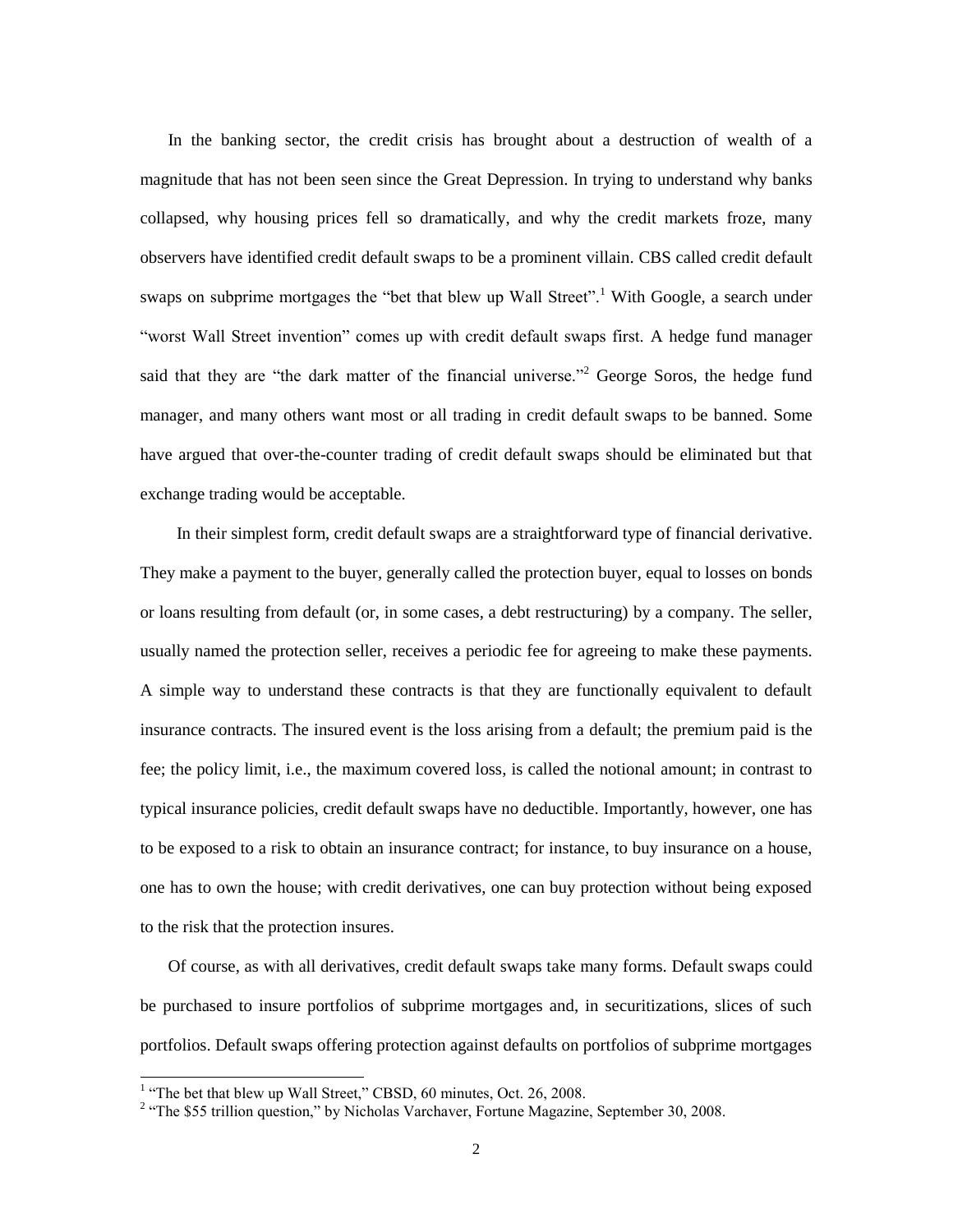made it possible for investors to take exposure to subprime mortgages without taking positions in the mortgages themselves. During the boom that preceded the credit crisis, the demand for exposure to subprime mortgages grew so quickly and so intensely that there were not enough subprime mortgages to satisfy that demand. Eventually, investors acquired such exposure synthetically through credit default swaps.

Credit default swaps have both social benefits and social costs. The social benefits are that they make it easier for credit risks to be borne by those who are in the best position to bear them, that they enable financial institutions to make loans they would not otherwise be able to make, and that their trading reveals useful information about credit risk. These arguments for credit derivatives are standard among economists. Among others, Alan Greenspan made them often. For instance, in 2004, while still chairman of the Federal Reserve Board, he stated that credit derivatives and other complex financial instruments contributed "to the development of a far more flexible, efficient, and hence resilient financial system than existed just a quarter-century ago."<sup>3</sup> However, the fact that the credit crisis led him to conclude that the "whole intellectual edifice" which underlies the use of credit derivatives and complex financial instruments "collapsed in the summer of last year" because of risk management mistakes offers strong testimony that the costs associated with credit derivatives have to be taken as seriously as their benefits.<sup>4</sup>

There are fundamentally three reasons why observers argue that credit default swaps contributed to the crisis and are dangerous. The first argument is that derivatives in general and credit default swaps in particular made possible the credit boom that ended in the credit crisis. The second argument is that financial institutions have positions in credit default swaps for trillions of dollars of notional amount and that these positions have created systemic risk. These massive exposures are alleged by many to have necessitated the indirect bailout of Bear Stearns

 $3$  Alan Greenspan, Economic flexibility, speech to HM Treasury enterprise Conference, 2004, London, U.K.

<sup>&</sup>lt;sup>4</sup> Testimony of Dr. Alan Greenspan, Committee of Government Oversight and Reform, October 23, 2008.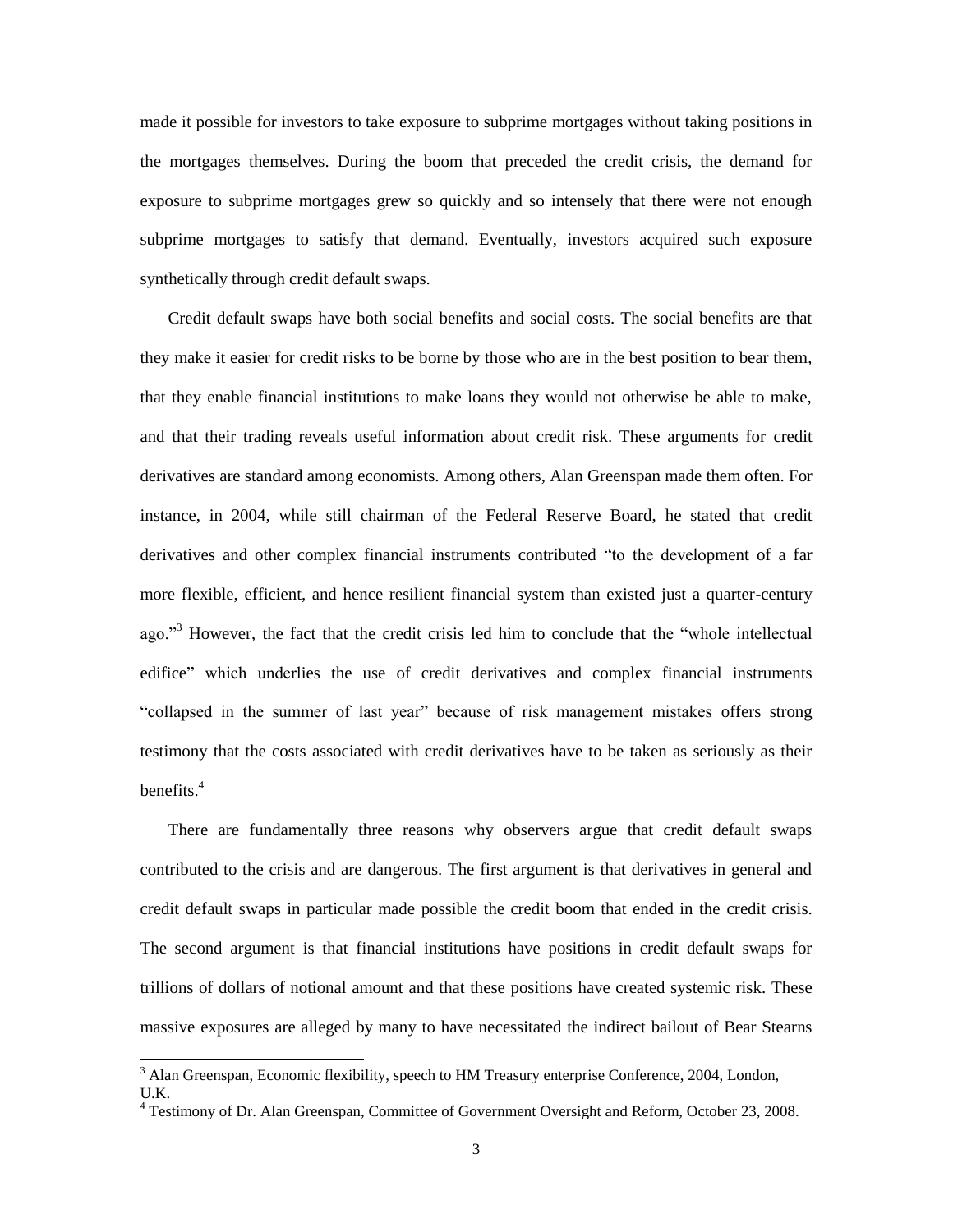by the Federal Reserve and to have led to the direct bailout of AIG at a cost to taxpayers of billions of dollars. Further, according to some observers, these exposures led to a crisis of confidence in financial institutions following the collapse of Lehman as market participants were left guessing how much banks might have to pay on credit default swaps. Lastly, observers argue that the lack of transparency of the credit default swap market has made it possible for market participants to manipulate that market, thereby making it appear that some financial institutions were much weaker financially than they actually were and threatening the soundness of the financial system. Such manipulations are often argued to have been partly responsible for the fall of Bear Stearns and Lehman.

Though many have argued that derivatives and especially credit defaults swaps should be banned, others have claimed that the problems caused by credit default swaps during the credit crisis resulted from the way they trade and from the fact that they were largely free from regulation. A common argument is that these derivatives should not trade over the counter as they do, but instead should trade on exchanges. Others have argued that requiring the trading of credit default swaps to have some features of exchange trading would be sufficient to eliminate much of the risk they might pose to the financial system.

My focus in this paper is mostly on how the way credit default swaps trade contributed to the crisis and poses risks. I first review the mechanics of credit default swaps providing insurance against the default of individual companies before turning to the swaps used to take positions on subprime mortgages. I then examine the growth of the credit default swap market and provide data on the size of the market. I show that how credit default swaps are traded has created risks for the financial system and evaluate how these risks would have been different with exchange trading. Finally, I turn to the claims that these derivatives enabled investors to manipulate the value of financial institutions. I conclude with an assessment of the social costs and benefits of credit derivatives in light of the credit crisis.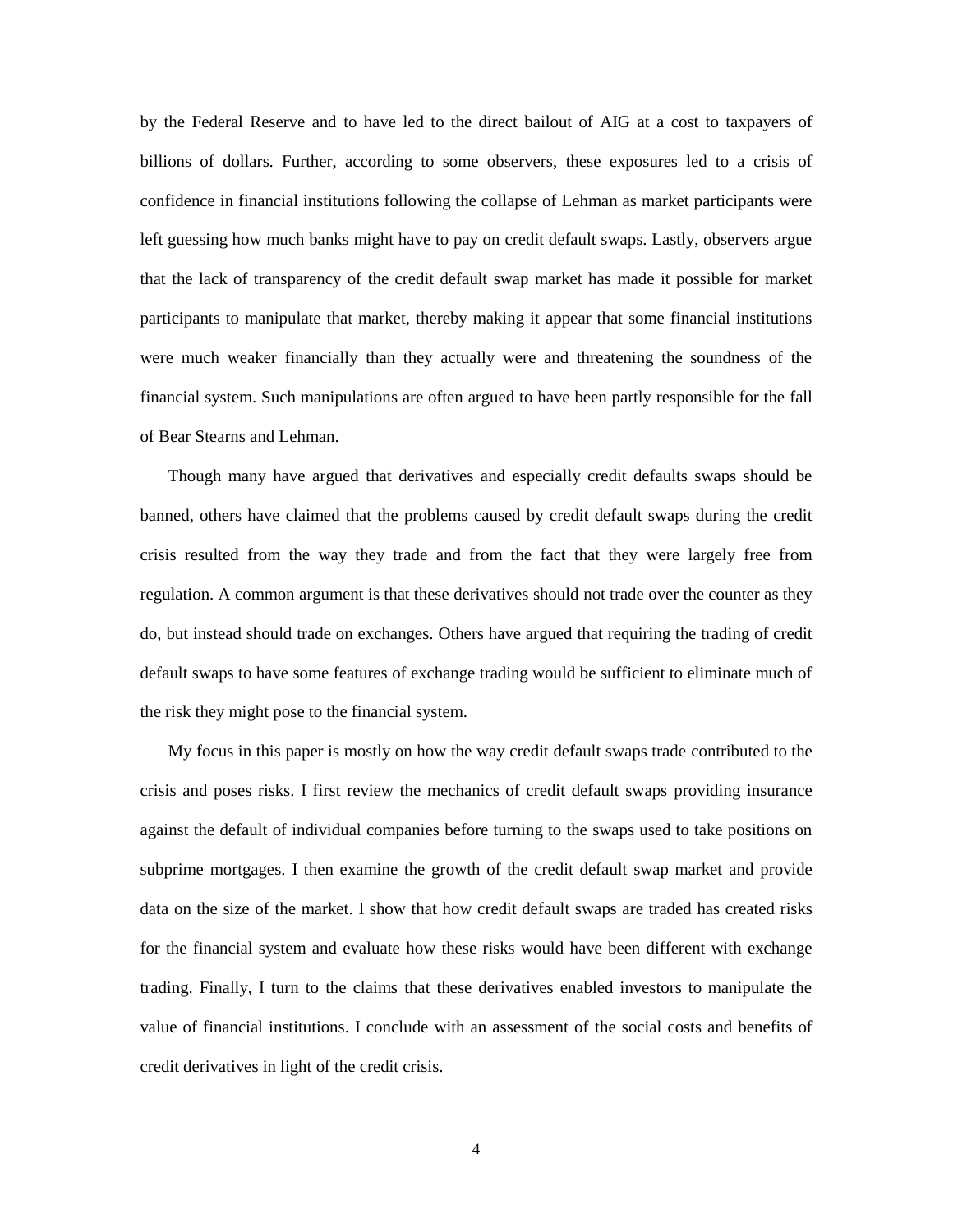#### **1. Credit default swaps**

The best way to understand a plain vanilla credit default swap (CDS) is as an insurance contract against the cost of default of a company – the "name" or the "reference entity" in the language of the CDS market. Suppose that you hold Ford bonds and are concerned about Ford's default risk. You could insure your bond holdings with a CDS. As with a typical insurance contract, you would pay premiums over time. If Ford does not default, you lose the premiums. If Ford defaults, the credit default swap allows you to exchange the Ford bonds you hold, which are now worth little, for the principal amount of the bonds, or alternatively, depending on the details of the contract, for a payment equal to the principal amount of the bonds you hold minus their current value at the time of default. By having taken a position in a CDS on Ford, you protected your investment against a Ford default. Your Ford bond could lose value even if Ford does not default, for instance if interest rates increase or Ford's credit falls without a default, but in that case you would receive no payment from the Ford CDS.

Despite all the suggestions that CDS are somehow nefarious, there is nothing particularly exotic about them. They are as easy to understand as insurance contracts - they are easier to price than some insurance contracts and harder than others. However, with some exceptions, insurance contracts do not trade. In contrast, CDS contracts trade over-the-counter. The market is a dealers' market. Dealers trade with end-users as well as with other dealers.

You would not be alone in buying protection on Ford. The Depository Trust & Clearing Corporation (DTCC) keeps a trading information data warehouse that is freely accessible.<sup>5</sup> For the week ending on May 15, 2009, the DTCC had 5,387 contracts registered with it on Ford Motor Company, 1,583 on Ford Motor Credit Company, and 4,649 on Ford Motor Credit Company LLC. The total notional amount of CDS on Ford Motor Company was for \$36 billion. For comparison, on December 31, 2008, the automotive sector of Ford had total debt of \$25.8

<sup>&</sup>lt;sup>5</sup> <http://www.dtcc.com/products/derivserv/data/index.php>.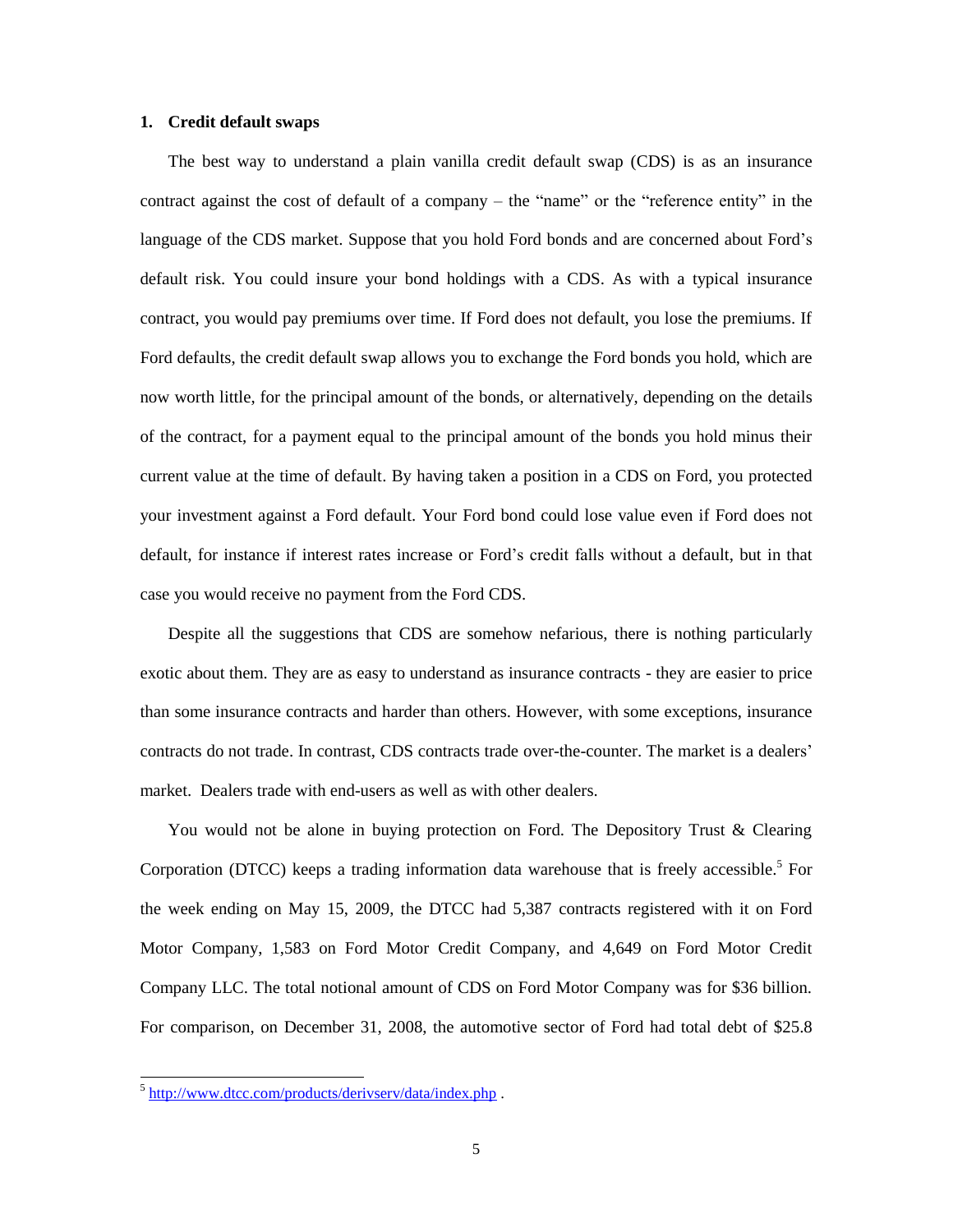billion. It is not unusual for the total notional amount of CDS written on a name to exceed the total amount of debt issued by that name.

There is also a large market for CDS indices, which are averages of credit-default swaps on different names. There are indices for corporates for Europe (iTraxx Europe), the U.S. (CDX North America), as well as other regions. To understand how these indices work, let's consider the iTraxx Europe. The index represents a basket of 125 CDS referencing European investment grade credits. New series are introduced on March 20 and September 20 of each year. There also exist individualized (bespoke in the language of the industry) CDS contracts on baskets of names.

Liquidity is generally considered to be a measure of how expensive it is for a market participant to trade quickly (see Grossman and Miller (1997)). In an illiquid market, selling a position quickly is very expensive because the seller has to discount the price to attract buyers. Similarly, the buyer has to offer a substantial markup to attract sellers. In contrast, in a highly liquid market, one can buy or sell quickly without having to pay much for the benefit of immediacy. The CDS market for a name is often more liquid than the market for the name's bonds, which makes the CDS market a better market to assess a company's credit than the market for its bonds. There are at least three reasons for that. First, CDS are ideally suited to express credit views. Since they do not include funding, their price is typically less affected by liquidity considerations than the price of bonds. 6 Further, firms have all sorts of different bonds whose prices are affected by call provisions, covenants, coupon, maturity, liquidity, and so on; in contrast, CDS are like standardized bonds. Second, CDS on a name can be used for hedging by investors who hold different bond issues – and also by companies that have receivables from that name or banks that made loans to it. This demand for CDS makes the market deeper. Finally, it is generally harder to go short in a company's bonds or loans than it is to buy protection in the CDS market. Many economists would argue that the greater ability to go short means that the market

 $6$  See, for instance, Longstaff, Mithal, and Neis (2005).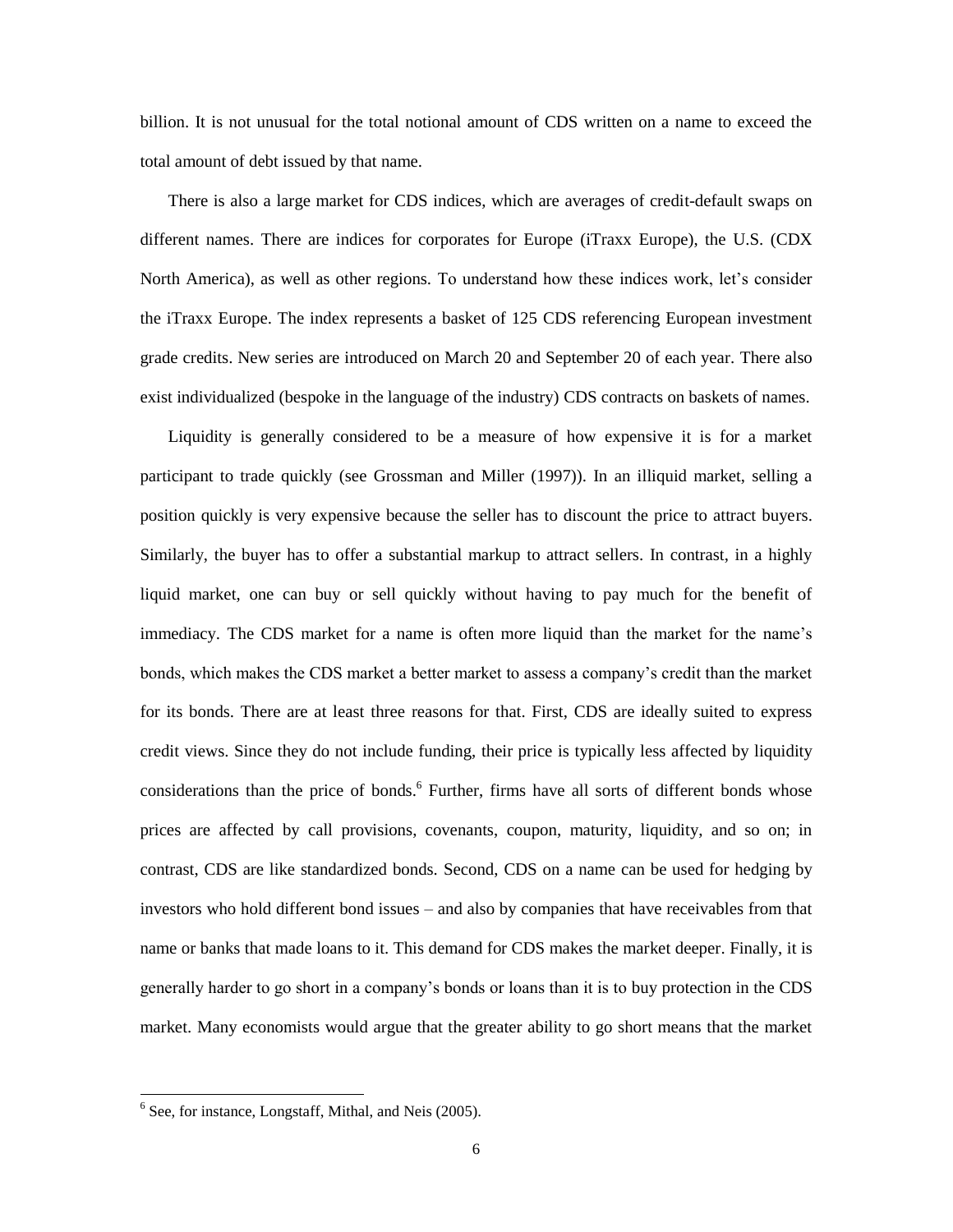for CDS reacts more quickly to new information.<sup>7</sup> An empirical study of how information gets incorporated in bond prices and in CDS prices shows that information mostly flows from CDS prices to bond prices (Blanco, Brennan, and Marsh (2005)). This greater efficiency of the CDS market in incorporating information benefits the pricing of all securities of a firm. As we will discuss later, however, the ability to take short positions through the CDS market has led some to argue that this makes the CDS market destabilizing.

In principle, CDS should make financial markets more efficient and improve the allocation of capital because they make it possible for credit risk to reside with the investors who are best equipped to bear it and introduce greater transparency in the pricing of credit. Historically, the investors who funded companies through debt had to bear the credit risk of these companies. Now, the investors who provide the capital need not be those who bear the credit risk, which can reduce the cost of capital for firms and make it easier for them to raise funds to take advantage of their growth opportunities.

The separation of risk-bearing and funding made possible by credit derivatives has the potential to create problems in that lenders who fund companies but do not bear their risks have less incentive to monitor their loans. Consider a bank that made a large loan to a firm. The market knows that the bank made the loan and believes that the other debt of the firm is safer because it expects the bank to monitor the loan carefully. However, if the bank has protected itself by buying protection, its incentives to monitor the loan may have become less powerful – it would gain nothing from expending resources to discover problems at the firm since if the firm had problems that led it to default on its debt, the bank would receive the full principal amount of the loan, but from the seller of protection instead of from the firm. The seller of protection cannot monitor the firm in the same way as the bank would because it has no contractual relationship with the firm. As a result, the market's assessment of the firm's credit risk is based on the wrong

 7 See Diamond and Verrecchia (1987) for a model of how the speed with which information is incorporated into prices is affected by obstacles to short sales.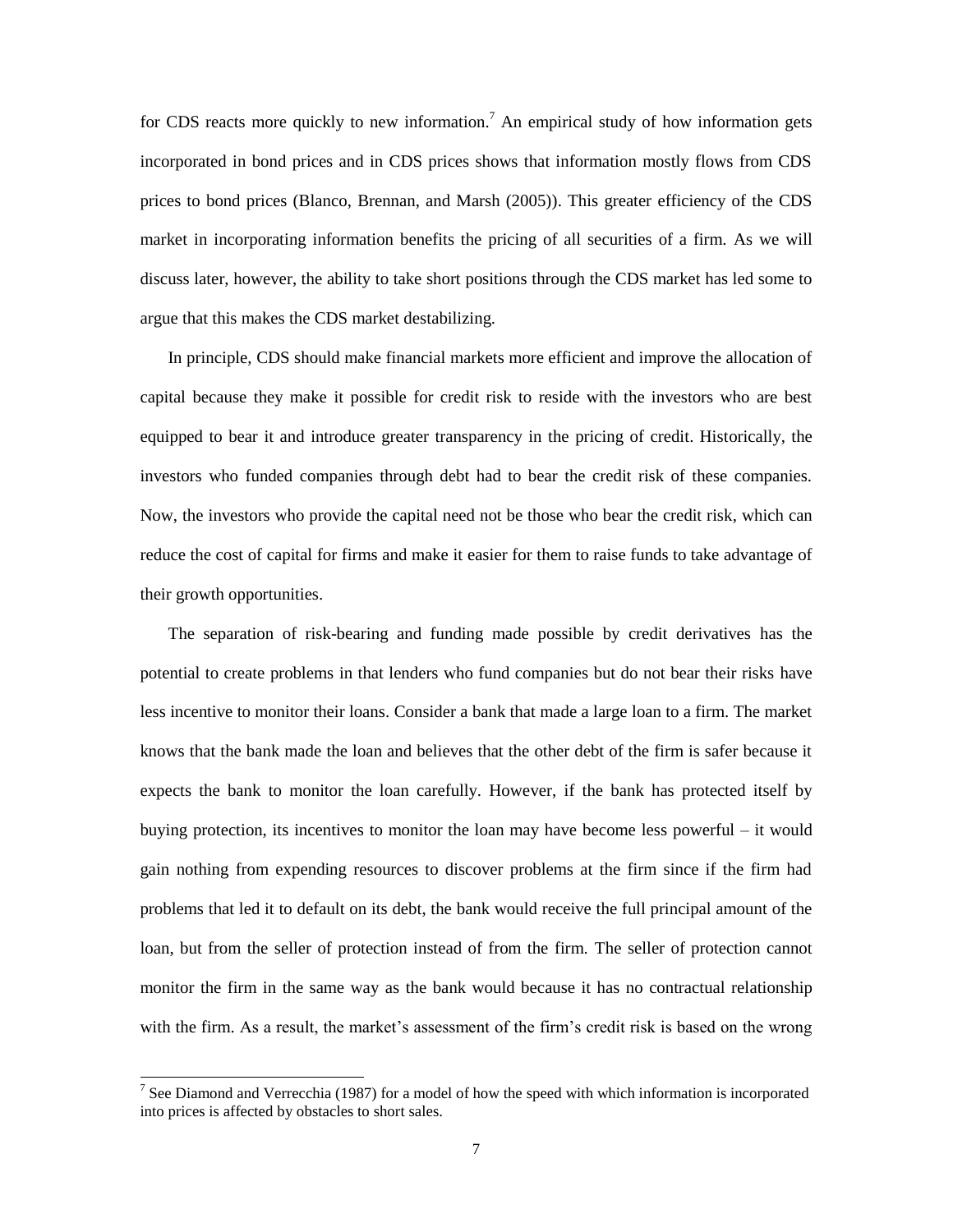premise, namely that there is a bank monitoring the firm carefully, and, as a result, there may be too little monitoring of the firm. However, in practice, banks have many reasons to monitor their customers. Further, it may be expensive for them to buy protection because counterparties will assume that the bank is better informed than they are and will only trade at prices that protect them against making losses because of this information asymmetry.

The ability of banks to hedge loans that they make also has benefits, however. For example, banks can keep lending to firms with which they have close relationships because they can limit their exposure to such firms through the use of CDS. As a result, firms can get more credit than they would otherwise receive and on better terms. Despite the advantages of CDS for banks, they have used them only to a limited extent to hedge loans. Few banks take positions in CDS and Minton, Stulz, and Williamson (2009) show that the 23 U.S bank holding companies with CDS positions in 2005 hedged on average 2% of their loans with these instruments. Further, only 2% of the gross CDS positions of these banks were used for hedging – the other positions were held in their dealer business. In addition to the information asymmetry problem already discussed, another reason why banks' use of CDS to hedge is limited is that, while the CDS market is typically quite liquid for large companies, it is usually not liquid for the smaller companies that banks make a lot of loans to. Interestingly, there was a sharp increase in net hedging in 2007.

The availability of CDS contracts can change the incentives of investors. Consider an investor who holds bonds of a company in financial distress. This company may approach the investor to suggest a restructuring of its debt. The attitude of the investor towards the company's proposal will depend on whether the investor hedged his position through a CDS or not.<sup>8</sup> Suppose the investor hedged his position through a CDS. Some CDS contracts treat a restructuring of debt as a credit event, i.e., an event that causes a payout, while others do not. In addition, however, even if the CDS treats a restructuring of debt as a credit event, not all restructurings qualify – an exchange of new bonds for the old ones would not qualify. If the investor has a CDS contract that

 $8$  For a detailed analysis, see Yavorsky (2009).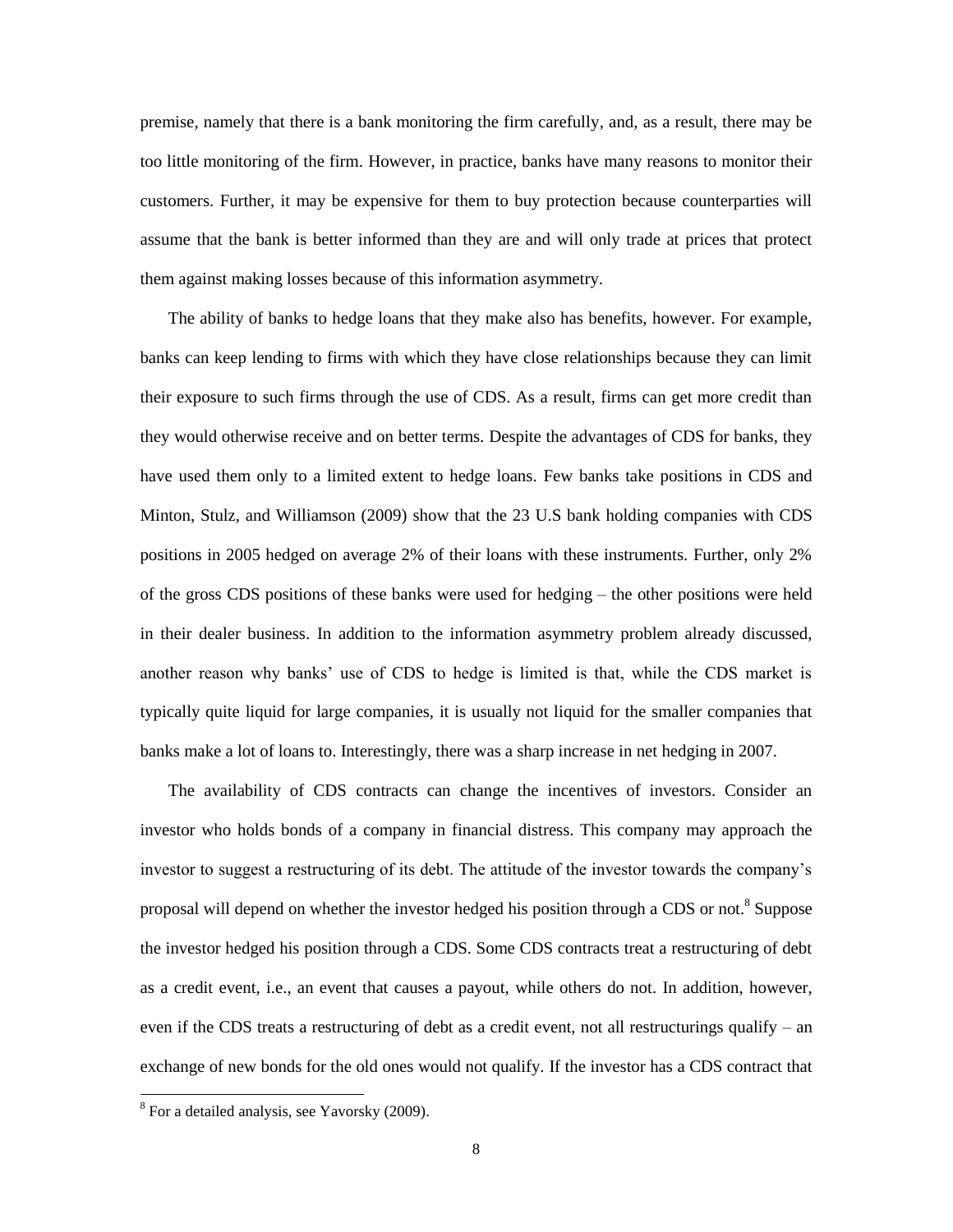does not treat a restructuring as a credit event, he would receive nothing from the CDS when he agrees to the firm's debt restructuring but he may make a substantial loss on his bond holdings. That investor might be better off to resist the restructuring and see the firm file for bankruptcy, in which case the CDS would compensate the investor for his loss. An investor who bought protection might even find it optimal to buy enough bonds to block a restructuring.

If CDS are functionally equivalent to insurance contracts, would we be better off if all insurance contracts traded, or is it that CDS should not trade because insurance contracts typically do not? Valuable information about a firm's credit risk can be produced through trading in the CDS market. No such information would be produced with trading on somebody's house insurance policy because the financial reward to anybody who finds that the insurance policy is mispriced would be trivial. However, there is another fundamental difference between traditional insurance and CDS contracts. Insurance companies manage risk through diversification. A large portfolio of house insurance policies has close to no risk. Not so for a large portfolio of CDS contracts because such a portfolio is sensitive to macroeconomic factors that are not diversifiable. Firms are more likely to default in recessions. The ability to trade CDS is therefore a key risk management tool for writers of protection to achieve a level of risk that they can be comfortable with.

## **2. Subprime derivatives**

As is now well-known, subprime mortgages have significant default risk. As with other mortgages, subprime mortgages are securitized, so that the financial institutions originating mortgages do not have to keep them on their books. <sup>9</sup> Mortgages are placed in a pool and notes are issued against that pool. The notes issued against the pool, often called tranches, differ in their priority in receiving payments from the mortgages. The most senior tranche has a first claim on

<sup>&</sup>lt;sup>9</sup> See Ashcraft and Schuermann (2008) for a description of the securitization of subprime mortgages and an analysis of the problems that arise in securitization of these mortgages.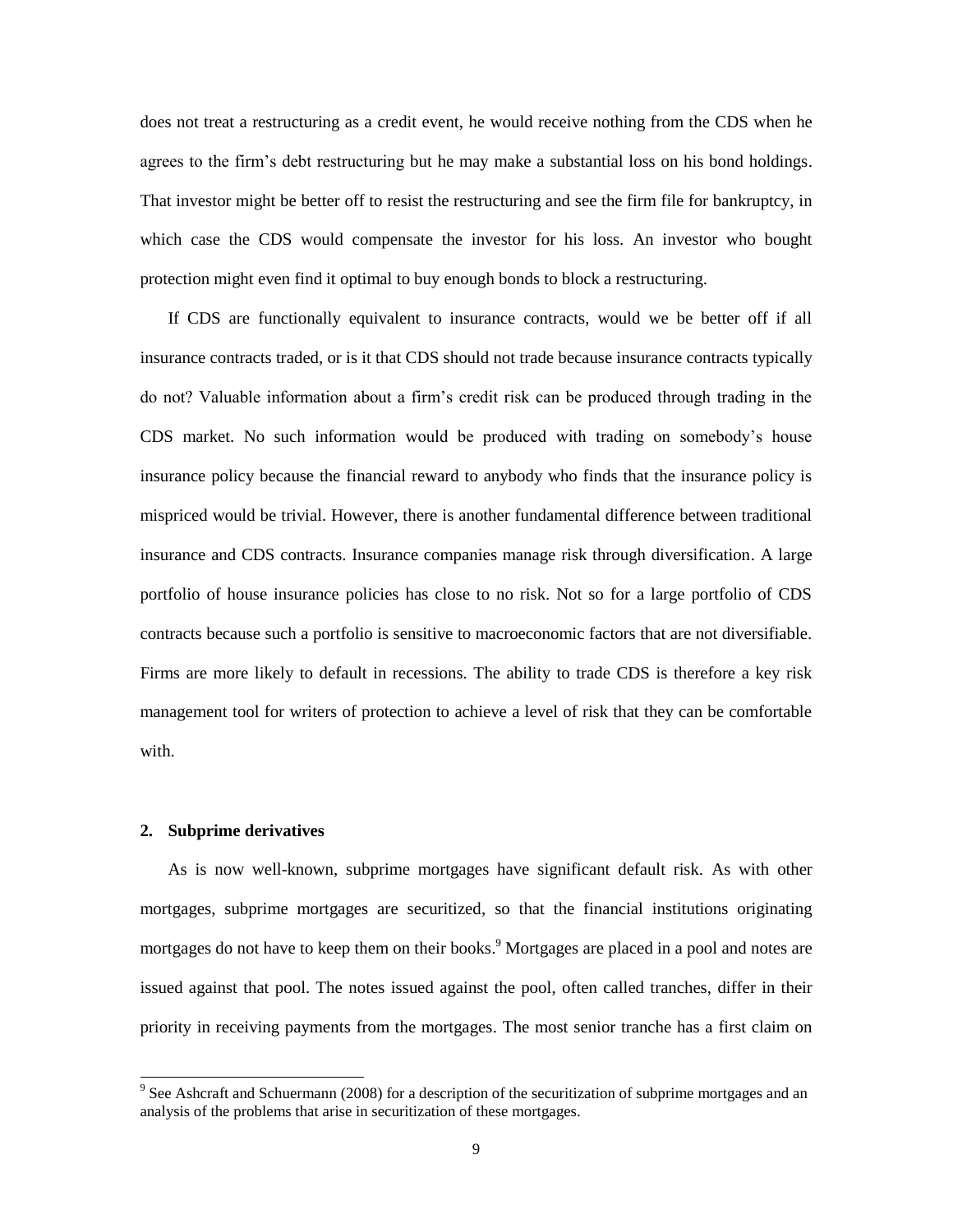interest payments and mortgage payoffs among the holders of notes. Many of the notes, and generally all of the most senior notes, have a rating from a credit-rating agency. The super-senior notes always have an AAA rating. As mortgages default, the lowest rated securities suffer first from the default losses. As default losses mount, it becomes possible for the highly rated securities to suffer from default losses as well.

Consider now AAA rated debt issued against a pool of mortgages. This debt would promise a coupon, generally set at a premium above a floating rate such as LIBOR. A financial institution could choose to hold that debt. If the financial institution wants to insure that debt, it could do so by purchasing protection through a CDS. However, there is a complication with subprime securitized debt. The debtholders receive cash flows from the pool of mortgages. These cash flows can decline because of defaults on the mortgages that are securitized (or for some other reasons). With corporate debt, default leads to restructuring or bankruptcy. With securitized subprime debt, default on the underlying mortgages leads to a reduction in debt payments and not to bankruptcy. Because of this, CDS written on securitized debt work differently from CDS written on corporate debt. Suppose that an investor holds a AAA tranche with a principal amount of \$100 million and the other tranches of the securitization have been wiped out; further, suppose that during a month \$1 million of mortgages default so that the principal balance falls from \$100 million to \$99 million. At that time, the investor would be paid \$1 million from the CDS. The CDS would still exist after that payment and would make payments as mortgages default until maturity of the contract or, if earlier, until the mortgages in the pool cease to exist.

Lower-rated tranches from subprime securitizations were often repackaged in the form of collateralized debt obligations (CDOs). With a CDO, debt issues or loans are placed in a pool and securities are issued against the pool. One popular type of CDO would put bonds rated BBB in a pool and then issue securities against that pool. Despite the fact that the pool had BBB securities, it would issue perhaps 70% of securities rated AAA. CDS were written to provide protection to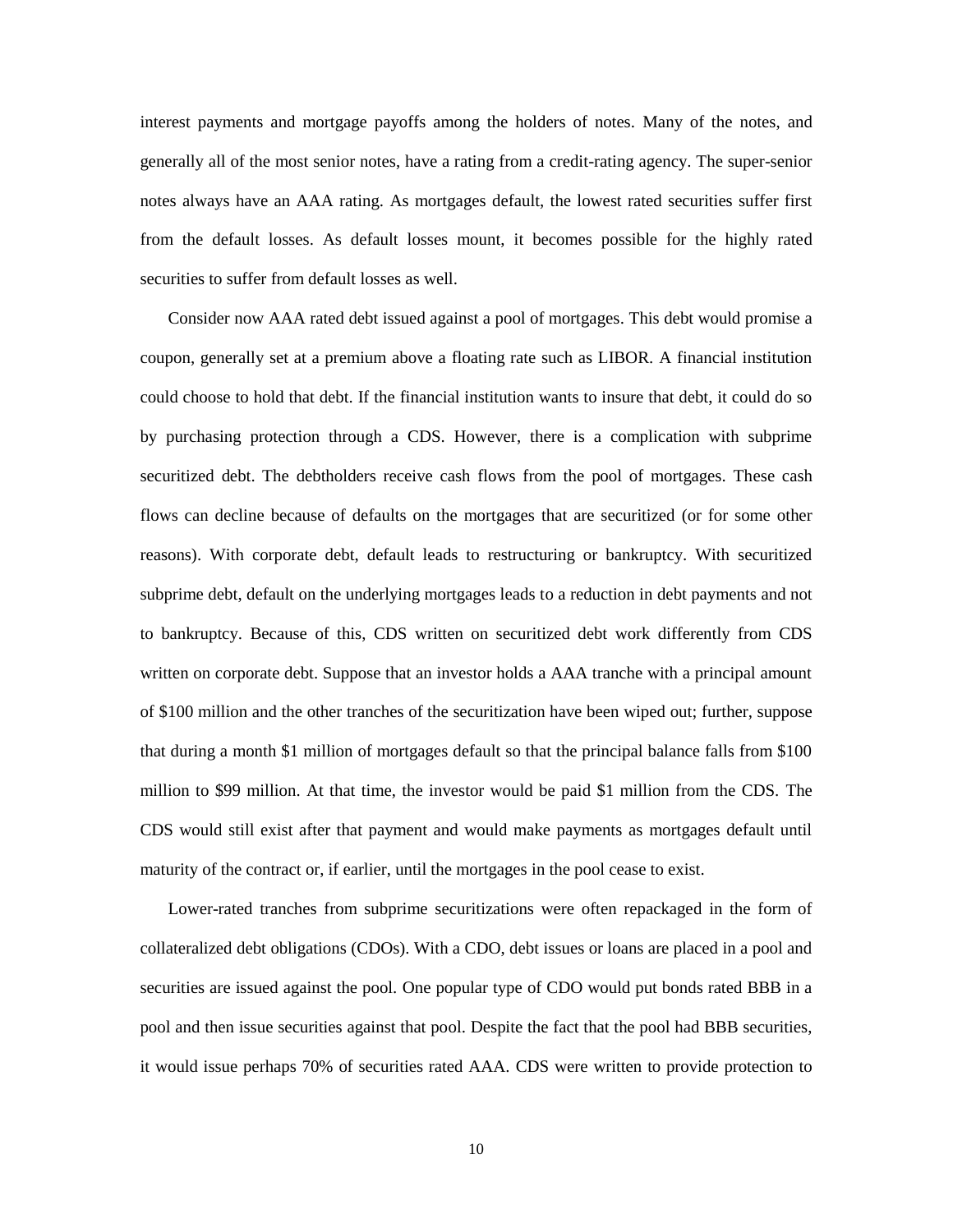holders of CDOs as well. CDOs are difficult to price, which means that credit-default swaps on CDOs are hard to price as well.

A CDO can be created synthetically. One way to do so is to purchase a portfolio of low risk securities, such as treasuries, sell protection against a reference portfolio of subprime mortgages and other debt, and issue securities against that portfolio. Buying treasuries and selling protection through CDS is approximately equivalent to holding a portfolio of debt. For example, a trust could issue securities to buy \$1 billion of treasuries and write protection on \$1 billion of subprime mortgages. Suppose that the value of the subprime mortgages falls because of defaults, so that the CDS written by the pool has to make a \$100 million payment on the CDS. The trust would sell \$100 million of treasuries to fund that payment. The value of the trust is closely related to the value of an investment of \$1 billion in subprime mortgages. With this approach, CDOs can be created synthetically by issuing securities against a portfolio of treasuries and short CDS positions. With a synthetic CDO, credit losses hurt the investors in the CDO and benefit the writers of the CDS. On net, there is no loss – it is only wealth redistribution.

In 2006, indices of CDS on subprime securitizations were introduced. These indices are called the ABX indices. They represent a basket of CDS contracts on securitized subprime mortgages. When subprime origination was active, ABX indices were created every six months. An index would be based on an average of CDS for same seniority securitization tranches. For instance, the AAA index for 2007-1 was based on an average of individual CDS on the largest AAA-rated securitization tranches issued in the second half of 2006. The index level would behave like a bond price – as the risks of default losses increase, its level would fall. In 2007, these indices fell sharply, reflecting a loss in value of subprime securities.

The ABX indices made it possible for investors to take views on the subprime market without owning subprime mortgages directly or indirectly. Investors could purchase or sell insurance on the ABX indices. As a result, it was possible for investors to take more exposure to subprime mortgages than there were such mortgages. Data on subprime CDS positions only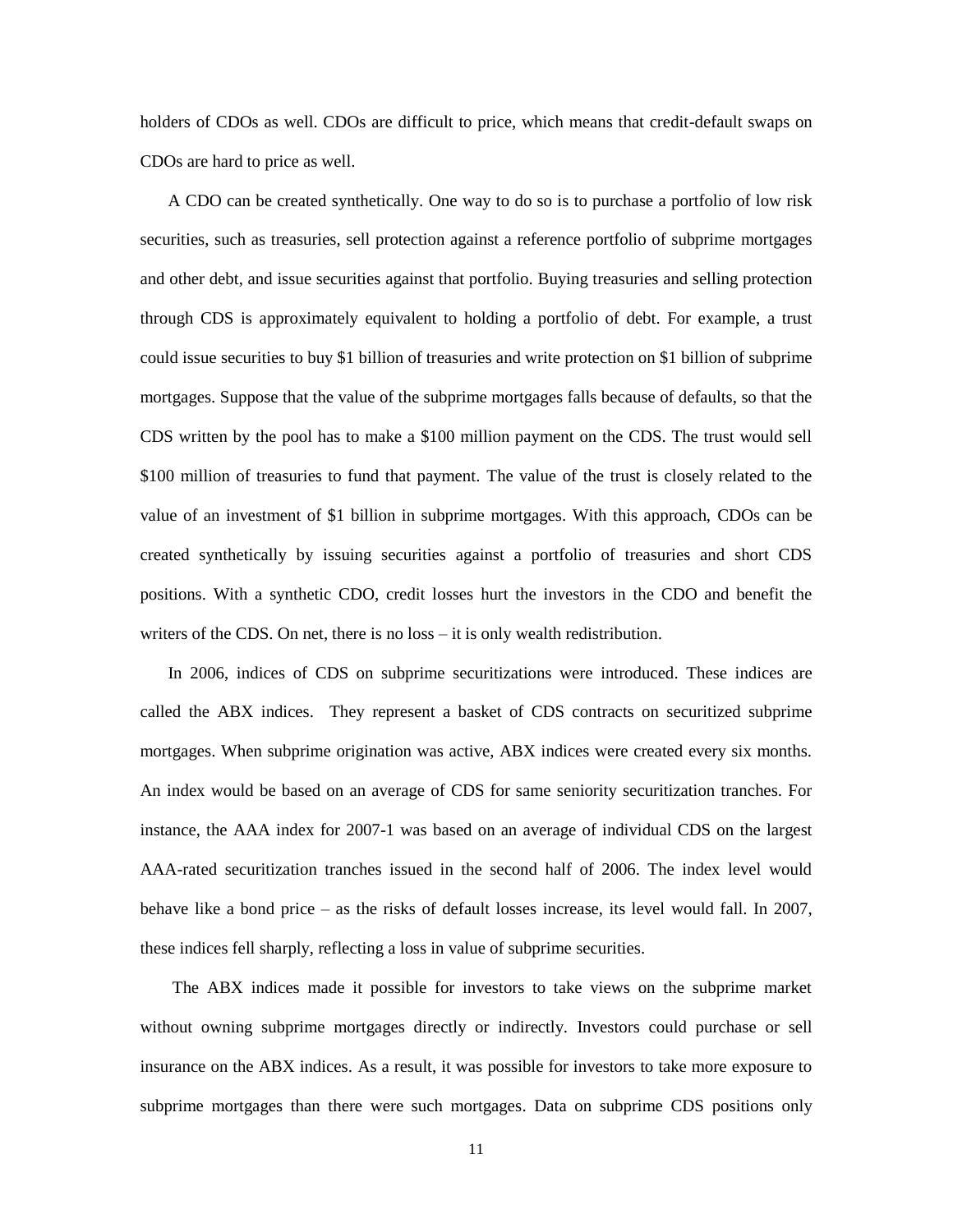became available late in the fall of 2008 through the DTCC data warehouse. This data is incomplete. The DTCC estimated that less than 1% of the CDS registered with it were CDS contracts involving the  $ABX$  – in other words a notional amount of less than \$330 billion – as of early November. It is possible that the size of the subprime CDS market was much larger because not all contracts are registered with the DTCC, because many contracts may have been unwound by the time the DTCC started reporting contracts, and perhaps because there were many contracts on subprime that did not use the ABX indices.

Subprime CDS provided investors with the ability to go short on subprime securities and to hedge such securities. Both benefits should have been valuable. The price discovery provided by the ABX indices was valuable since it helped financial institutions and investors assess the value of subprime securities.<sup>10</sup> However, it is not clear how good that price discovery was. Many observers argue that at times price movements in the ABX indices overreacted to changes in expected default losses on subprime mortgages – in fact, Stanton and Wallace (2009) provide evidence that for some of these indices at some times the implied probabilities of default on the underlying mortgages were greater than  $1<sup>11</sup>$ . The hedging benefit of CDS should have made it possible for subprime risk to be located with those investors and institutions for which bearing such risk was most valuable.

Large providers of protection on subprime risks were various insurance companies. Monoline insurance companies are specialized insurance companies that insure debt. Historically, they mostly insured municipal bonds. As the subprime securitization market grew, monolines became more and more active in providing insurance on the higher rated tranches in subprime securitizations. They acquired extremely large subprime exposures this way. As we will discuss extensively later, AIG also insured much debt with subprime collateral. Unfortunately, some of the hedging benefit turned out to be illusory because parties providing the hedging did not have

 $\overline{a}$ 

 $10$  See Gorton (2008) for the role of price discovery through the ABX indices in the subprime crisis.

 $11$  See also Bank of England (2008).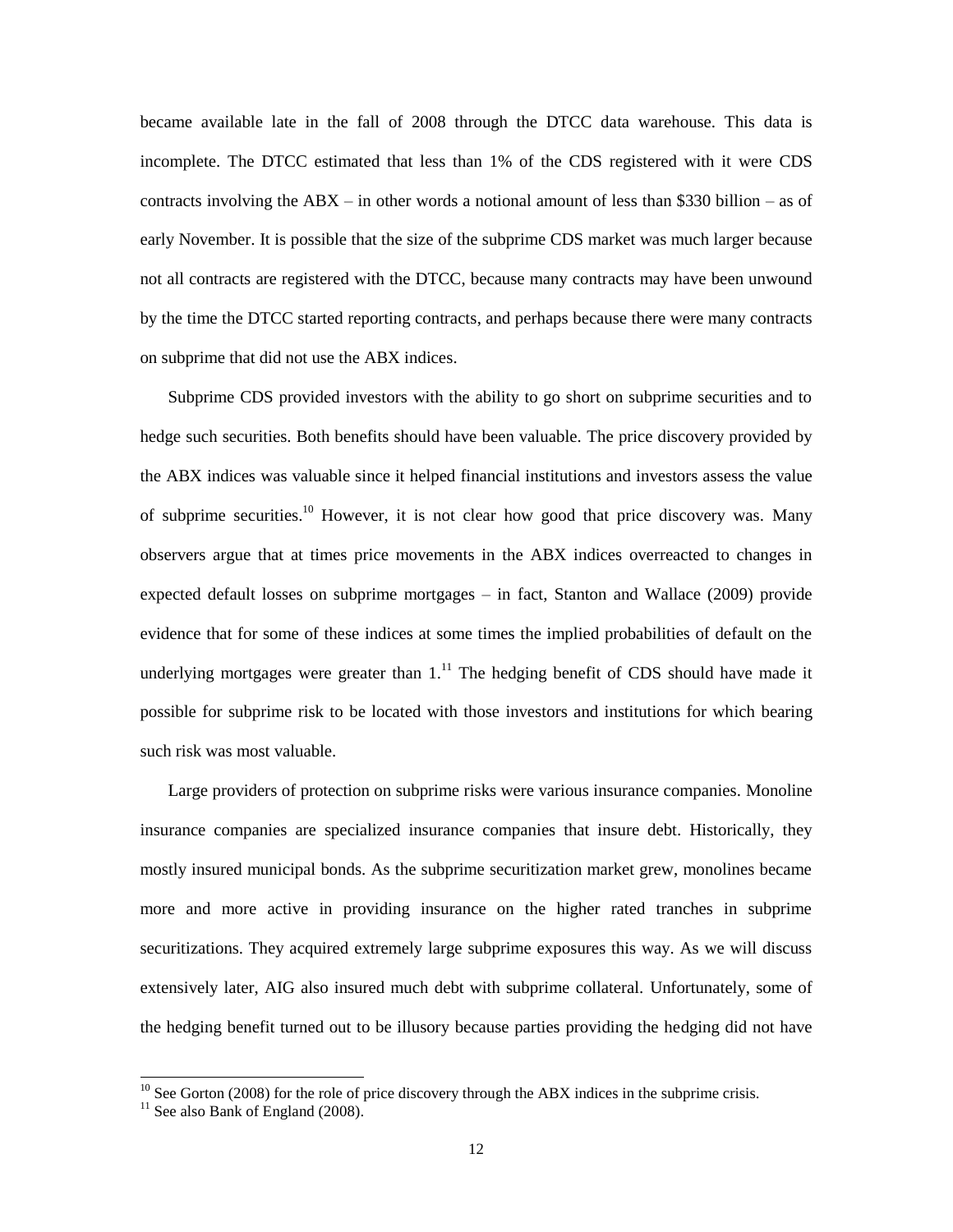the ability to bear the risk ex post and the risk these parties were bearing led some of them to be bailed out.

## **3. The size of the CDS market**

Because CDS are traded over-the-counter and are not regulated, there is no official record of CDS contracts. The Bank for International Settlements (BIS) has statistics on the CDS market only since the end of 2004 based on survey data.<sup>12</sup> By then, the CDS market had been alive for roughly ten years, but its size in the 1990s was trivial – an estimate for 1998 is that at that time the size of the market was \$180 billion.<sup>13</sup> By 2004, the total notional amount was \$6 trillion. At the end of June 2008, the size of the market, at \$57 trillion, was almost ten times bigger. However, the size of the market fell sharply in the second half of 2008.<sup>14</sup> The BIS reported that the size of the credit default swap market at the end of 2008 was \$41 trillion. When the BIS started keeping track of CDS contracts, single-name contracts were 80% of the market; at the end of June 2008, these single-name contracts were only 58% of the market. Figure 1 shows the evolution of the size of the CDS market.

All major dealers register their plain vanilla credit default swaps with the DTCC warehouse. The size of the market as measured by the CDS registered with the DTCC is much smaller, \$29 trillion on May 22, 2009. With the registry, the DTCC can make sure it counts each CDS contract only once. It is harder to make sure of that with surveys, so it is possible that surveys inflate the size of the market, but since not all contracts are registered with the DTCC, the DTCC underestimates the size of the market to some extent. Of the \$29 trillion of default swaps registered with the DTCC on May 22, 2009, \$15 trillion were single-name swaps.

 $\overline{a}$ 

<sup>&</sup>lt;sup>12</sup> <http://www.bis.org/statistics/derstats.htm>.

<sup>&</sup>lt;sup>13</sup> One of the first CDS was default insurance on Exxon provided by the EBRD to JP Morgan. See Tett (2009). The estimate for 1998 is in Acharya, Engle, Figlewski, Lynch, and Subrahmanyam (2009).

<sup>&</sup>lt;sup>14</sup> The International Swaps and Derivatives Dealers Association (ISDA) conducts a survey of the CDS market as well and its estimate for mid-year in 2008 is slightly lower and shows a decrease from the end of 2007.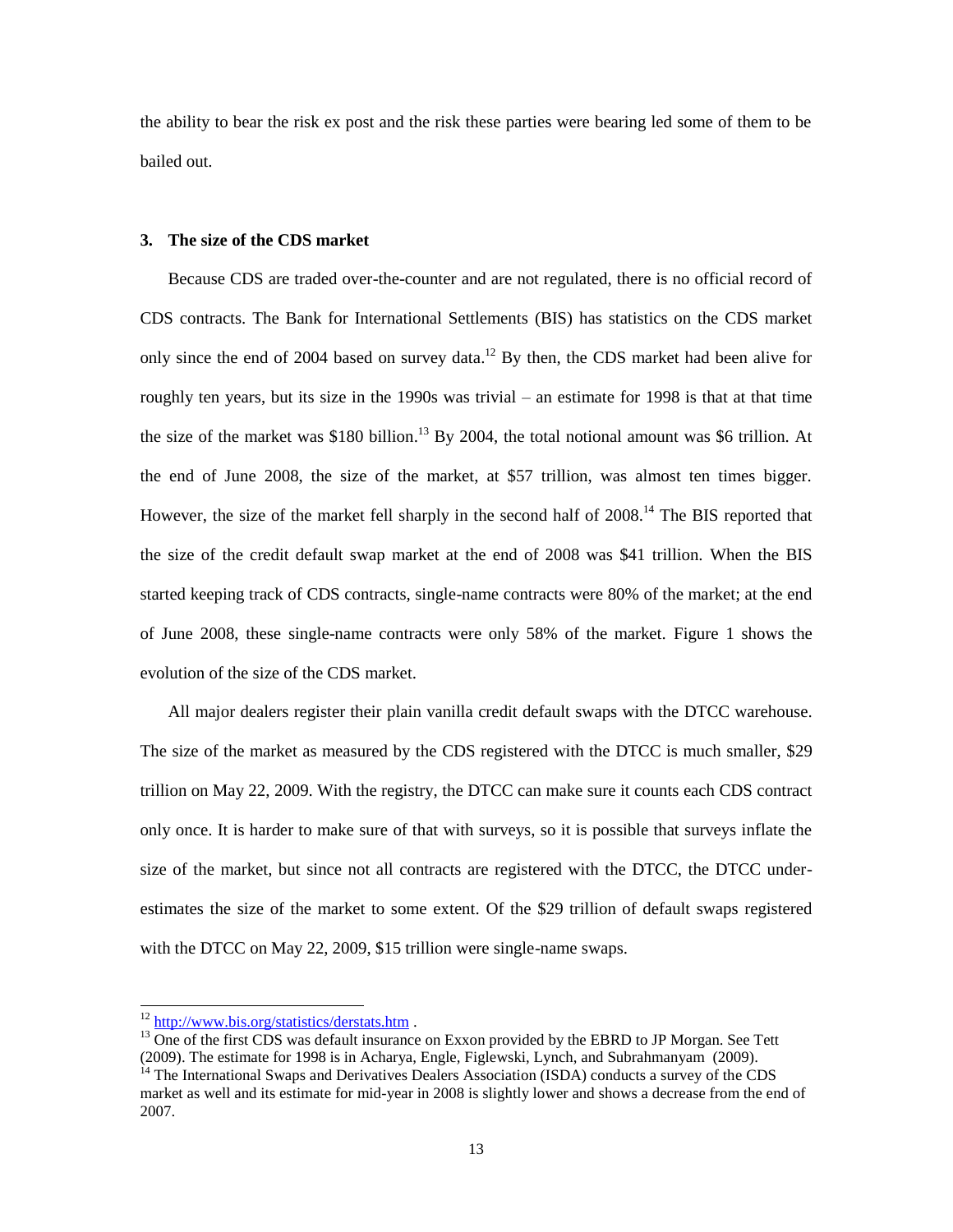There is no net outstanding supply of credit default swaps. For each buyer of protection, there is a seller of protection. From that perspective, the total market value of the outstanding CDS is zero. However, it is also interesting to consider the market value of the protection bought through CDS. If protection is bought on a firm that has no significant risk of default, the value of the protection will be trivially low even if the protection is bought on a large notional amount. However, if a name's probability of default is close to one and the expected recovery is close to zero, the value of the protection bought is close to the notional amount of the swap. As with all derivatives, there is a dramatic difference between the total notional amount outstanding and the market value of the contracts outstanding for CDS. The BIS survey estimates the market value of the contracts outstanding at \$5.6 trillion at the end of December 2008. Figure 2 shows the evolution of the market value of the contracts from 2004 to the end of 2008. A striking development that took place in 2008 is that the CDS market size fell when measured using the total notional amount of credit swaps, but it increased sharply when measured using the market value of the outstanding swaps. At the end of December 2007, the market value of the swaps was \$2 trillion, so that the size of the market almost tripled using market values. Such an evolution is not surprising because default risks increased for many companies in 2008.

#### **4. CDS, over-the-counter markets, and exchanges**

To understand the benefits and costs of over-the-counter (OTC) trading for CDS, it is best to start with a simple example. Suppose that you are a hedge fund manager and are pessimistic about the future of the credit of bank holding company X. A simple way to express your view is to buy protection on bank X through a five-year credit default swap. To enter the swap, you call up dealers to obtain quotes. You might call Goldman Sachs, Deutsche Bank, and Natixis because you typically deal with them. Say Natixis offers the best deal and you take it. You then agree to make regular payments, say quarterly, at an annual rate of 100 basis points on a notional amount of \$10 million. Until April of this year, when you entered the CDS, the CDS was priced so that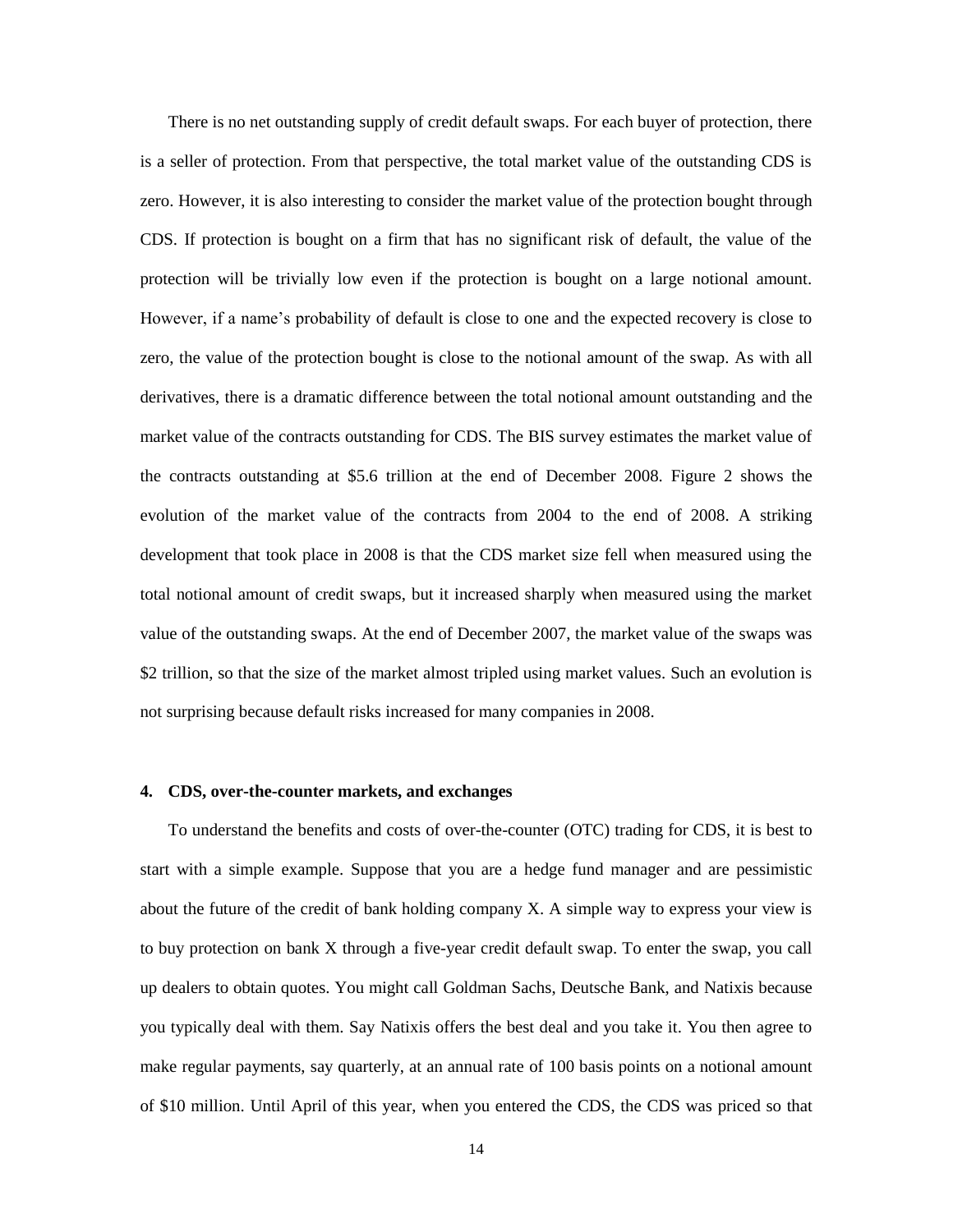the market's assessment of the present value of the payments the buyer of protection expected to make roughly equaled the present value of the payment he expected to receive in the event of a default of bank X. In other words, the terms of the CDS were set so that it had no economic value from the market's perspective at inception – if you sold the contract one second after you entered it, you got nothing for selling it. Since April 2009, CDS contracts initiated in North America have a fixed payment of either 100 basis points or 500 basis points per year.<sup>15</sup> If the net present value of the protection you receive on company  $X$  is positive when you pay 100 basis points per year, then you have to make an initial payment to the seller of protection corresponding to that net present value.

Immediately after you enter the swap, Natixis has an exposure to bank X. Should bank X default and the bonds of bank X become worth 40 cents on the dollar, Natixis would have to pay \$6 million. Derivatives dealers are in the business of making markets for derivatives, not of taking exposures to the credit risk of companies. Natixis would therefore immediately look for ways to hedge or transfer its exposure. Most likely, Natixis would buy protection on bank X from some other dealer, say UBS, who might also turn around and buy protection, say from Goldman Sachs. However, eventually, somebody has to bear the risk from the credit default swap you entered. Suppose that another hedge fund, Contrarian, wants to sell protection on bank X and agrees to sell protection on bank X to Goldman Sachs. Contrarian would hold a position that is the opposite of the one you have.

With this example, in a sense you buy protection on bank X from Contrarian. However, three intermediaries make this happen, namely Natixis, UBS, and Goldman Sachs, and you will never know that Contrarian is the ultimate seller of protection. There is a whole chain of credit default swap between you and the end-user who has the opposite position. More specifically, in this example, there are four CDS of \$10 million notional each. The size of the OTC market for

<sup>&</sup>lt;sup>15</sup> A number of changes took place in North America for CDS contracts in April 2009. These changes are generally described under the name of the "CDS Big Bang" (see Markit (2009)). The objective of these changes was to standardize the single-name CDS contracts.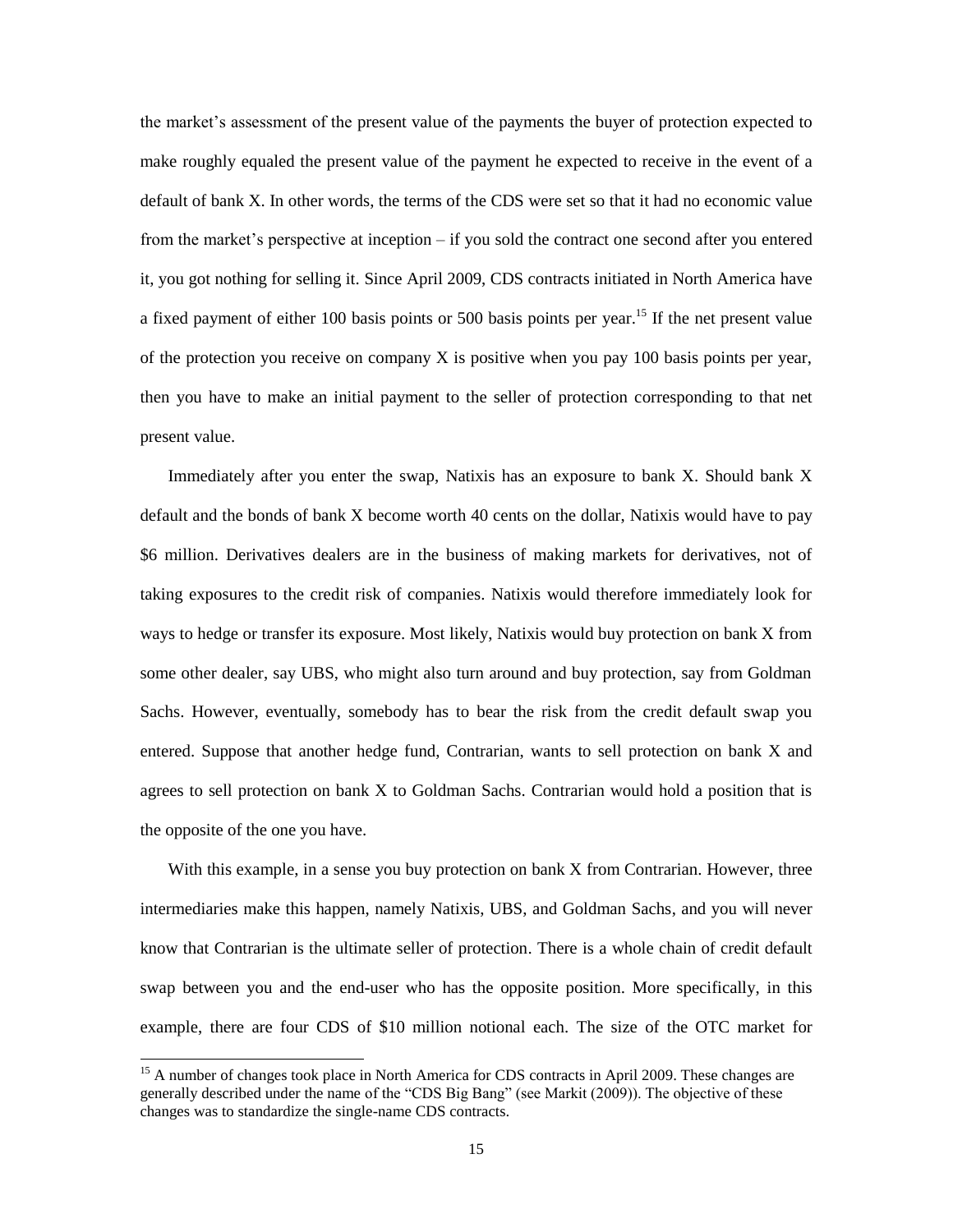derivatives is increased by the fact that after an end-user has entered a derivatives position, a search process starts which ends when a party is identified who is willing to hold the opposite position.

So, you made a phone call, or exchanged electronic messages, and agreed to terms to enter a CDS contract with Natixis.<sup>16</sup> Now, the trade has to clear, which means that both you and Natixis have to formally ratify the agreement you made so that everybody involved agrees to the rights and obligations you acquired through your phone call. The trader at Natixis will be off to other trades immediately after talking to you. Back offices now get involved. First, the back office at Natixis captures the trade – it records it. Second, it verifies it with your back office. However, when the back office from Natixis contacts your back office, they might think that they have a contract on \$20 million notional instead of \$10 million notional. At that time, this disagreement would have to be resolved. Third, the trade is confirmed after possible disagreements have been resolved. The clearing process for derivatives consists of all the steps that take place from the trade completion to the settlement. The settlement is when a party receives cash from the counterparty to fulfill the obligation agreed to through the trade.

It should be immediately clear that a disorganized clearing process can create substantial risk. Suppose that for whatever reason confirmation does not take place. It could be that the back office of Natixis was too busy and forgot, or that the trader forgot to inform the back office properly. However, the trade with UBS was cleared properly. In this case, Natixis might have hedged a position that it might not have because the trade was never confirmed. Instead of having no exposure, it would now have a risky CDS contract on its books.

After you enter the contract, its life might be just as you expected when you entered the contract. Perhaps you had decided to hold on to the contract until either bank X defaults or the CDS matures. If bank X defaults, Natixis makes the promised payment. Throughout the life of the contract, you are never concerned about Natixis' ability to honor the promise it made to you.

<sup>&</sup>lt;sup>16</sup> There are also some fully automated platforms on which you could trade.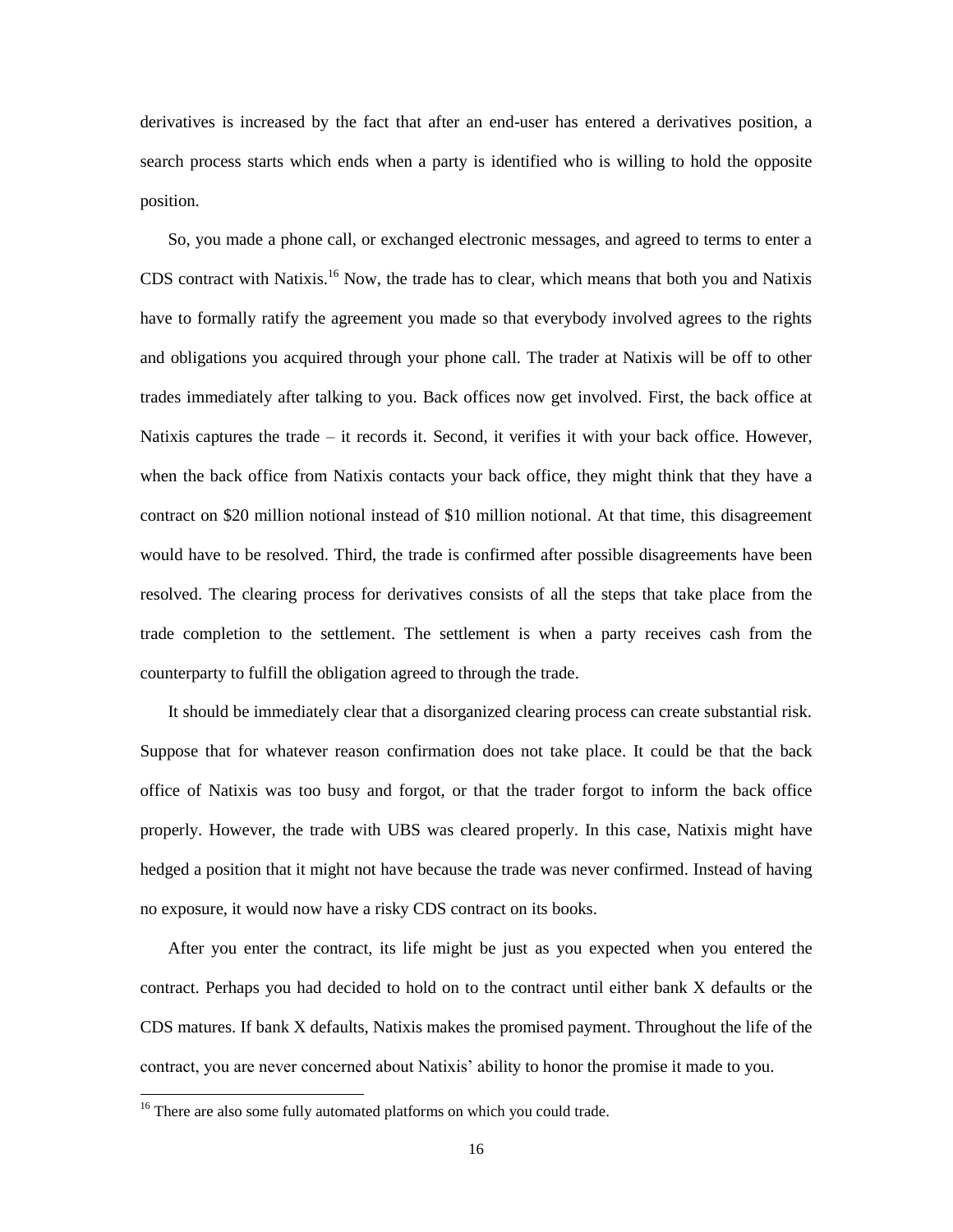What about a less run-of-the mill outcome? Two such outcomes are interesting. First, after some time, you could decide that you don't want to hold the contract to maturity. I call this case the exit case. Second, the financial situation of Natixis could deteriorate so that the market might become concerned about its ability to honor its promises. I call this the counterparty risk case.

Consider first the exit case. There are at least three ways to exit a CDS position. First, you could go to Natixis and negotiate terms under which the CDS agreement would be terminated. If the credit of bank X deteriorated since the inception of the swap, the swap became more valuable to you because it became more likely that Natixis would have to make a payment as a result of a default of bank X. In this case, you would receive a payment from Natixis upon termination. Alternatively, if the credit of bank X improved, you would have to make a payment to Natixis. Second, you could enter a contract to sell protection on bank X for the same notional amount as your contract with Natixis with some other dealer that matures when your CDS matures. In this case, assuming that there is no uncertainty about whether the dealers will honor their promises, the two CDS you have essentially offset each other and you are no longer exposed to the credit risk of bank X. Third, you could go to a dealer and enter an agreement that this dealer will take on your obligation to Natixis. Such an agreement is called a novation.

If you went back to Natixis to reach an agreement to terminate the contract, it would be a bilateral negotiation. Natixis might not offer you favorable terms because if it agreed it would have to find a way to offset the CDS it entered into to offset your swap. Natixis might also feel that it has some market power. It might charge a termination fee. Entering an offsetting swap is simple, but you still have some risk since the new swap counterparty might default and then you will still have your original swap. Novation can eliminate all your risk. However, somebody else has to assume the counterparty risk – and, at times, may require to be paid for that.

With novation, it is important for Natixis to know that the counterparty has changed and to agree to the change. Natixis might be concerned about its exposure to the new dealer and might refuse the novation. A sign that Bear Stearns' situation was desperate was when counterparties to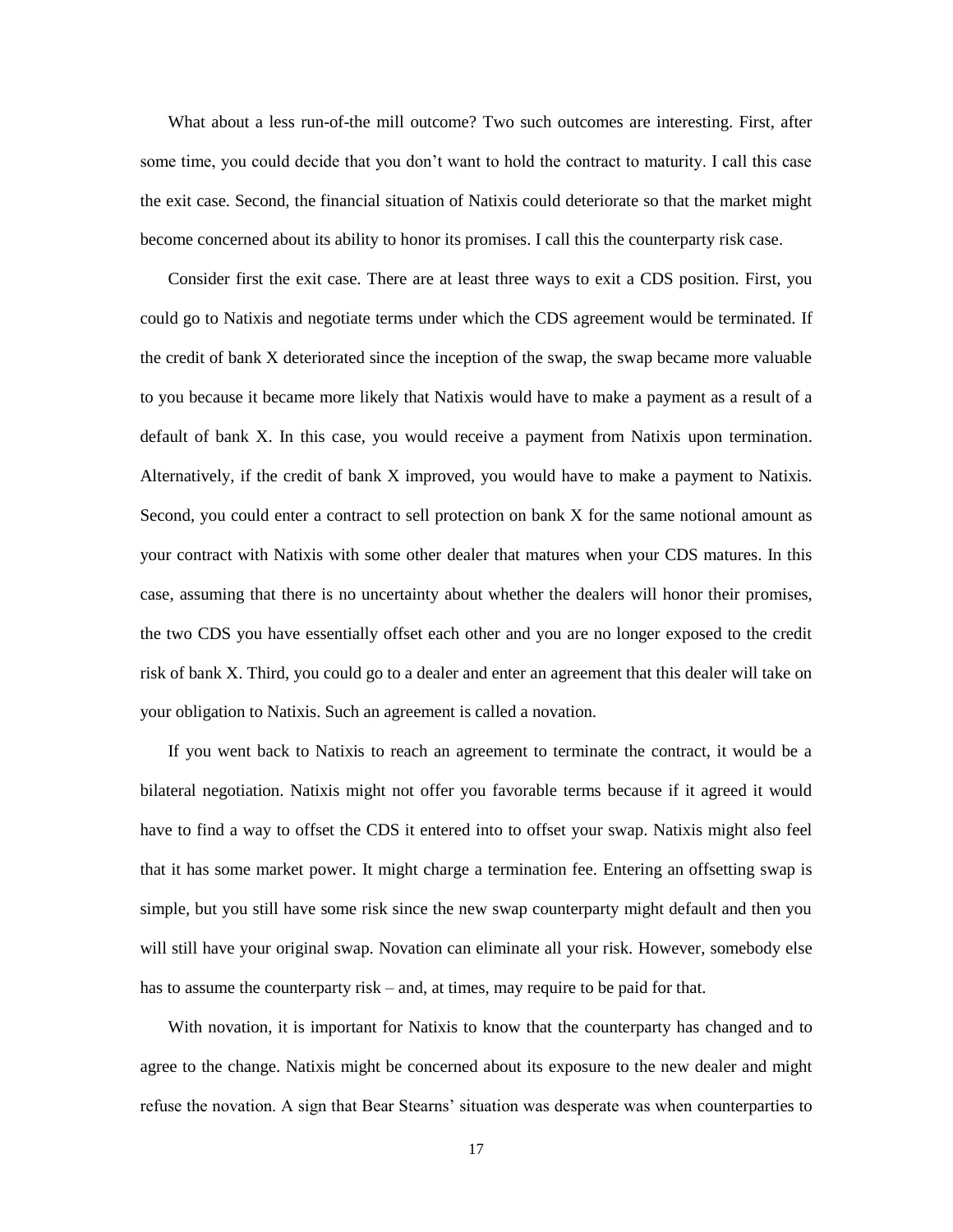Bear Stearns wanted to novate their trades and eventually they could not find dealers willing to novate.<sup>17</sup> Again, the role of the back office is crucial here. Suppose that you thought you had novated the contract, but Natixis never agreed. In this case, you would still be the purchaser of protection from Natixis' perspective. However, the situation would be troublesome for the dealer with whom you novated the swap. That dealer might have thought it had a swap buying protection on bank X when it did not.

As we saw, the market for CDS grew very quickly and became enormous. Not surprisingly, this growth was accompanied by growing pains. Traders want to trade and often worry little about whether the back office follows. Back offices are not prestigious. They are hidden. Banks may lag in staffing back offices for new types of derivatives. Not surprisingly, as the market's growth accelerated, back offices often did not follow. For instance, in 2004, according to an ISDA survey, the average time to confirmation for a credit derivative was 25 days.<sup>18</sup> There was uncertainty as to the status of default swaps. A few years back, it might have taken a couple of weeks for Natixis to be informed of the novation, and sometimes these communications fell through the cracks. The New York Fed worked hard to get the industry to solve these problems and had significant success. Nevertheless, after Bear Stearns was acquired by JPMorgan Chase, its new owners discovered a large amount of unconfirmed CDS.<sup>19</sup> However, according to ISDA (2009), at this time, 92% of confirmations for credit derivatives are done electronically. Of these confirmations, more than 60% are done the same day and more than 90% within a day.

Let's now look at the case of counterparty risk. Suppose that you just entered the swap and Natixis files for bankruptcy or is simply closed by regulators. In this case, the swap would have no value because you just entered it. To re-establish your position, you would have to enter the same swap with somebody else. If nothing changed due to the bankruptcy, you would do so on

 $\overline{a}$ 

 $17$  See Cohan (2009), p. 27-30, for a description of discussions at Goldman Sachs about whether to novate a trade in March 2008 for a hedge fund that had Bear Stearns as a counterparty.

 $^{18}$  Ledrut and Upper (2007) review some of the evidence on backlogs.

 $19$  See Tett (2009), p. 224.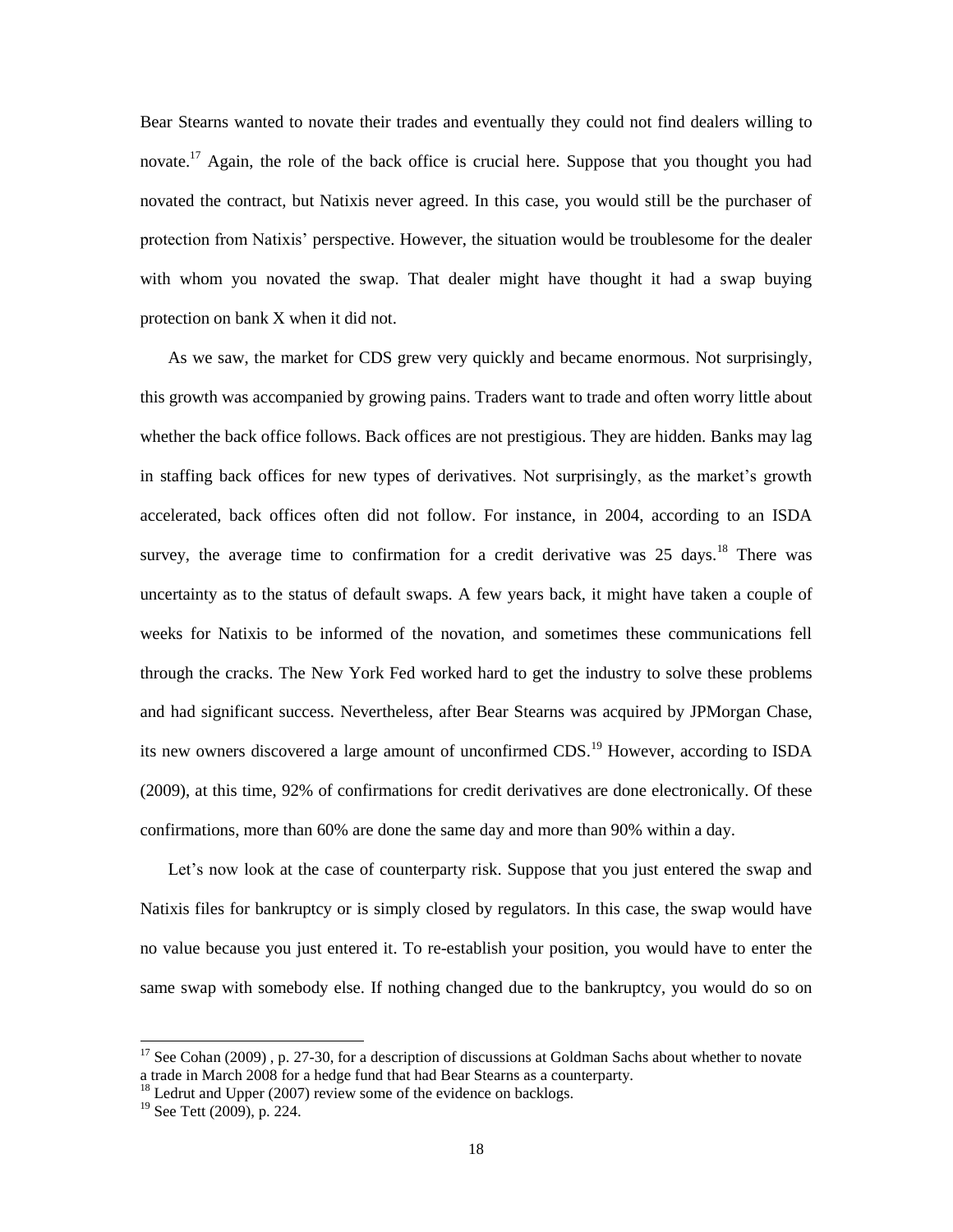terms similar to those that prevailed before the bankruptcy. You would still make a loss that you would want to be compensated for because you would incur transaction costs. However, it could be that the Natixis bankruptcy disrupts markets. In this case, the market might lack liquidity, so that you would have to agree to less favorable terms to re-establish the swap, which would increase the replacement cost for you beyond the cost implied by the bid-ask spread. These replacement costs would be magnified if the position you seek to replace is larger than a standard size position.

What if Natixis fails after some time? In this case, the impact of the failure on your CDS position depends on whether you gained from the swap or lost. If Natixis fails, the swap is terminated. If bank X's credit worsened, you gained on your swap. Your gain is at risk in the event of termination. If bank X's credit improved, most likely you will owe to the bankruptcy estate of Natixis. Irrespective of whether you gained or lost, the precise quantification of the gain or loss can be complicated because termination of the swap leaves you in a different situation from the one you were in before the termination. To be in the same situation as you were in before the termination, you would have to replace the swap which would involve costs that you would want to be compensated for by Natixis.

 A well-established solution to address the issue of counterparty risk is a bilateral mark-tomarket and collateral agreement. With such an agreement, the counterparty whose position in the swap has negative value has to post collateral based on the market value of the swap. As the market value of the swap falls further, the party has to post more collateral. Consider the case of your swap on bank X. Suppose that the value of the protection you bought is now \$2 million. With a collateral agreement, Natixis might have to post collateral worth \$2 million. With this agreement, you would lose nothing if you could turn around immediately after the failure of Natixis and enter the same swap for \$2 million. However, the failure of Natixis could have made the markets dysfunctional and you might not be able to replace the swap at all for some time or only at a cost much higher than \$2 million. In this case, despite the existence of a collateral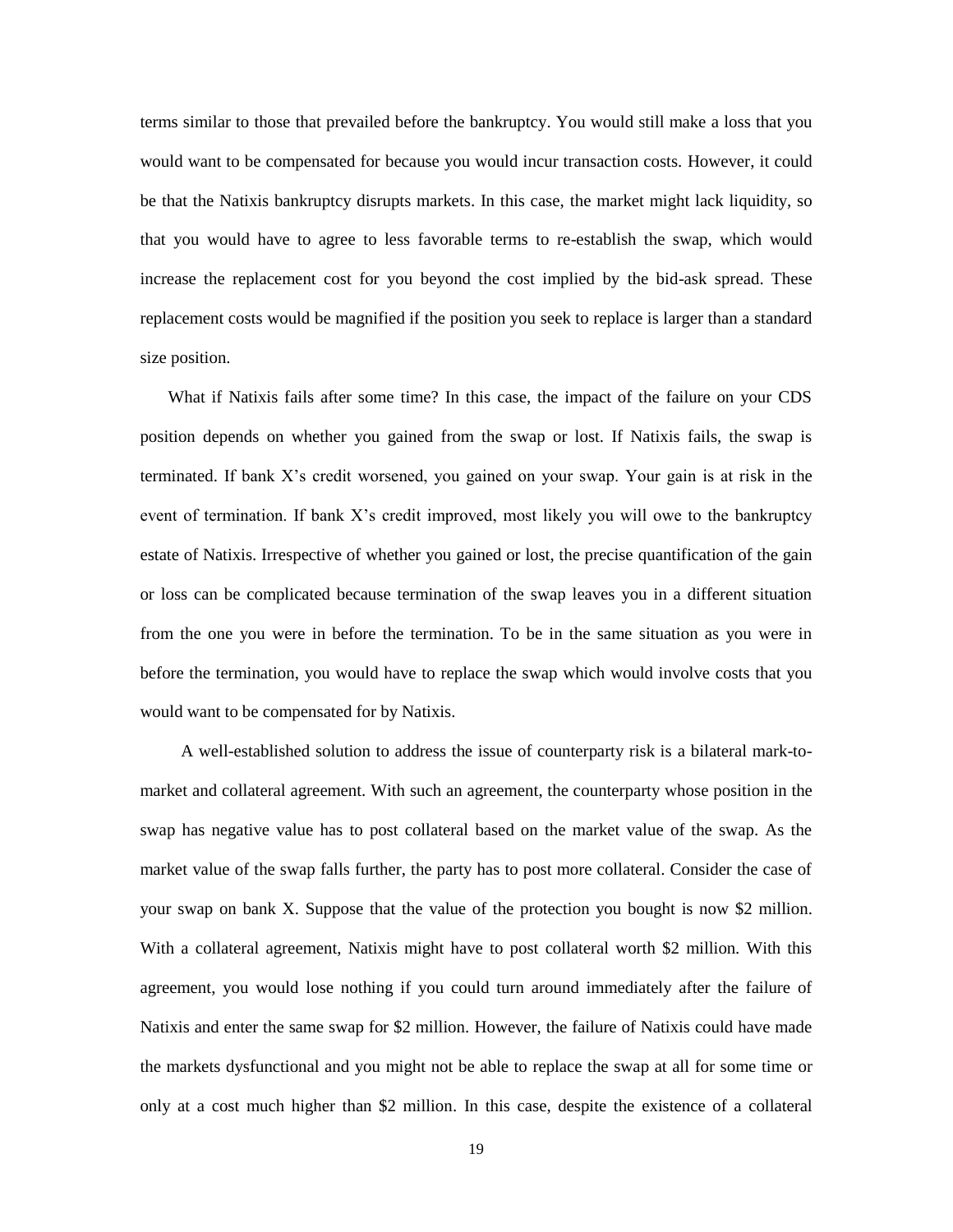agreement, you could make a large loss because of the failure of Natixis. You would have a claim against the bankruptcy estate of Natixis if you suffered a loss in excess of the collateral you had in your possession. If you had multiple swap positions with Natixis, the positions would be netted against each other if they were made under the same contractual framework (the same master agreement), so that you would owe Natixis the net amount or you would be owed the net amount.

How would your trade in the CDS have worked differently had the CDS traded on an exchange? Derivatives are standardized on exchanges. Consequently, you would have had to choose a contract that is available on an exchange. You would have placed an order with a broker to open a CDS position. On the exchange, your trade would have taken place when somebody else would have been willing to take the opposite position. However, in contrast to the OTC market, your counterparty would not be a dealer, but it would be the clearinghouse of the exchange. The exchange clearinghouse clears all contracts traded on the exchange and serves as the counterparty. The promise of your CDS contract would be honored as long as the clearinghouse has the resources to do so. The ability of the clearinghouse to honor the promises of the contracts it clears depends on its resources, including its capital, and on its risk management. Clearinghouses use margin agreements to reduce their risk. With these agreements, parties to a contract have to put up collateral when they open the contract. This collateral is called the initial margin. Each day, the contract is marked to market and the mark-to-market gains and losses are settled. Through judicious use of margin levels, a clearinghouse can make its risk of default low – if the margin were 100% of the notional amount of a credit default swap there would be no risk of default for the clearinghouse. As long as a day's loss on a contract is less than the margin, the clearinghouse can make up the loss by holding on to the collateral. There would be no chain of contracts if the contracts are traded on exchanges. Trade prices on exchanges are publicly available, so that there is transparency. In addition, regulators could identify the counterparties to trades through the clearinghouse should they have a need to do so.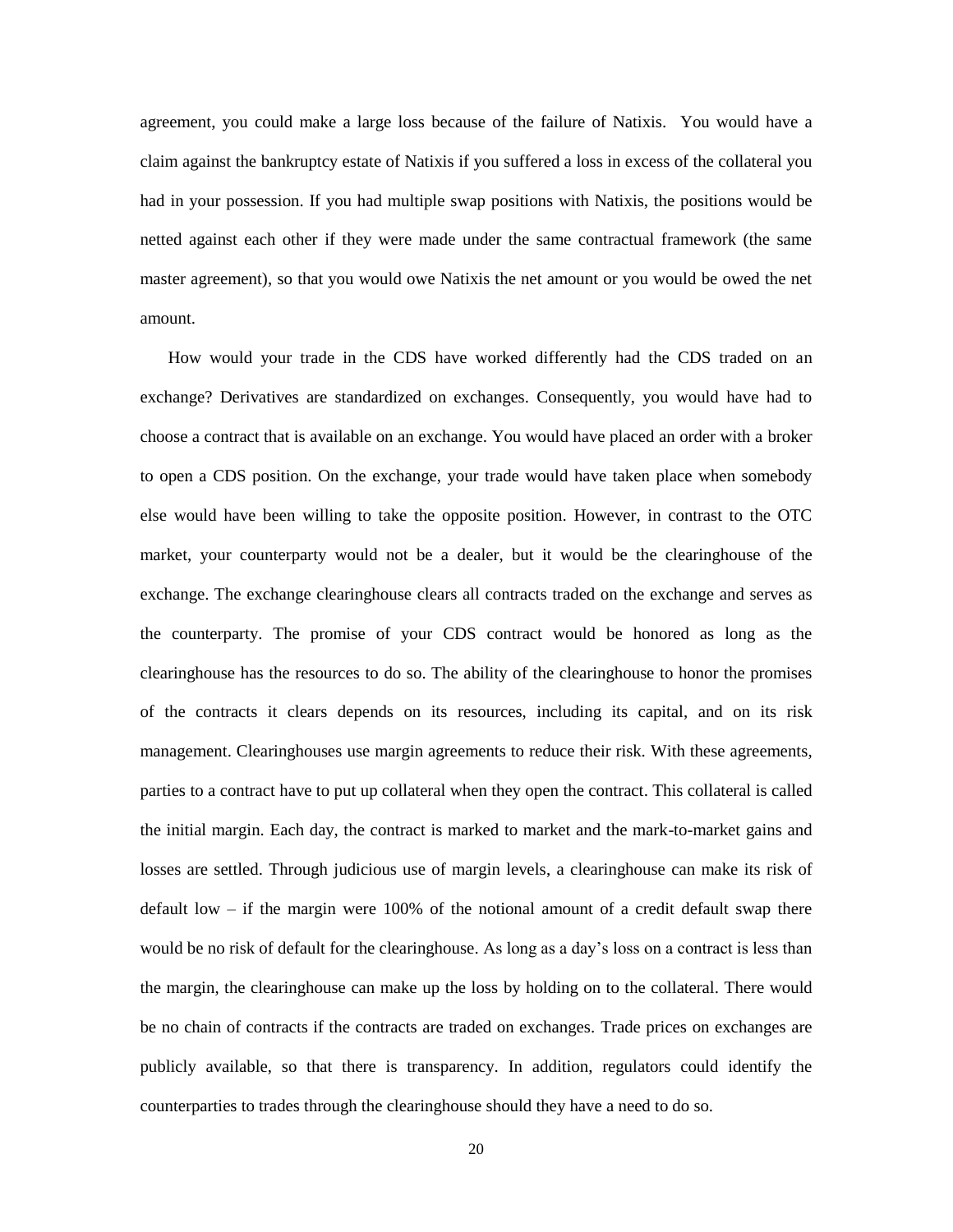#### **5. Counterparty risks, the credit-default swap market, and the crisis**

Though it is common to hear that CDS contributed significantly to the crisis, it is important to understand that in many ways the CDS market worked remarkably well during the credit crisis. According to participants, much of the market for CDS remained fairly liquid for at least the first year of the credit crisis – i.e, from late July 2007 to late July 2008. Further, the market handled extremely large defaults well organizationally. A good example is how well it processed the default of Lehman. The notional amount of protection bought on Lehman is unclear. Different estimates have been circulating, ranging from \$72 billion to \$400 billion for the total notional amount of CDS written on Lehman.<sup>20</sup> However, one estimate is unquestionable: the DTCC had contracts on Lehman for a notional amount of \$72 billion registered in its warehouse. Protection sellers had to pay 91.375 cents on the dollar to settle the contracts. The settlement for these contracts went smoothly. Importantly, the net exchanges of cash for Lehman, despite the wild rumors in the markets, were rather small: \$5.2 billion were exchanged through the DTCC. The net amounts were small because many institutions were both buyers and sellers of protection on Lehman, so that their net position was small. As mentioned before regarding the DTCC, not all contracts are registered through the DTCC, so that additional contracts referencing Lehman existed, but we cannot know the total notional amount of these contracts.

If the CDS market worked well, why is it considered to have been so dangerous? Though financial crises keep occurring, it is not uncommon for the recent financial innovations to be blamed and for legislation to ban them. The crash of one of the first famous bubbles, the South Sea Bubble in 1720, was followed by a ban on joint stock companies in 1720 and by the Barnard Act in 1734 that banned option trading. However, there were problems with CDS exposures

 $\overline{a}$ 

 $20$  The amount of \$72 billion is the amount reported by the DTCC of swaps that settled through the DTCC. The amount of \$400 billion was reported by the Financial Times on October 6, 2008, quoting a Citi analyst stating that "there could be \$400bn of credit derivatives referenced to Lehman." in "Fed to hold CDS clearance talks," by Aline van Duyn and Hal Weitzman, FT.com, October 6, 2008.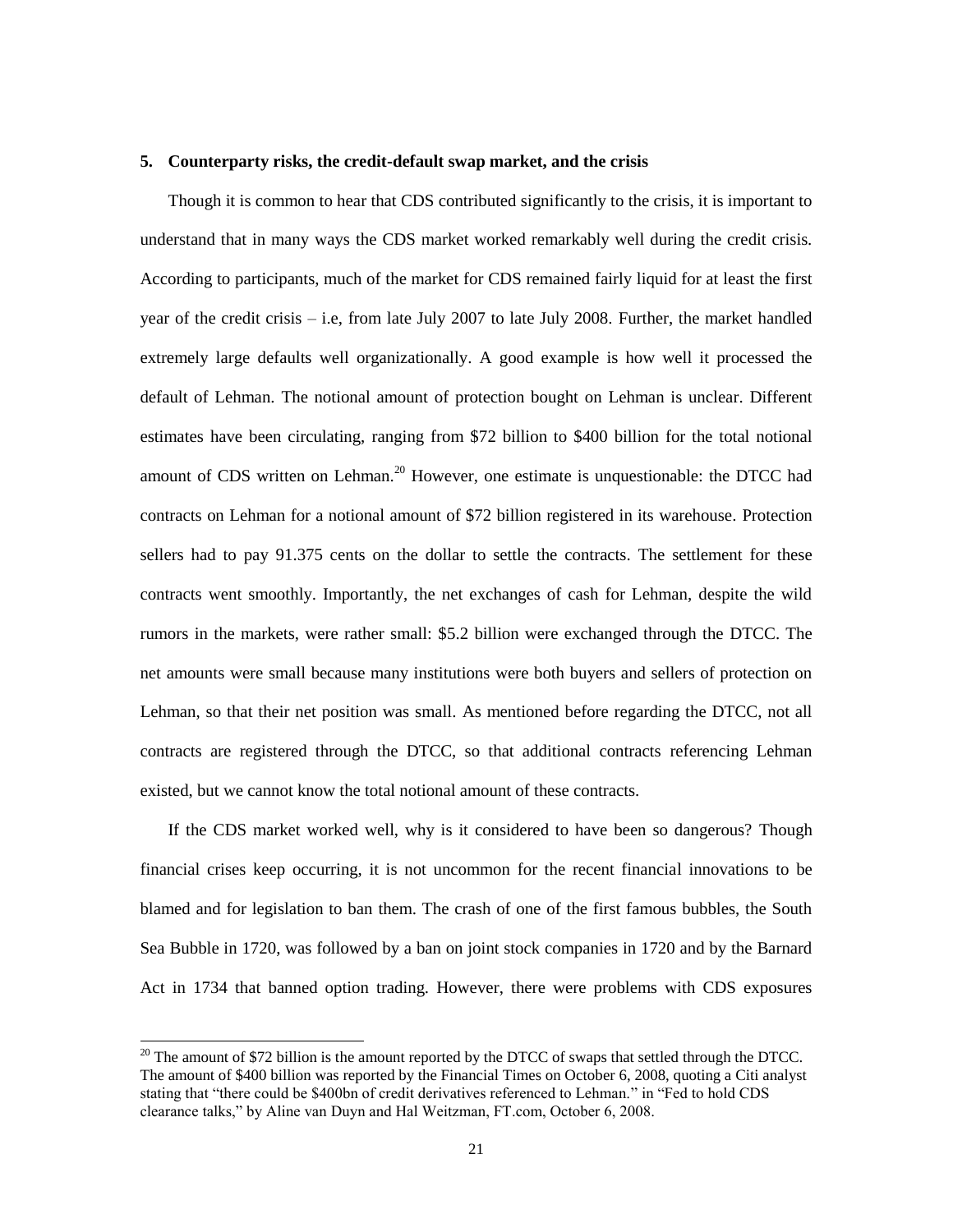during the crisis. One problem is that while collateral arrangements were frequent, they were not universal. According to an ISDA survey, 63% of derivatives contracts were subject to such agreements in 2007, compared to 30% in 2003. When a dealer defaults on swaps not covered by collateral agreements, the counterparties can make large losses.

Another major reason for concerns about the CDS market is the size of gross exposures of dealers. In 2008, the CDS contracts outstanding of JP Morgan Chase had a notional amount of almost \$8 trillion, and those of Citi, almost \$3 trillion. Investment banks did not provide as much information about their derivatives exposures, but it was estimated that the CDS of Bear Stearns amounted to a total notional amount of  $$2.5$  trillion.<sup>21</sup> Under normal circumstances, these gross exposures are not much of a problem. The estimate of the cost to JP Morgan Chase of replacing the CDS contracts on which it was owed if counterparties were to default, after taking into account bilateral netting and collateral agreements, was just \$44 billion at the end of 2008 according to its 2008 annual report. To put this amount in perspective, JPMorgan Chase's shareholder equity at the end of 2008 was \$166 billion. However, even that amount may overstate the exposure of JP Morgan Chase because it ignores some forms of collateral. The bank does not report the impact of netting for credit derivatives separately. However, this impact is large for its overall derivatives portfolio. As of the fourth quarter of 2008, the bank had derivatives receivables of \$2.7 trillion, but after netting this amount was only \$266 billion.

A dealer's net derivatives receivables could be zero and the dealer might still pose significant risks to the financial system. Consider a dealer who hedges all CDS on its books through matched trades. The dealer has \$1 trillion notional of protection bought and \$1 trillion notional of protection sold. Effectively, the dealer has \$2 trillion of gross exposure. However, the net amount is \$0. For every swap, there is an offsetting swap on the books. Suppose that all the dealer's contracts have mark-to-market and collateral agreements. Does that mean that there is no risk? A

<sup>&</sup>lt;sup>21</sup> See "JP Morgan CDS exposure may top \$10trn notional," by Peter Madigan, Risk, April 2008.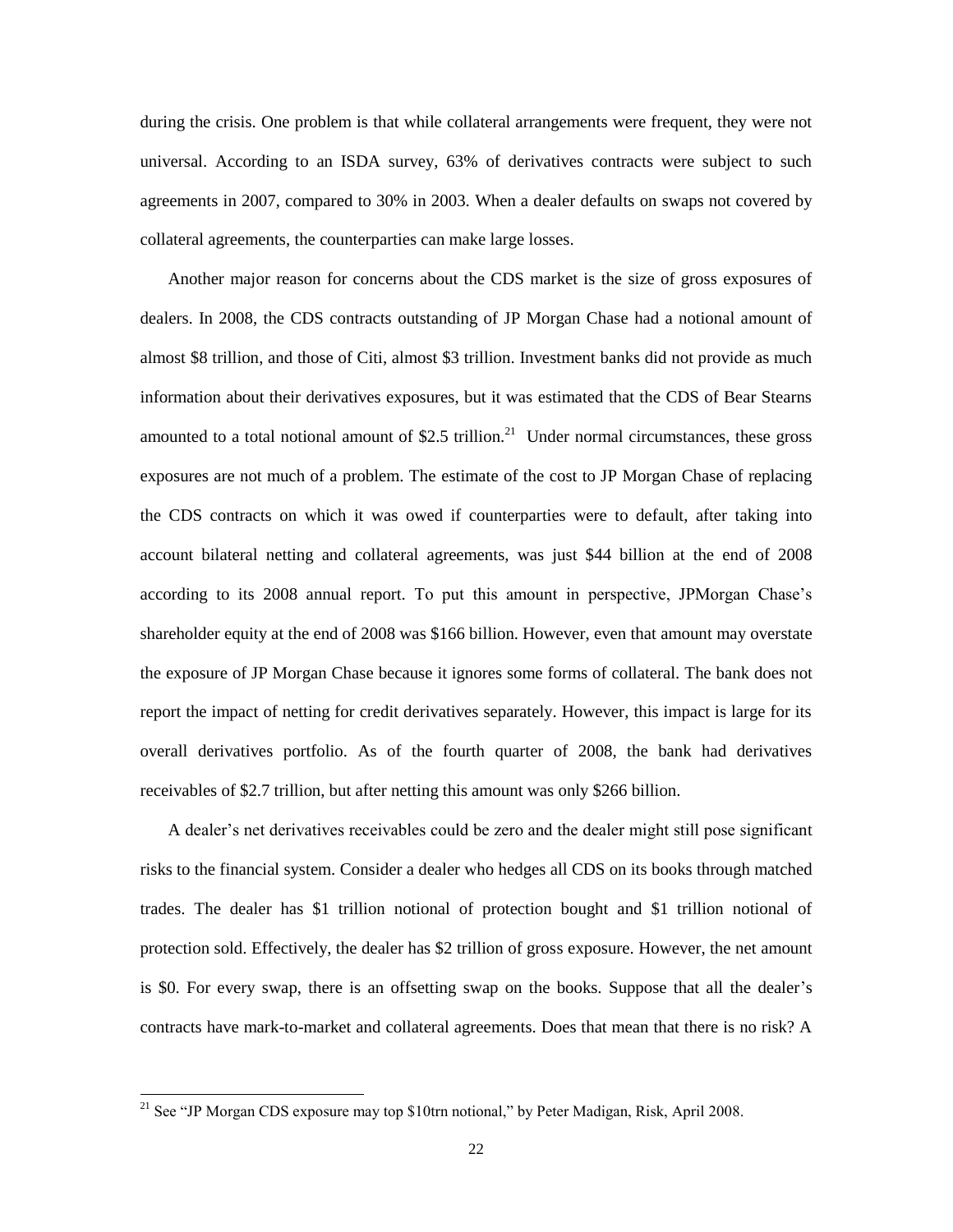default of this hypothetical dealer still has the potential to create havoc in the financial markets for at least five reasons:

- 1) Writers of protection on the dealer will make losses. These losses could potentially be large even with collateral agreements. With an unexpected default, there is a jump to default for the CDS which can lead to a large change in value. To see this, suppose that the market expects that there is a 20% chance a dealer will default and the recovery is expected to be 40%. Ignoring the time value of money, risk premia, and liquidity effects, the value of a \$10 million notional CDS for the protection buyer would be \$800,000. At the default, the value of the CDS would be \$6 million. The protection seller would lose \$5.2 million on the day of default. Such losses could possibly lead to some other dealer default if another dealer has a large net exposure as a protection seller on the defaulting dealer. Such a situation is not dissimilar to the situation for CDS on Lehman the last working day before the bankruptcy filing. On that day, it cost roughly \$700,000 to insure \$10 million of Lehman debt for a year, so that a buyer of protection against Lehman on Friday would have earned a huge gain since the swaps paid off more than \$9 million on settlement.
- 2) Counterparties to the dealer have to replace the CDS they have with the dealer to keep their exposures unchanged. This can take time and can be costly, especially if the dealer's collapse renders the market less liquid or even disfunctional. As a result, counterparties to the defaulting dealer can be exposed to risks over some period of time, which could lead to further defaults and instability. An especially worrisome situation would be one where a large financial institution collapses immediately after the dealer's default. In that case, financial institutions that had hedged their counterparty risk to that financial institution through the defaulting dealer might be unprotected which could lead to further defaults.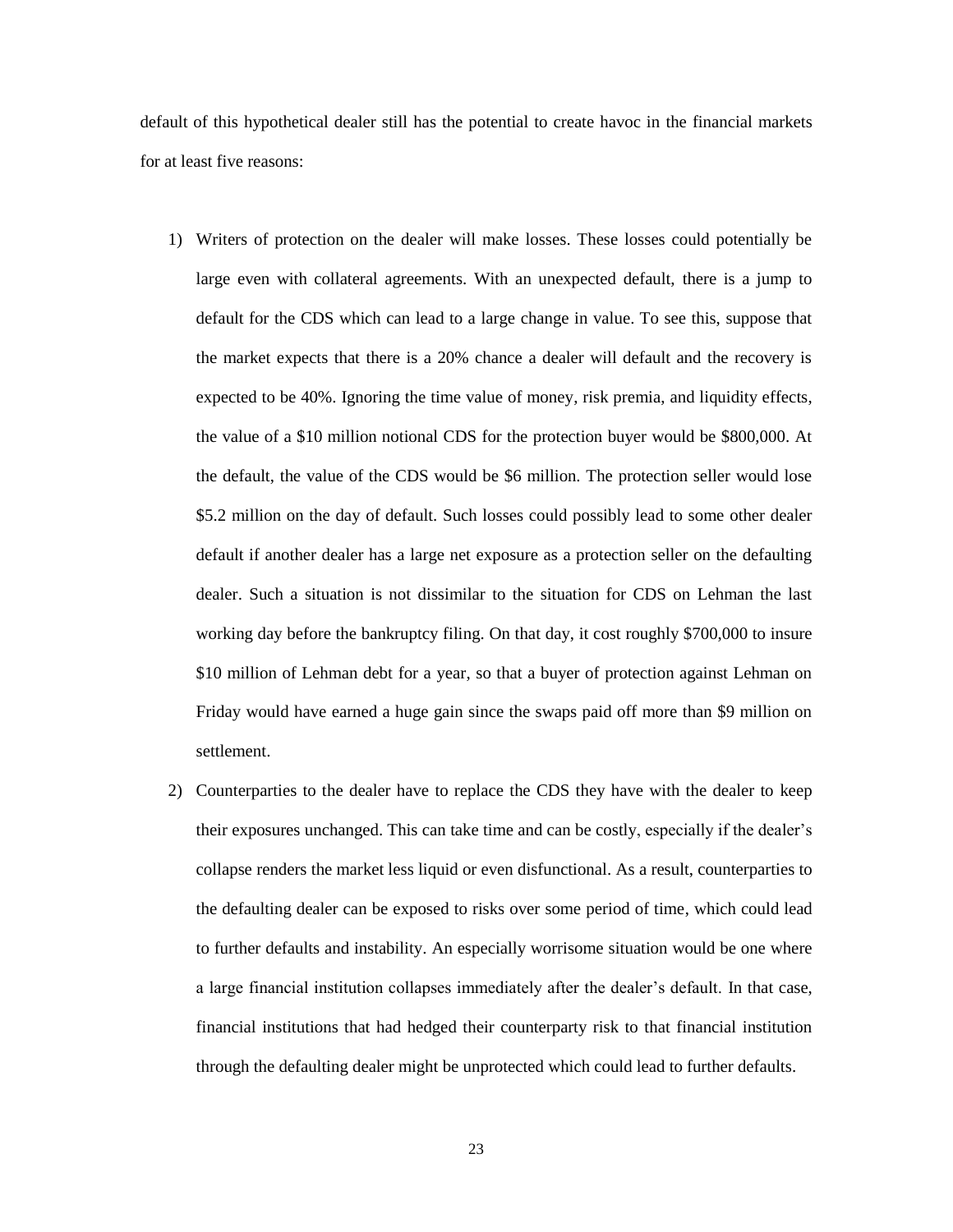- 3) Collateral is at times re-hypothecated. Re-hypothetication essentially means that the collateral is used as collateral by the dealer to borrow. A CDS counterparty could therefore have its collateral at the dealer, the dealer could have used it to borrow, and consequently the collateral would not be held by the dealer at the time of failure. In such a situation, the counterparty's excess collateral might be difficult to recover, further compounding the uncertainty resulting from the dealer's failure.
- 4) There is limited transparency about the exposures of dealers to derivatives. As a result, it is not possible for counterparties to assess the risk they are exposed to by transacting with dealers following a large shock. It can become optimal for individual counterparties to stop transacting with a dealer when its financial situation is uncertain, which can lead to a run on the dealer and gridlock in the financial system.
- 5) Failure of a financial institution can lead to contagion. With contagion, investors become concerned about the credit risk associated with other financial institutions. This contagion can lead to large changes in the value of credit default swaps. Such contagion can be created by uncertainty about CDS exposures of financial institutions.

In the OTC market, dealers typically have balanced books. There will be a balance of gains and losses resulting from a dealer failure. Collateral will protect the parties who had made gains before the failure. In normal times, we would expect all parties to replace the swaps they had, so that there will be some balance in the markets between parties trying to buy protection and parties trying to sell protection. In an orderly and well-functioning market, we would expect these opposite parties to find each other and make deals to replace the contracts they had with the failed dealer. However, in more turbulent times, this process will not evolve smoothly. To understand this, remember that when a party wants to enter a CDS contract, a dealer typically accommodates that party but with the intention of immediately offsetting the trade so that the dealer has no exposure. When markets function poorly, the dealer cannot have that expectation and may be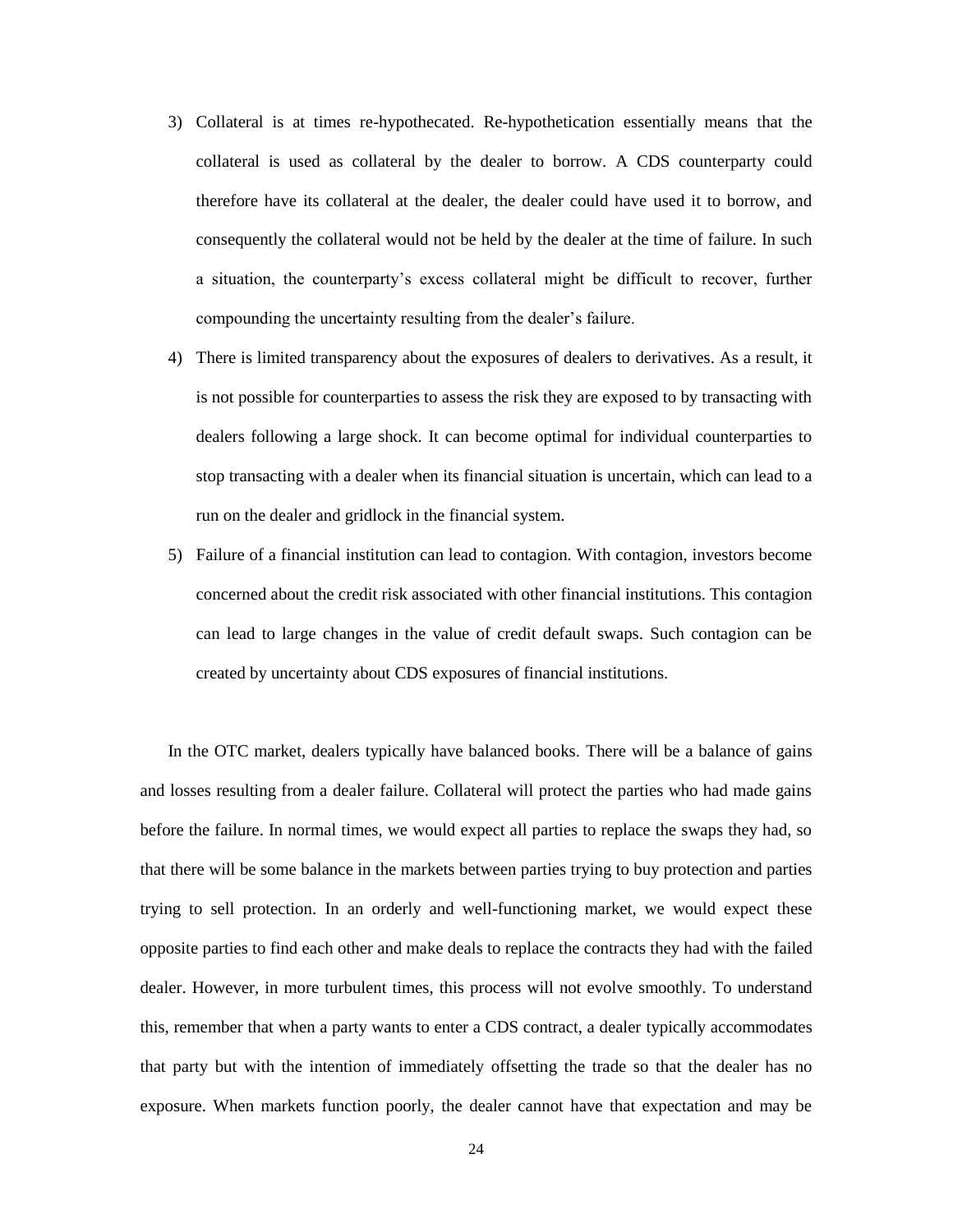extremely reluctant to make a market. As a result, it may be harder and more expensive to find replacement contracts than usual. The dealer's failure could lead to a situation where some counterparties, including other dealers, become unhedged and vulnerable to further shocks. In addition, counterparties could make losses because of changes in the market value of contracts since the last posting of collateral.

With a dealer failure, the losses on CDS from the dealer's counterparties net out in the economy when the dealer has a matched book except for deadweight costs. Consider the simple case where A bought protection on X from the defaulting dealer and B sold protection on X to the defaulting dealer. A has made gains on the contract but is protected with collateral. If the dealer fails, on net, the gain of A is the loss of B except for deadweight losses. Large deadweight losses can arise because of potential difficulties and costs in replacing hedges and because of the costs of dealing with the bankruptcy estate for the two counterparties. For instance, with chaos in the markets, neither A nor B could find replacement swaps quickly and A being unhedged might fail as a result.

Though Lehman was a big CDS dealer, CDS were not the cause of Lehman's failure. Neither were they the direct cause of Bear Stearn's demise. Exposure to CDS played a big role in AIG's failure, but AIG made even larger losses on its portfolio of securities. AIG did not behave like a dealer. It did not run a matched book. It did not appear to hedge. What AIG did was provide credit insurance on AAA tranches in securitizations – on an extremely large scale. As of June 30, 2008, it had written a net amount of \$411 billion notional of credit derivatives on super senior tranches of securitizations. Included among these credit derivatives were derivatives on supersenior tranches of CDOs with subprime collateral for a notional amount of \$55.1 billion. At the time that AIG wrote the credit protection, all the CDO tranches were rated AAA. The probability of a default on an AAA-rated obligation is in principle extremely small, less than 0.1% per year, so that AIG – and the regulator of the subsidiary that wrote the protection, the Office of Thrift Supervision – could reasonably think that there was little risk in selling protection on such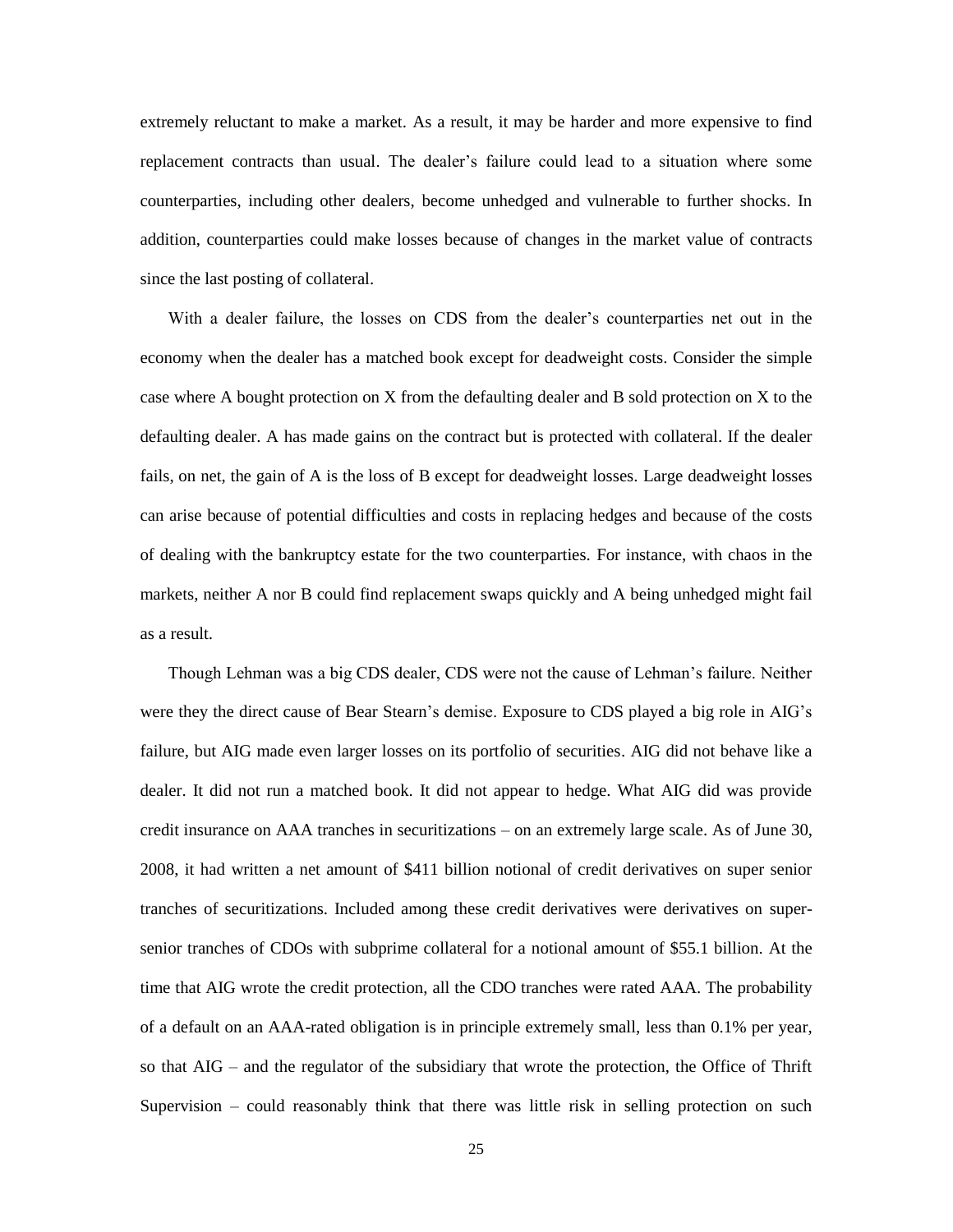tranches. For instance, Moody's estimated in 2008 that the probability of a default on AAA-rated corporate debt over five years to be  $0.09\%$  using data from 1970 to 2007 (Moody's (2008)).<sup>22</sup> In almost all possible states of the world, the AAA tranches of CDOs with substantial subprime collateral would not have defaulted. However, they did have a significant probability of default in what appeared to be an exceedingly low probability outcome based on historical data, namely a major downturn in the housing market throughout the U.S. As such a downturn happened, these tranches lost substantial amounts of value. By October 10, 2008, the value of these super-senior tranches was \$36.2 billion and the value of the super-senior tranches still rated AAA was only \$16.4 billion. As a result, the value of the credit default swap liability of AIG became very large when marked to market. The insured assets were held by banks across the world. AIG's agreements required the posting of collateral following a decrease in its credit rating and the collateral requirements were more stringent as its credit rating fell more. As the value of the securities fell, AIG made more losses. By August 2008, AIG had a total amount of unrealized losses on its credit default swaps of \$26.2 billion and had posted collateral worth \$16.5 billion. In addition to its losses on CDS, AIG also made large losses related to subprime and other fixedincome securities involving securitizations. Impairments on AIG's investment portfolio as of September 30, 2008, amounted to \$32 billion, an amount exceeding the mark-to-market losses on its credit default swaps.

On September 15, credit default swaps on AIG were priced so that to insure \$10 million of debt for five years, the buyer of protection had to pay \$2.5 million upfront plus \$500,000 annually. On September 16, after having been downgraded by S&P and Moody's, AIG had to post \$14.5 billion additional collateral. It could not meet these collateral requirements without a bailout. Had it not posted collateral, it would have been in default. A collapse of AIG would not have been a benign event for the markets. However, it is not at all clear that the biggest problem

 $\overline{a}$ 

 $^{22}$  Moody's denotes its top rating by Aaa. AAA is the top rating for Standard and Poor's. I use AAA to denote the top rating throughout.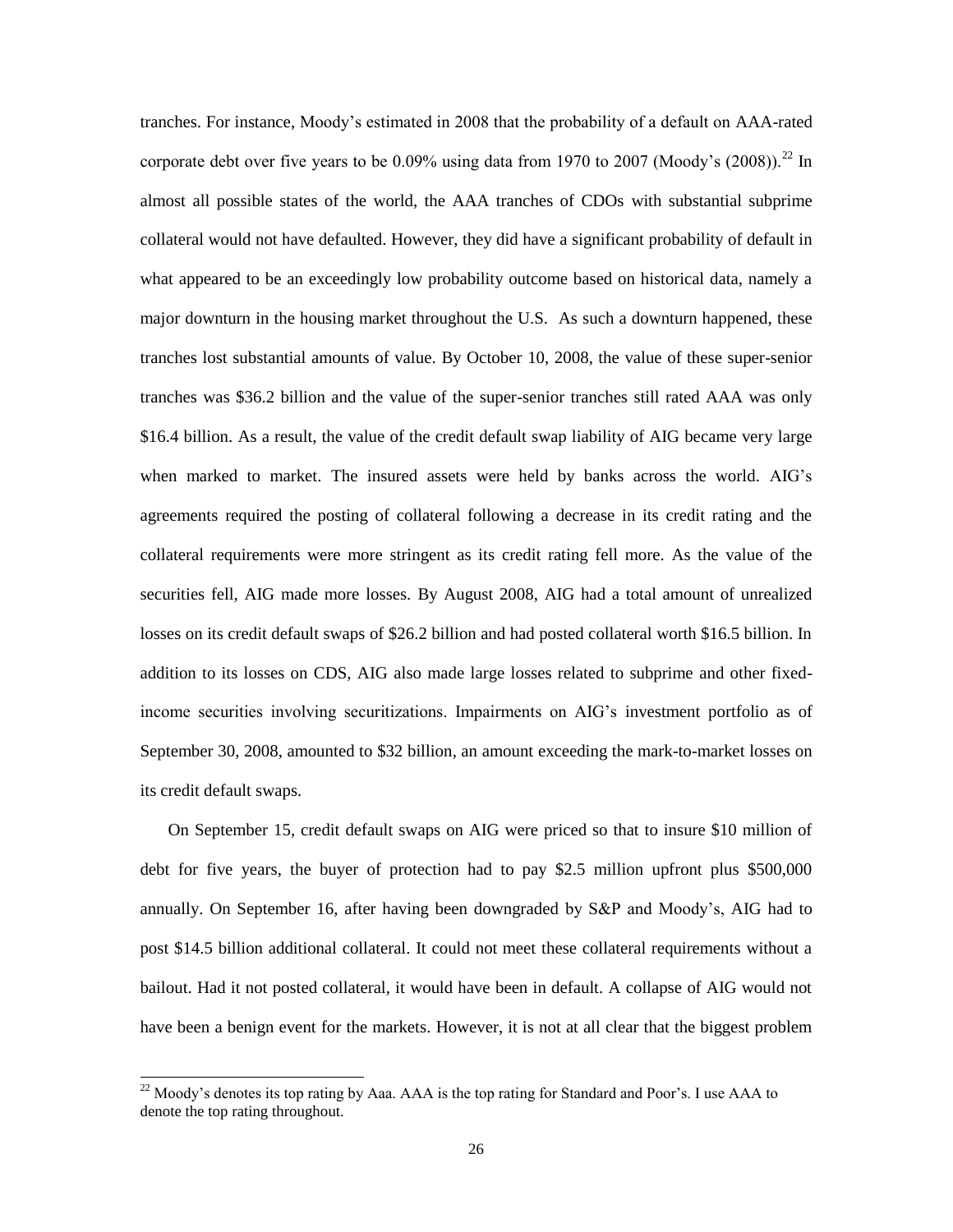associated with this collapse would have been the default on the CDS. AIG would also have defaulted on its debt and its commercial paper at a time when there already was a run on money markets. Such an outcome would have been disastrous compared to the impact of default on CDS.

The CDS counterparties of AIG would have made losses, but they also were protected by collateral and some had bought protection on AIG. Most if not all of these counterparties were financial institutions. Financial institutions have to hold capital to meet regulations. They generally view holding regulatory capital to be costly to their shareholders. Because of the way capital requirements are determined, financial institutions generally were able to hold less regulatory capital if they packaged loans in securities and held them on their balance sheet than if they just kept the loans on their balance sheet.<sup>23</sup> Further, some financial institutions apparently believed that it was quite advantageous for them to hold super-senior tranches of securitizations on their books if they insured them with CDS. There was therefore a large demand for insurance of super-senior tranches that was partly met by AIG. Regulators across countries allowed financial institutions to set aside less capital because these institutions had bought protection with AIG. Had AIG collapsed, these financial institutions would have made losses on their hedged holdings of AAA securities to the extent that they were insufficiently protected by collateral and by protection bought against a default from AIG. In addition, these institutions might have found it impossible to replace the insurance provided by AIG and, as a result, would have been less well capitalized. As these institutions became less well capitalized, they might have needed to reduce the loans they made and to raise new capital.

Importantly, however, the starting point for all that demand for insurance of securitized debt was the fact that the securities had an AAA ratings and that financial institutions in some jurisdictions received regulatory capital relief (the extent of which varied across jurisdictions) from holding securitizations tranches with an AAA rating and hedging them with CDS. With

 $23$  For good examples, see Goldman Sachs (2009).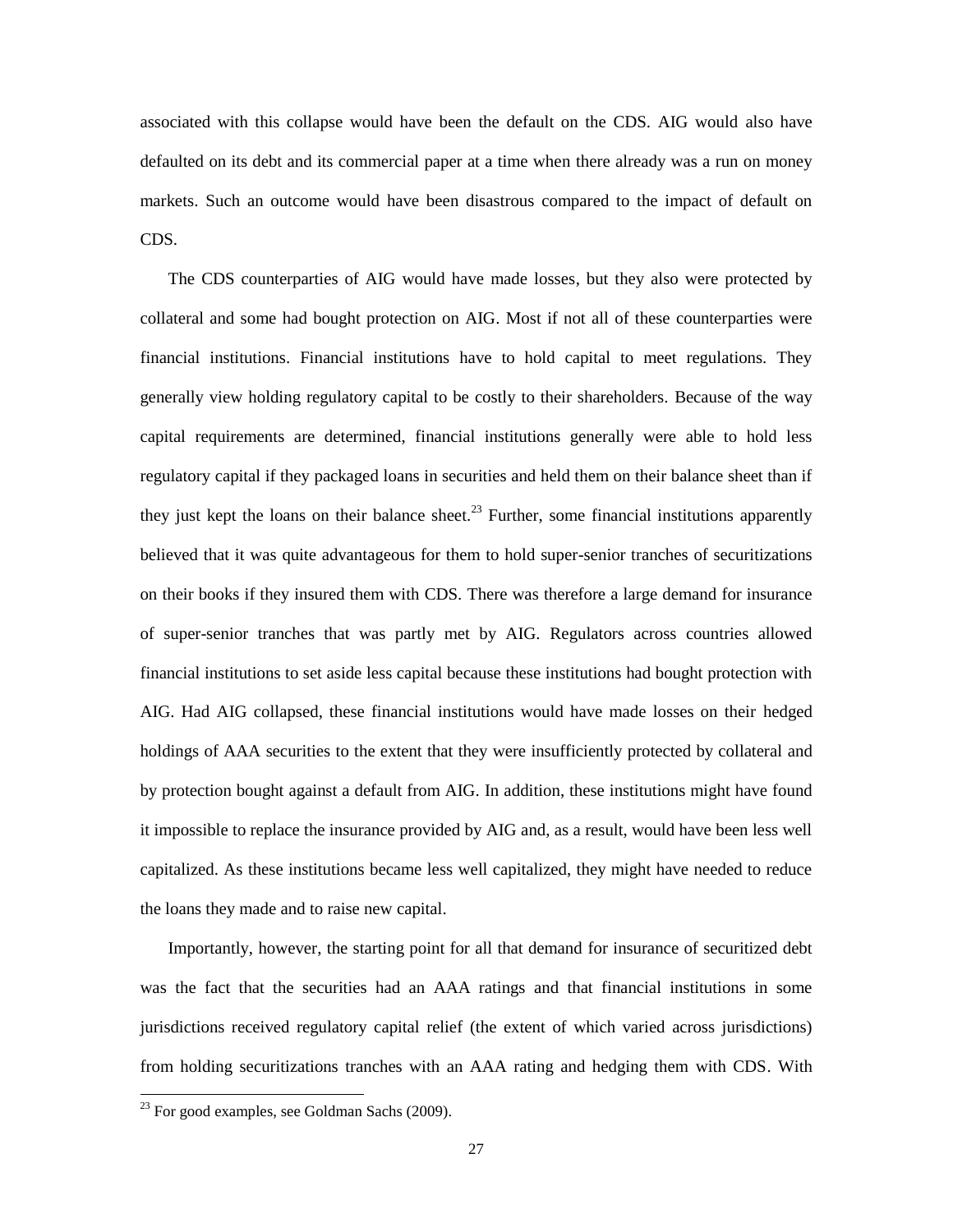such a rating, the securities were viewed as having low risk of default. The fair value of the securities fell sharply, but some of that decrease may have had nothing to do with the increase in the risk of default or with actual defaults. Rather, that value may have fallen because the securities became less liquid and investors required a larger risk premium to hold them. However, AIG had to put up collateral regardless of the reason of the decrease in the value of the securities. This was a situation totally different from the situation AIG would have faced in its insurance business: if a hurricane moves away from the coast at the last minute, so that there is no destruction, the insurance company pays nothing. If the value of the securities decreased more than warranted by the increase in the expected default losses, AIG could expect to receive some of the collateral back later as market conditions returned to normal. In the meantime, however, AIG did not have the cash to put up collateral.

#### **6. Are there benefits to OTC trading?**

 $\overline{a}$ 

An observer has argued that "Without OTC derivatives, Bear Stearns, Lehman Brothers and American International Group (NYS: AIG) would never have failed."<sup>24</sup> Many espouse such a view. We discussed extensively the case of AIG in the previous section. Both Bear Stearns and Lehman Brothers failed because market participants, rightly or wrongly at the time, believed that there was a high probability that the assets of these institutions were worth less than their liabilities. Derivatives were not the proximate cause of their collapse. However, it is undoubtedly true that without derivatives, their assets and liabilities would have been quite different. From listening to the press and to such observers, it almost seems as if exchange trading could remove the problem of counterparty risk and create transparency and order in the market for derivatives. Why would we not want, then, for all derivatives trading to take place on exchanges? If exchange-trading is so beneficial, why don't derivatives trade exclusively on exchanges?

<sup>&</sup>lt;sup>24</sup> "Kabuki on the Potomac: Reforming credit default swaps and OTC derivatives," Chris Whalen, The Institutional Risk analyst," May 18, 2009.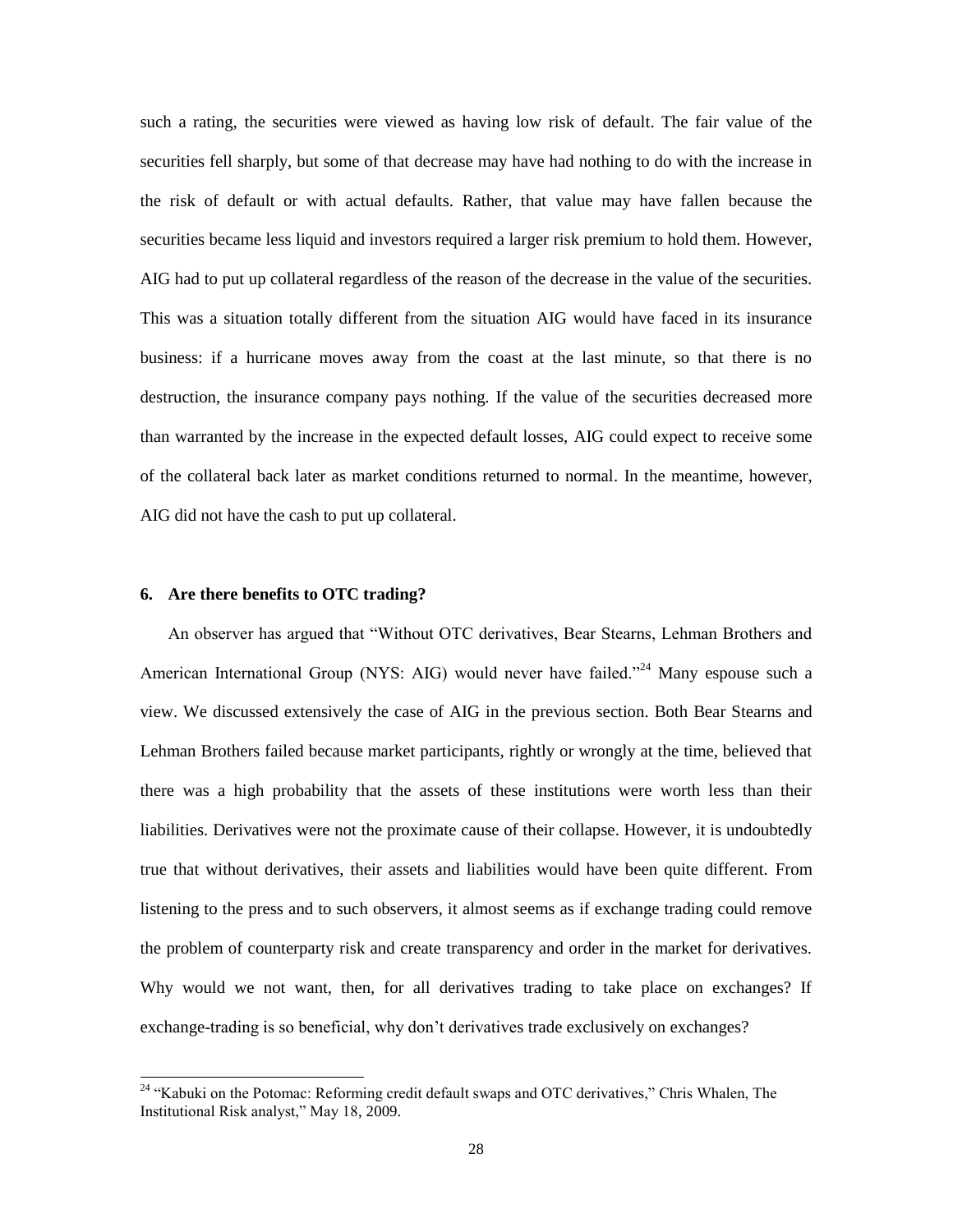Derivatives have been around for centuries. However, the most successful derivatives trading today are relatively new. The first interest-rate swap agreement dates of the early 1980s. The first CDS was introduced in 1994. When these derivatives were introduced, there were long negotiations before an agreement was signed. Each new deal took much time and effort. Some derivative types have a high volume of trading – some standardized CDS index contracts are examples of high trading volume derivatives. Other types of derivatives do not trade. They are used to solve specific risk management problems of an end-user. It is easy to innovate over the counter. Anybody who thinks that a new type of derivative might solve a one-time problem for a single firm can introduce that derivative. No approvals are required except for approvals within the firm of the individual who designs the derivative. Innovation on exchanges is much harder. Exchanges are regulated and contracts have to be approved by regulators. It only makes sense to go through the process of introducing a contract when it can be expected to have a volume high enough to justify the expense of getting approvals and setting the exchange up for trading the contract.

The OTC market is perfect for innovation in financial products. This explains why derivatives usually start their life on the OTC market rather than on exchanges. However, there is a substantial amount of standardization in derivatives trading. As interest rate swaps became better known, the industry formed an association, the International Derivatives and Swaps Association (ISDA), which devised standardized agreements. When parties trade derivatives, they enter a so-called ISDA Master Agreement. The Master Agreement is an ISDA document that has many options that the counterparties to derivatives trades select to form the basis of the contractual agreement they enter into when they trade derivatives. Once the parties have agreed on a specific derivatives trade, they use confirmations that are standard ISDA forms. Despite this standardization, however, there is an incredible diversity of derivatives contracts. Because the market is an OTC market, there are infinite variations of amounts and maturities counterparties can choose. They can also choose new forms of derivatives and combine derivatives as they see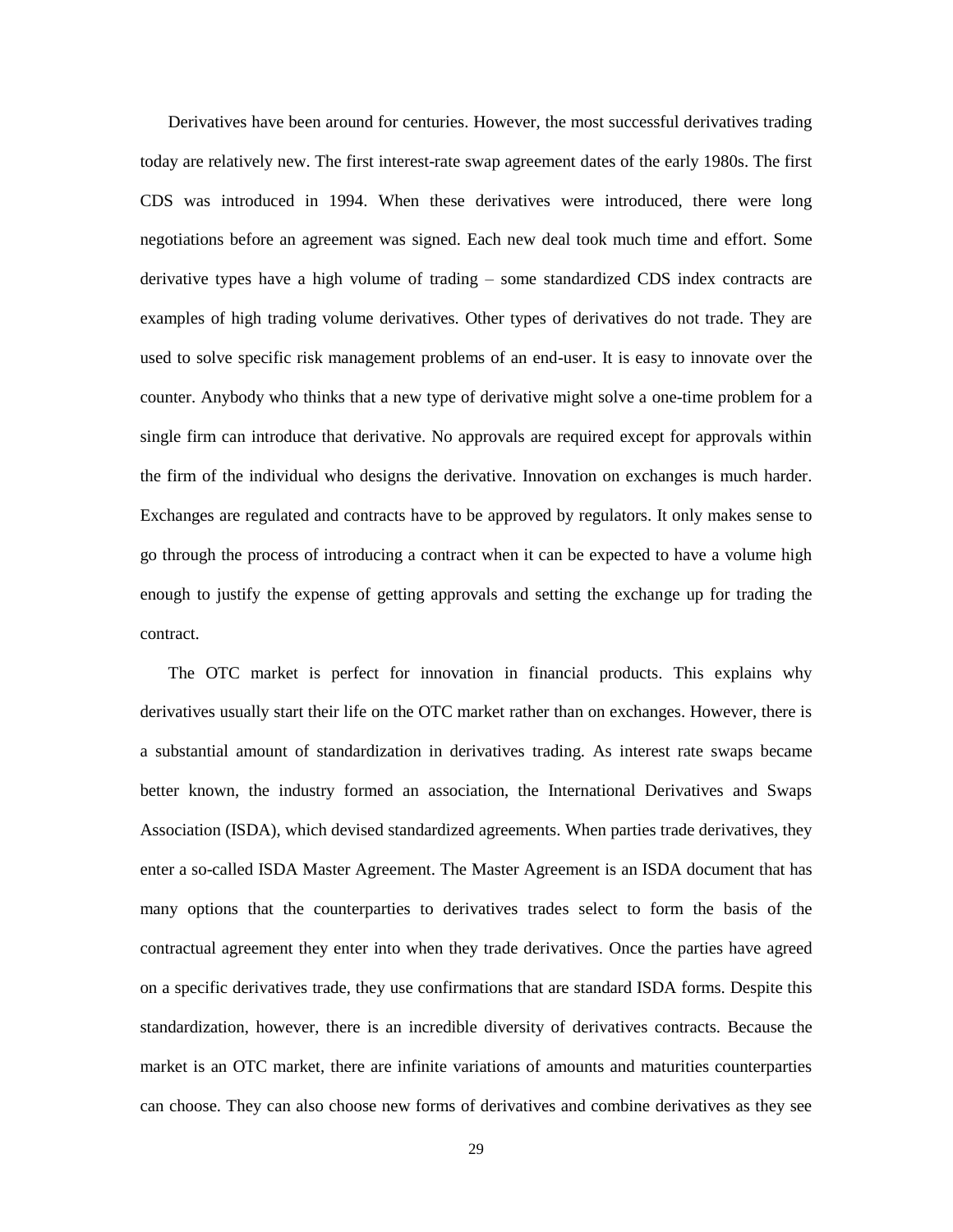fit. In contrast, exchanges do not typically let derivatives traders set the terms of the contracts. Instead, derivatives traders have a choice of contract terms and cannot depart from these terms.

Why are exchanges inflexible while the OTC markets are so flexible? If you want to enter a derivatives contract, you need to find the counterparty that offers you the best deal. Exchanges are places where potential counterparties congregate – sometimes only electronically. As a result, if an exchange is successful with a type of derivative, investors and firms interested in taking positions in that type of derivative will go to the exchange to achieve their goal. It only makes sense to go to the exchange when there is liquidity for the type of derivative you want to trade – namely, when you want to trade, a counterparty is available quickly and there is competition among available counterparties so that you have little impact on prices when you trade. Exchanges create pools of liquidity by standardization – they have few contract types trading. With this standardization, investors and firms give up the opportunity to get a contract that fits exactly their needs for the benefit of trading in a liquid contract.

The OTC market addresses the search process differently.<sup>25</sup> Dealers are available to respond to the demand for contracts by investors. Dealers then search for counterparties that will take the risk off their hands. They are organized for that purpose by having traders and sales people devoted to the task of selling and buying derivatives. They provide liquidity to end-users by taking on positions. Exchanges do not take positions. Any derivative's trade on an exchange is between counterparties rather than with the exchange; once a trade has taken place, the exchange steps between the counterparties in its clearing function.

Exchanges offer a very efficient solution when they succeed in drawing large pools of liquidity. However, creating such pools for derivatives can be difficult because there is often a demand for terms that meet specific hedging needs. Consider a manufacturing firm that wants to sell forward its anticipated Euro receipts from exports to Germany. It expects to receive the Euros at some known future date. On exchanges, the contracts mature at specific dates. The closest date

<sup>&</sup>lt;sup>25</sup> See Duffie, Garleanu, and Pedersen (2005).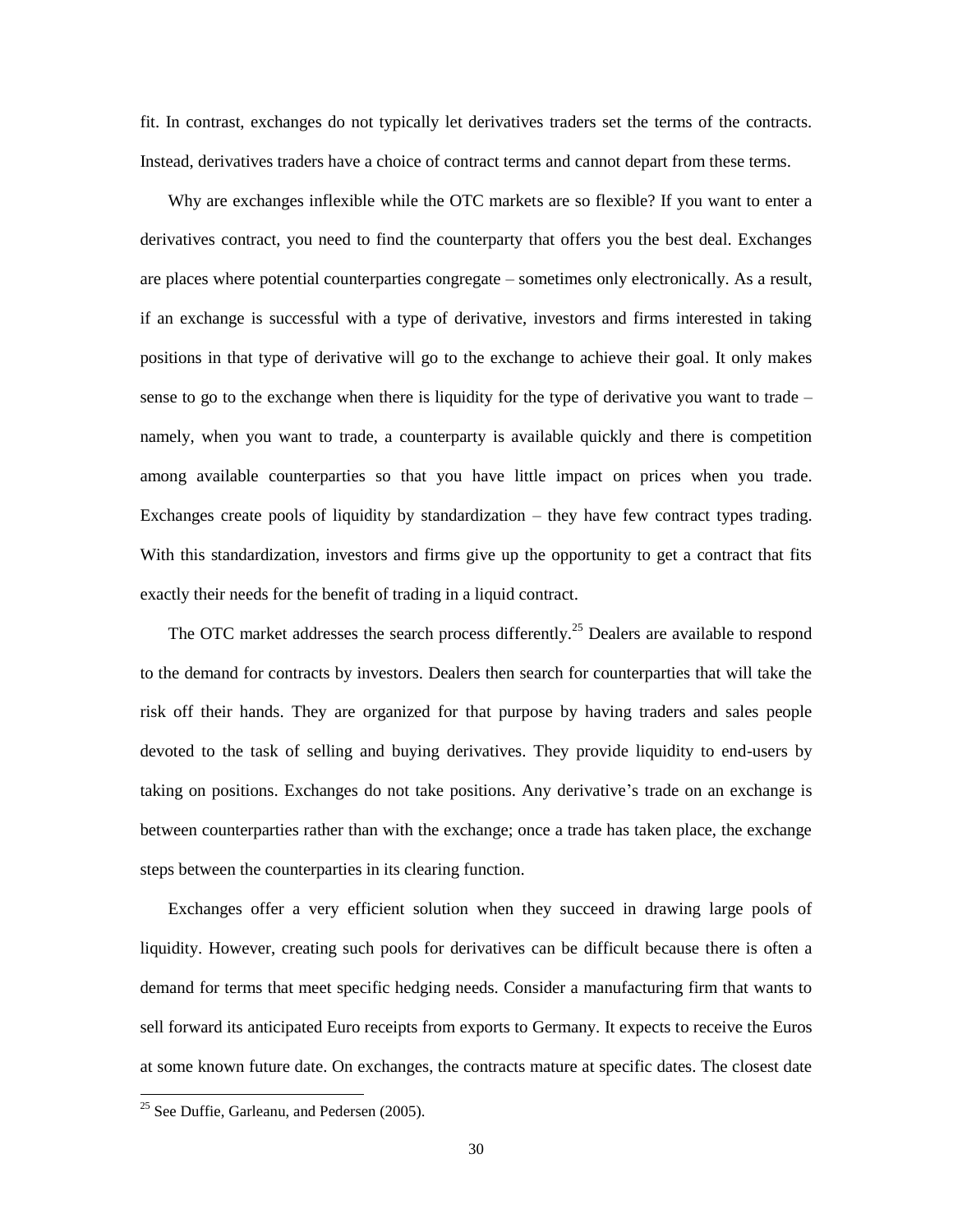at which a futures contract matures for Euros might be two weeks away and the contract for that date may not be very liquid. An OTC dealer could offer a contract that matures on the day that the exporter expects to receive the Euros and for the exact number of Euros he expects to receive. The exporter might prefer to pay more for the service from the dealer than what he would have to pay through the exchange for the benefit of having a contract that exactly meets his needs. In this case, the issue is one of maturity, but most hedging demands from end-users can be met at a cost on the OTC market irrespective of how specialized they are.

We saw that a benefit of exchange trading is the existence of a clearing house that becomes counterparty to all trades. There is no reason for the use of clearing houses to be restricted to exchange trading. Clearing houses are used for some derivatives trades in the over-the-counter market. By using a clearing house, the derivatives traders substitute the credit risk of the clearing house for the credit risk of the dealer. Regulators have been pushing for the use of clearing houses as counterparties for CDS contracts both in the U.S. and in Europe. This effort has had some success and it is possible, perhaps even likely, that eventually some types of CDS will have to be cleared. Ice Trust, part of the Intercontinental Exchange, started clearing CDS index contracts in March 2009. By August 2009, the open interest on contracts cleared through Ice Trust was in excess of \$180 billion and Ice Trust had cleared more than \$1 trillion notional amount of contracts.

Use of clearing houses for derivatives trading could decrease the risks posed by derivatives exposures for the financial system. There are three reasons for this. First, a clearing house that acts as counterparty can diversify and manage risks associated with the failure of individual counterparties, so that the failure of an individual counterparty could easily be absorbed as long as the clearing house has enough resources. Second, with a clearing house, all of the dealer's exposures in the contracts cleared through the clearing house are netted. If all derivatives traded through that clearing house, then the exposure of the clearing house to the dealer would only be the net exposure of all of the dealer's derivatives trades to the clearing house. In contrast, the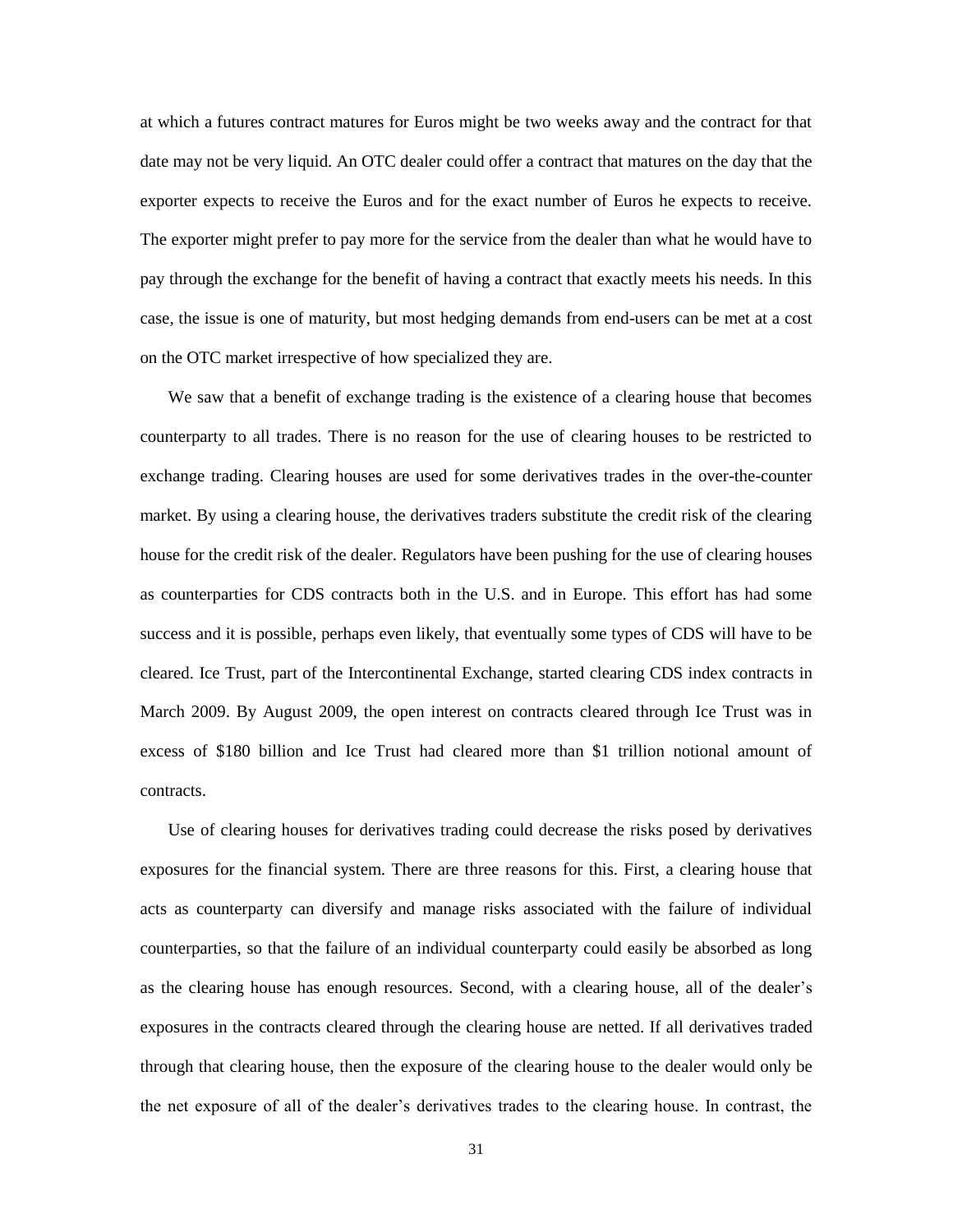OTC market only allows netting of contracts with a single counterparty. A clearing house can therefore reduce total counterparty exposure. With multiple clearinghouses and clearinghouses specialized to derivatives types, however, it is possible that the netting that takes place through clearinghouses is less than the netting that would take place without clearinghouses.<sup>26</sup> Third, a clearing house can monitor the exposures of its counterparties and prevent counterparties from taking additional exposures.

The use of a clearinghouse is not a magic bullet to eliminate systemic risk associated with OTC trading of derivatives.<sup>27</sup> A clearinghouse may be at a disadvantage in monitoring some counterparties compared to dealers. A dealer who trades hundred times a day with another dealer most likely will have a better assessment of the credit of that dealer than a clearinghouse that interacts with the dealer for only one type of derivatives trades would. The stakes for dealers are high because they may have very large intra-day net exposures at times with another dealer. In addition, a clearinghouse is inefficient at dealing with products that are not very liquid. Typically, new financial products start their lifecycle with low liquidity. With such products, the clearinghouse has to build its own models to evaluate the risk. Dealers may be better at building such models because they devise the products and trade them. A clearinghouse may save costs of building models by making such products ineligible to clear, in which case the requirement of using a clearinghouse would make it impossible to use derivatives that may be quite efficient at allocating risk in the economy and would prevent financial innovation.

Importantly, a clearinghouse resolves counterparty risk only to the extent that it has enough resources to draw on to deal with the failure of counterparties. Suppose that a dealer has trades booked through a clearinghouse and the dealer fails. If the net position is small, the clearinghouse will have no problem dealing with the failure. However, the resources of U.S. clearinghouses are limited and they would have been strained by the ongoing problems of AIG. For instance, CME

 $\overline{a}$ 

 $26$  See Duffie and Zhu (2009).

 $27$  See Pirrong (2009) for a more detailed analysis.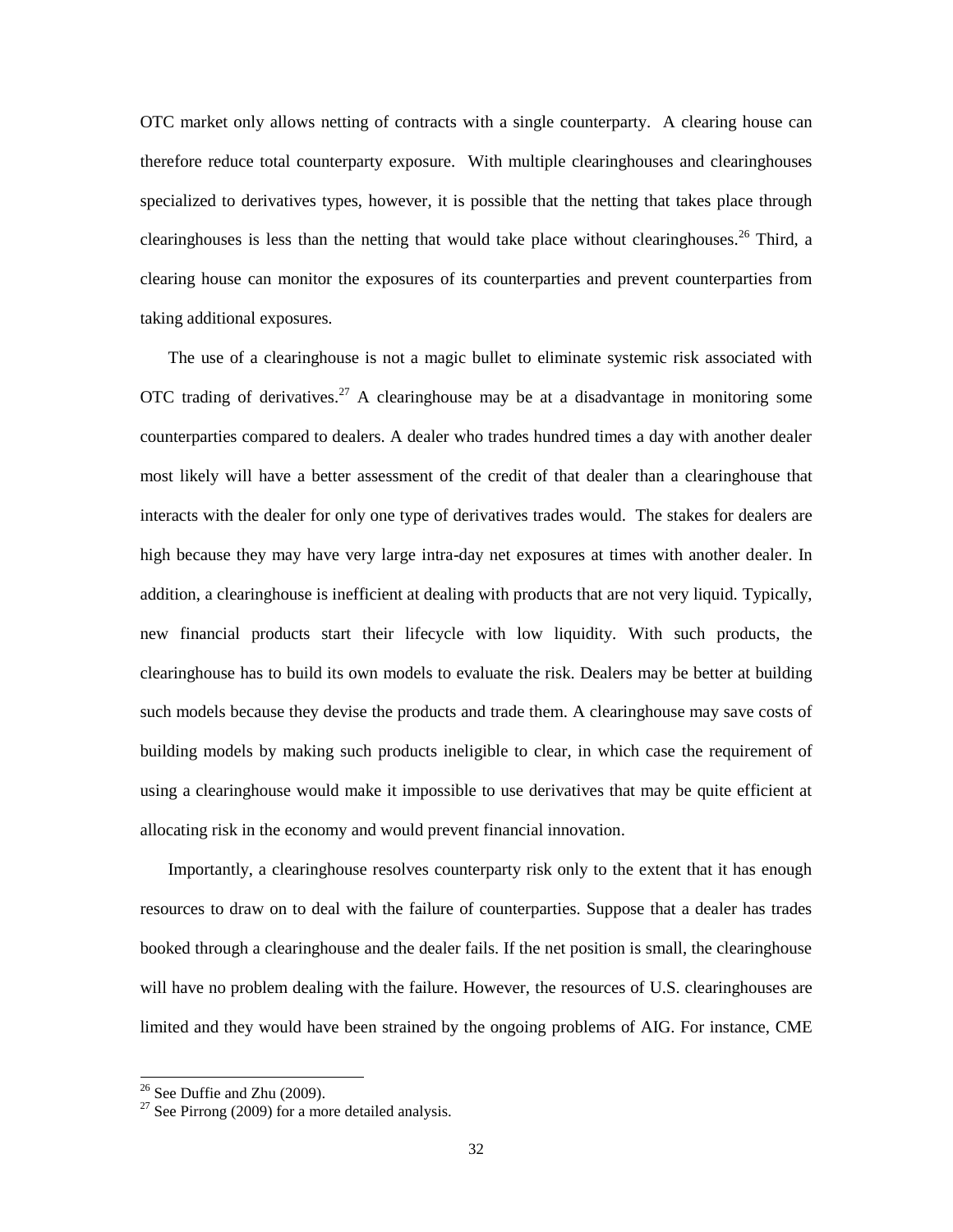Clearing, the largest futures clearing house in the U.S., can draw on resources of \$64 billion to cope with failures. The taxpayer bailout of AIG is a multiple of that amount. The CDS that AIG wrote were highly specialized, so that most likely it would not have been feasible for a clearing house to become a counterparty to such derivatives. As a result, unless there had been a ban on CDS not cleared through a central counterparty, the problems of AIG would not have been avoided by the availability of a clearing house.

In summary, the OTC market is better at enabling innovation, at addressing specific derivatives requirements from end-users, and at finding counterparties when liquidity for a derivative on an exchange would be low. In contrast, exchanges are more efficient when there is a large volume of trading for standardized contracts. The OTC market can compete well with exchanges precisely because of this customization. There is a huge OTC forward currency market – a market for the purchase of foreign currencies for future delivery. There is a large parallel current futures market on exchanges which offers similar contracts. The forward and futures currency markets have lived side-by-side for more than thirty years.

### **7. Transparency, instability, and manipulation**

With OTC trading, the trades are not public. There can be derivatives trades that almost nobody will ever know about. This lack of transparency can create problems. To start with, it means that exposures to derivatives are not well-known. Financial institutions have some disclosures for derivatives. However, as evidenced following the Lehman bankruptcy, these disclosures do not make it possible to assess precisely the vulnerability of a financial institution to a dealer default. Lack of understanding of such vulnerability can lead to runs on institutions and hence to instability. Yet, it would not be in the interests of financial institutions to be too transparent about their derivatives positions. Such transparency could make it difficult for an institution to trade or to take advantage of its views on the market. It was clear in 2008 that regulators had an insufficient understanding of dealers' derivatives exposures and that a better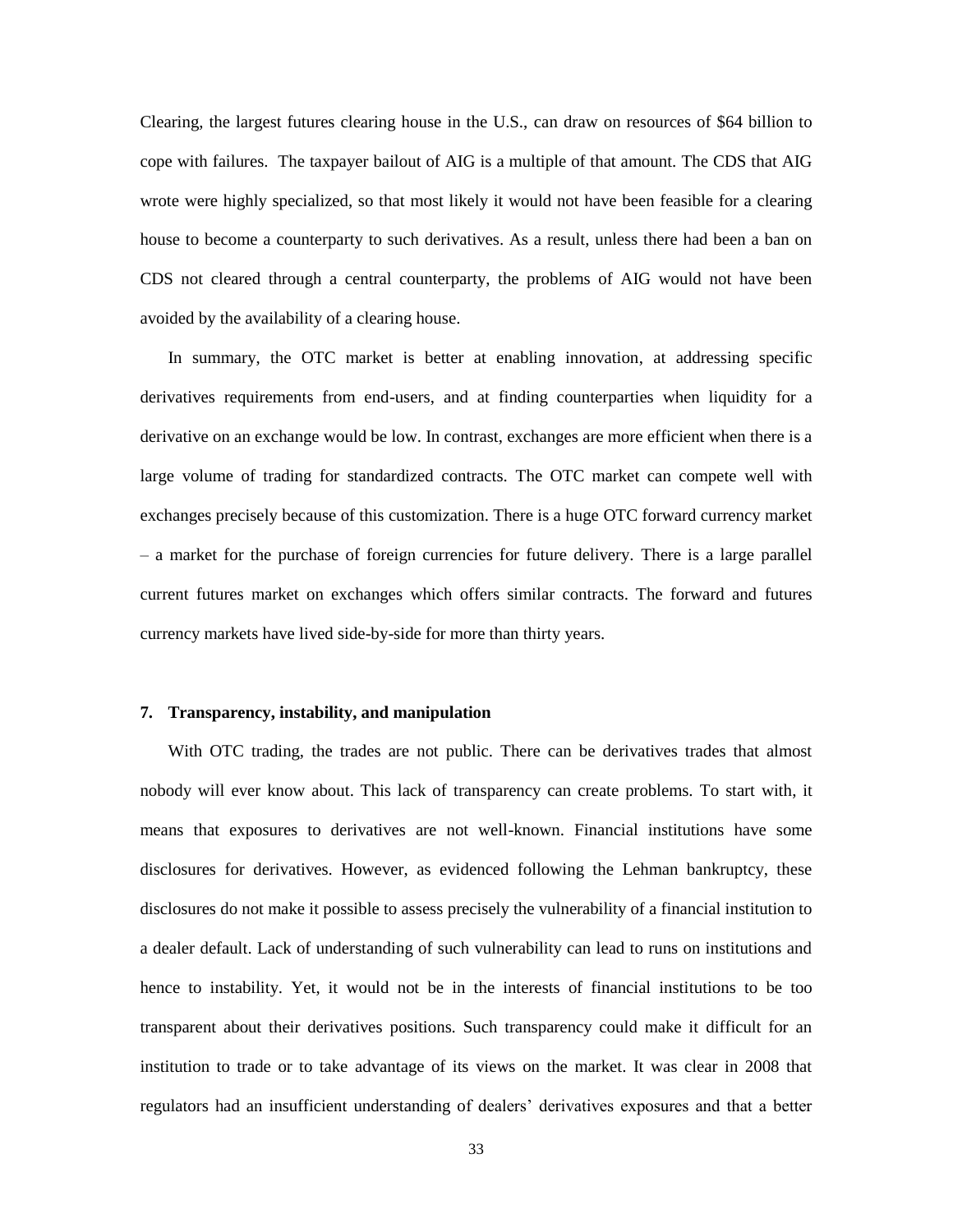understanding would have been beneficial. Information available to regulators need not be available to the general public. Consequently, the issue of transparency for regulators is distinct from the issue of transparency to investors.

Lack of transparency for investors means that it is at times difficult for them to know whether they are taken advantage of in a transaction. This concern was important to the SEC for bonds and the SEC mandated the introduction of a system called TRACE where trade prices are reported. Empirical evidence shows that TRACE reduced trading costs for retail investors.<sup>28</sup> Retail investors are not important in the OTC derivatives markets. Institutional investors should be able to fend for themselves. If they can't, they should not be dealing in derivatives over the counter. It is therefore not clear that transparency for investors is valuable in the OTC derivatives markets. There is an optimal level of transparency in a market. There is considerable transparency for some types of derivatives and very little for others. End-users would certainly choose lower trading costs if, with lower trading costs, they still had the same choice of derivatives. However, the almost infinite menu of derivatives available to end-users may not be consistent with a market with trade transparency. Less choice in derivatives forces end-user hedgers to bear more risk because they are less likely to be able to take a position in a derivative that exactly matches their needs. The fact that derivatives trade on OTC markets in derivatives that are similar to exchangetraded derivatives is clear evidence that standardization has costs for end-users.

In the fall of 2008, many executives were complaining that the market for CDS was being manipulated so that increases in CDS premiums created panic and drove down stock prices. There were extreme movements in CDS premiums, but in troubled times it can be difficult to assess whether such extreme movements are irrational or reflect actual changes in default probabilities and recovery estimates. At times, the cost of insuring Morgan Stanley's debt was in excess of 1,500 basis points per year (in other words, to insure \$100 principal amount of debt,

<sup>&</sup>lt;sup>28</sup> See, for instance, Goldstein, Hotchkiss, Sirri (2007).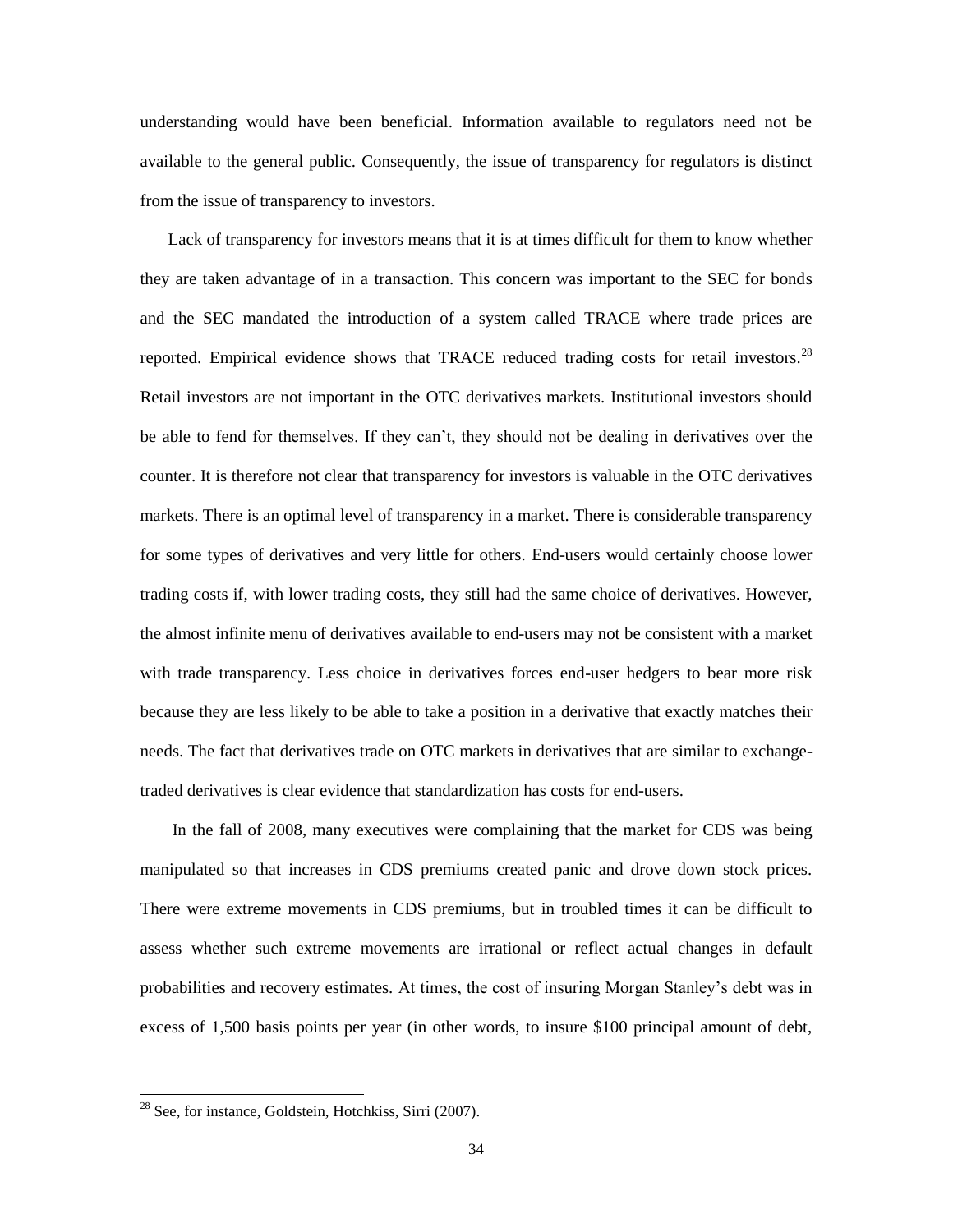you would have to pay \$15 per year).<sup>29</sup> The argument that there was manipulation only made sense to the extent that data on CDS premiums was public and widely followed. However, information reported about CDS premiums does not indicate how deep the market is. It is hard, if not impossible, to successfully manipulate a liquid market through trading. If the market for CDS on a name is not highly liquid at a point in time, however, that market could be manipulated, in that small trades could move prices. Usually, such manipulation might not be profitable because if the market is not liquid it is difficult to establish large positions to take advantage of the manipulation. With CDS, however, the manipulator might be able to benefit by establishing positions in the name's stock and debt. Hence, few well-placed trades in the name's CDS could give the impression that the name is in trouble, which would drive down the name's stock price and debt prices. The manipulator could then benefit by having established short stock and debt positions. It would make sense that financial institutions could be especially vulnerable to such actions because they are susceptible to runs.

So far, despite all the talk of manipulation, the SEC has filed no action on manipulation. This may mean that there is no evidence. But it could also mean that, because of the lack of trade reporting, it is too difficult to find such evidence. Again, however, it is important to separate transparency to regulators from transparency to the public. Regulators can only investigate manipulation if they can find who traded what and when. Trade reporting could also help in identify potential insider trading, as there is evidence in the literature that investors at times can use the CDS market to exploit insider information.<sup>30</sup>

Exchanges of information, including text messages, among CDS traders have been viewed with suspicion. However, the fact that traders in CDS exchange a lot of information during the day is not evidence of manipulation. Dealer markets work through traders talking to each other.

 $\overline{a}$ 

 $^{29}$  Even firms like Berkshire Hathaway have experienced sharp increases in the cost of protection – from early September to mid-November 2008, the cost of insuring Berkshire Hathaway's debt increased from 140 basis points a year to 415 basis points a year, apparently on rumors that a derivatives bet could turn out to be hugely expensive.

<sup>&</sup>lt;sup>30</sup> See Acharya and Johnson (2007).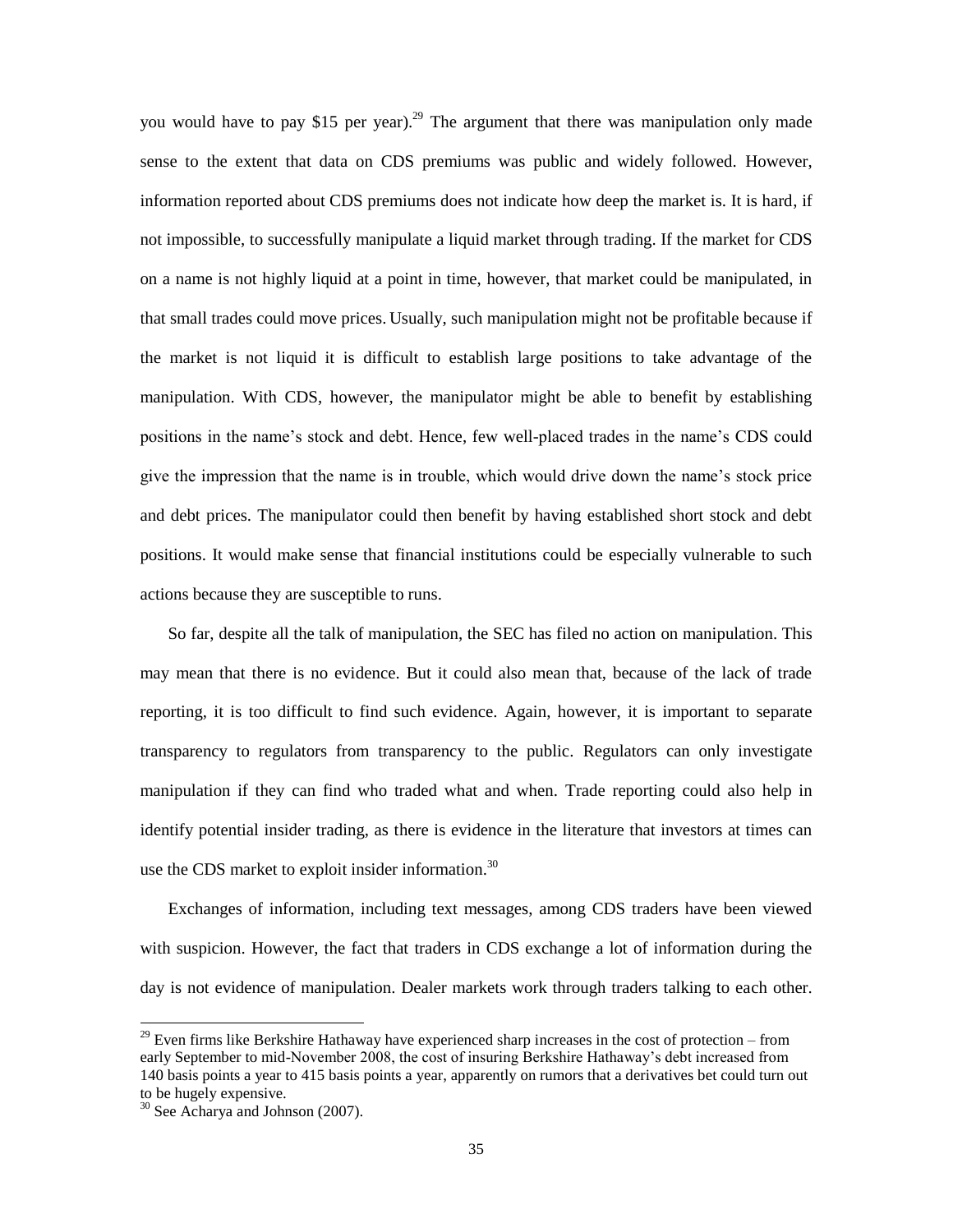That is partly how liquidity is created. Traders who attempt to manipulate the market can be punished by the traders who then refuse to trade with them or exchange information with them.

The chairman of the SEC and others have expressed concerns about naked positions in CDS – i.e., situations where an investor buys protection without owning bonds issued by the name – because they enable investors to effectively sell debt short and, presumably, to push debt prices to levels not justified by fundamentals. $31$  As already discussed, the ability to sell short can make markets more efficient. However, it is also possible that at times the ability to sell short can make markets inefficient, perhaps through the manipulation discussed earlier. Though it is generally believed among financial economists that restrictions to trade in assets and derivatives hurt efficiency, neither the theoretical case for this belief nor the empirical evidence are completely unambiguous.<sup>32</sup> For instance, the ability to trade CDS at low cost could make it easier for uninformed investors to move prices influenced by sentiment. In crisis periods, well-informed investors might be constrained in their ability to deploy capital to correct the impact on prices of uninformed investors, so that the ability to take short positions on a firm's credit through the CDS market might actually be destabilizing.<sup>33</sup> Perhaps this kind of mechanism explains that more than two months after the failure of Lehman a prominent observer could conclude that "now CDS spreads tell us precisely nothing about expected default rates.<sup>334</sup>

Prohibiting naked positions in CDS would destroy most of the CDS market. Derivatives markets are liquid because of speculators and because of dealers. If a market is reduced to having only hedgers, the market cannot be liquid and little hedging takes place. Speculators have to be able to trade on either side of a market for there to be trading in that market. Prices cannot be efficient if investors who see profit opportunities cannot exploit them. Dealers have to be able to

 $\overline{a}$ 

 $31$  Note that naked positions in CDS have no resemblance to naked short positions in the stock market. Naked short positions in the stock market are illegal and are positions where the short-seller fails to deliver the stock sold short.

<sup>&</sup>lt;sup>32</sup> Khanna and Matthews (2009) show conditions under which manipulation through short-sales can succeed and make the market inefficient.

 $33$  See Shleifer and Vishny (1997) for an analysis of this issue.

<sup>&</sup>lt;sup>34</sup> Felix Salmon, "In defense of the CDS market," Portfolio.com, December 9, 2008.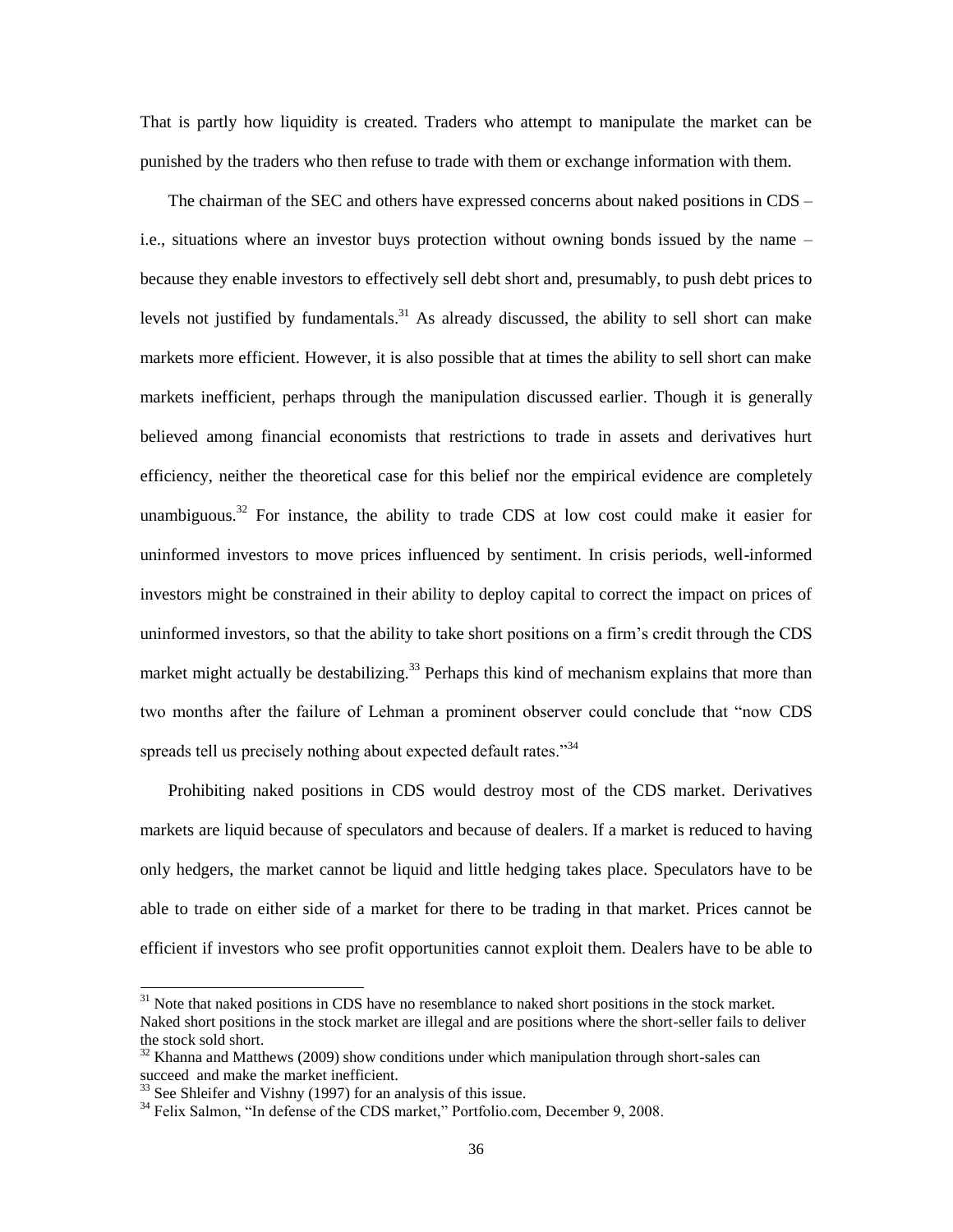offset their positions to manage their risks. The CDS market would stop being a source of credit information and a means of credit hedging if buyers of protection could only do so if they owned the underlying bond. There is no evidence I know of which suggests that removing naked buying of protection would help the economy any more than attempts to reduce stock short-sales did – most likely, once the scientific evidence is in, we will find out that the attempts to reduce shortsales of stocks hurt the stock market and the economy and worsened the credit crisis.

#### **8. Conclusion**

Fundamentally, the dramatic problems of the credit crisis were not caused by derivatives. Neither Bear Stearns nor Lehman failed because of derivatives. AIG could have made the same losses as it made on selling protection on CDOs had it borrowed to buy super-senior tranches of CDOs, believing that such tranches were safe, and in fact it did. Investors and financial institutions generally believed that ex ante AAA tranches of securitization had a very small probability of default. Ex post, it turned out that many AAA tranches unexpectedly lost a lot of value. Because these tranches were held in large amounts by levered institutions, the losses on these tranches led to knock-on losses, reduced confidence in financial institutions, and made it harder for banks to make loans. In all this, derivatives exposures at times increased uncertainty about the financial health of some institutions and led to losses at some institutions, but they also enabled institutions to hedge and hence to reduce the impact of the fall in subprime securities and in other securities. It may well be that more robust derivatives markets in housing would have produced useful information for investors that would have changed the evolution of housing markets before the crash and would have enabled investors to hedge against drops in house prices.

Economists have generally believed that derivatives increase economic welfare by facilitating risk-sharing among investors, by improving price discovery, and by making the allocation of capital more efficient. These arguments apply as well to credit derivatives. However, as we have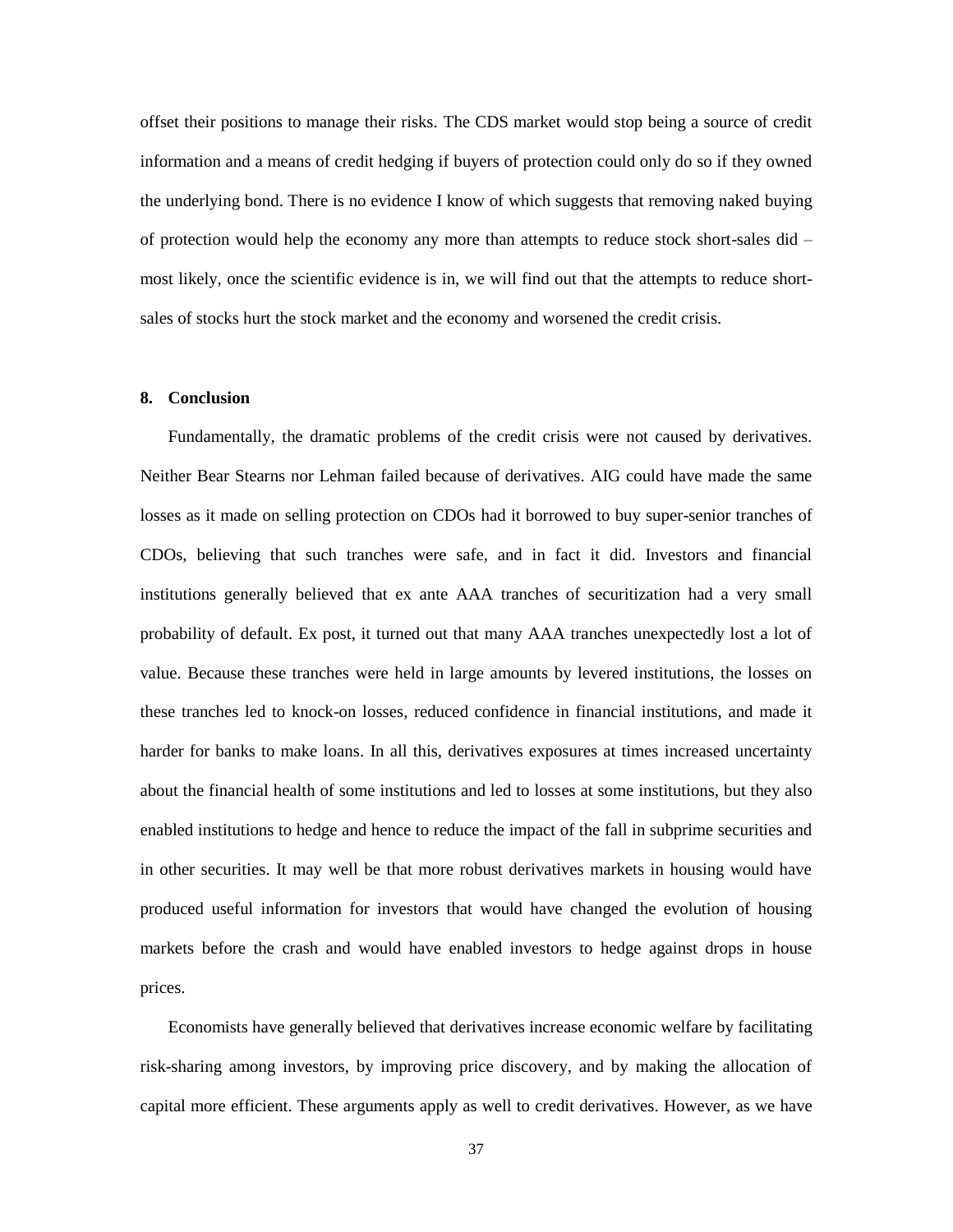seen repeatedly in this paper, there are legitimate reasons to be concerned about potential problems that can be created because of exposures to derivatives and because of the trading of derivatives. A growing number of financial economists are concerned that these problems were not just potential problems and that in fact derivatives did destabilize markets. With their arguments, it is legitimate to ask whether the social benefits of some types of derivatives are large enough to offset their costs. It is fair to say that, at this time, while the theoretical literature can be used by each side to make its case, there is a dearth of serious empirical studies on the social benefits and costs of derivatives that would help in advancing this debate. Without such studies, it will be more difficult for financial economists who view derivatives to be valuable to convince their colleagues – and a large share of the public – that derivatives contribute to social welfare and played a positive role in the extraordinary economic growth of the last thirty years.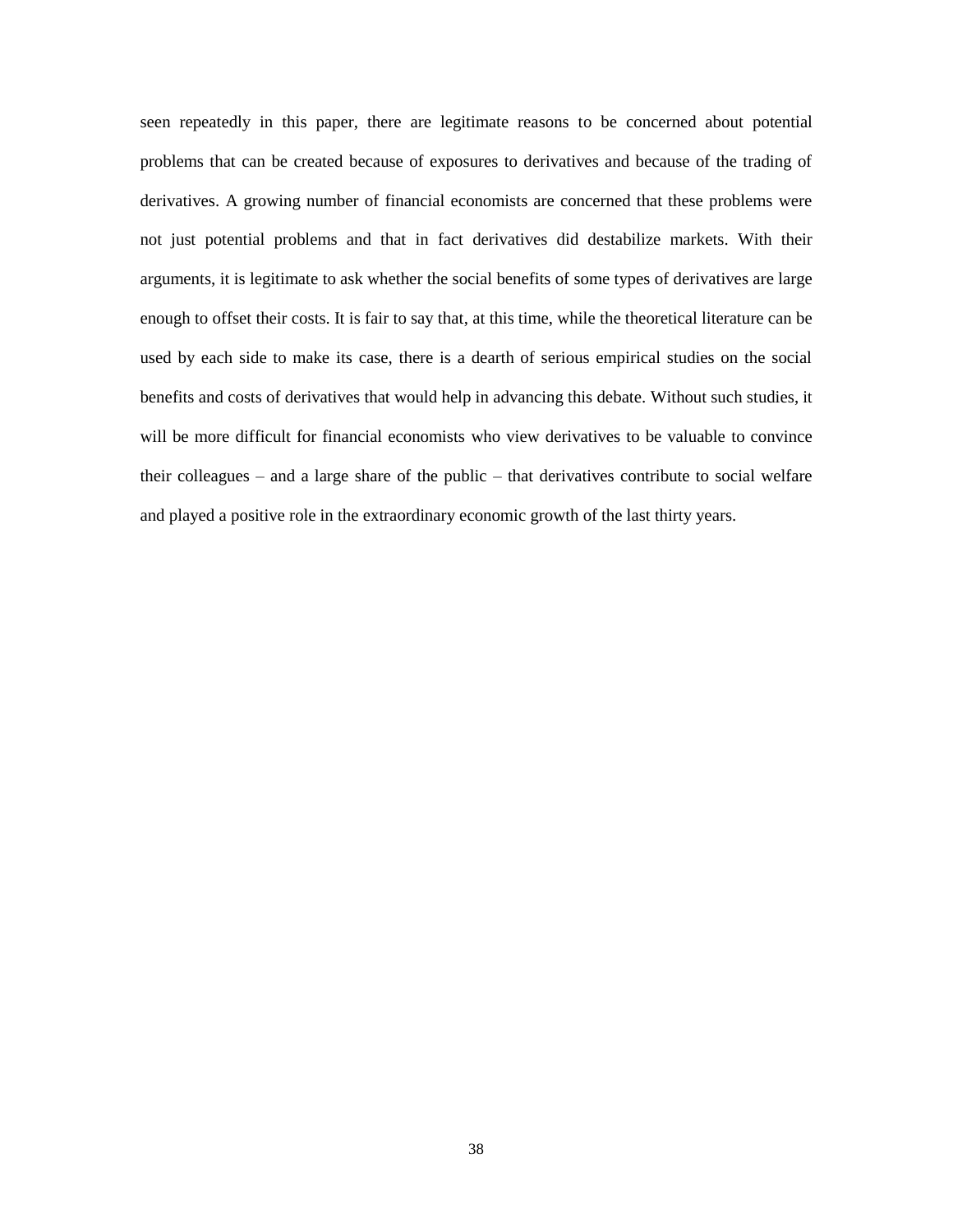#### References

- Acharya, Viral V., Robert F. Engle, Stephen Figlewski, Anthony W. Lynch, and Marti G. Subrahmanyam, 2009, Centralized clearing for credit derivatives, in Restoring financial stability, Viral V. Acharya and Matthew Richardson, editors, Wiley, New York, New York.
- Acharya, Viral V., and Timothy C. Johnson, 2007, Insider trading in credit derivatives, Journal of Financial Economics 77, 110-141.
- Aggarwal, Rajesh, and Guojan Wu, 2006, Stock market manipulations, Journal of Business 79, 1915-1953.
- Ashcraft, Adam B., and Till Schuerman, 2008, Understanding the securitization of subprime mortgage credit, unpublished working paper, Federal Reserve Bank of New York, New York, NY.
- Bank of England, 2008, Financial Stability Report, Issue 23.
- Blanco, Roberto, Simon Brennan, and Ian W. Marsh, 2005, An empirical analysis of the dynamic relation between investment-grade bonds and credit default swaps, Journal of Finance 60, 2255-2281.
- Cohan, William D., 2009, House of cards, Doubleday, New York, NY.
- Diamond, Douglas W. and Robert E. Verrecchia, 1987, Constraints on short-selling and asset price adjustment to private information, Journal of Financial Economics 18, 277-312.
- Duffie, Darrell, Nicolae Garleanu, and Lasse Pedersen, 2005, Over-the-counter markets, Econometrica 73, 1815-1847.
- Duffie, Darrell, and Haoxiang Zhu, 2009, When does a central clearing counterparty reduce counterparty risk, unpublished working paper, Stanford University, Palo Alto, CA.
- Goldstein, Michael A., Edith S. Hotchkiss, Erik R. Sirri, 2007, Transparency and liquidity: A controlled experiment on corporate bonds, Review of Financial Studies 20, 235-273.
- Goldman Sachs, 2009, Effective Regulation Part I: Avoiding another meltdown, <http://www2.goldmansachs.com/ideas/public-policy/effective-regulation.html>
- Gorton, Gary B., 2008, The subprime panic, unpublished working paper, Yale University, New Haven, CN.
- Grossman, Sanford J., and Merton H. Miller, 1987, Liquidity and market structure, Journal of Finance 43, 617-633.
- ISDA, 2009, Operations benchmarking survey, ISDA, New York, NY.
- Khanna, Naveen, and Richmond D. Matthews, 2009, Bear raids and short sale bans: Is government intervention justifiable, unpublished working paper, Michigan State University, East Lansing, MI.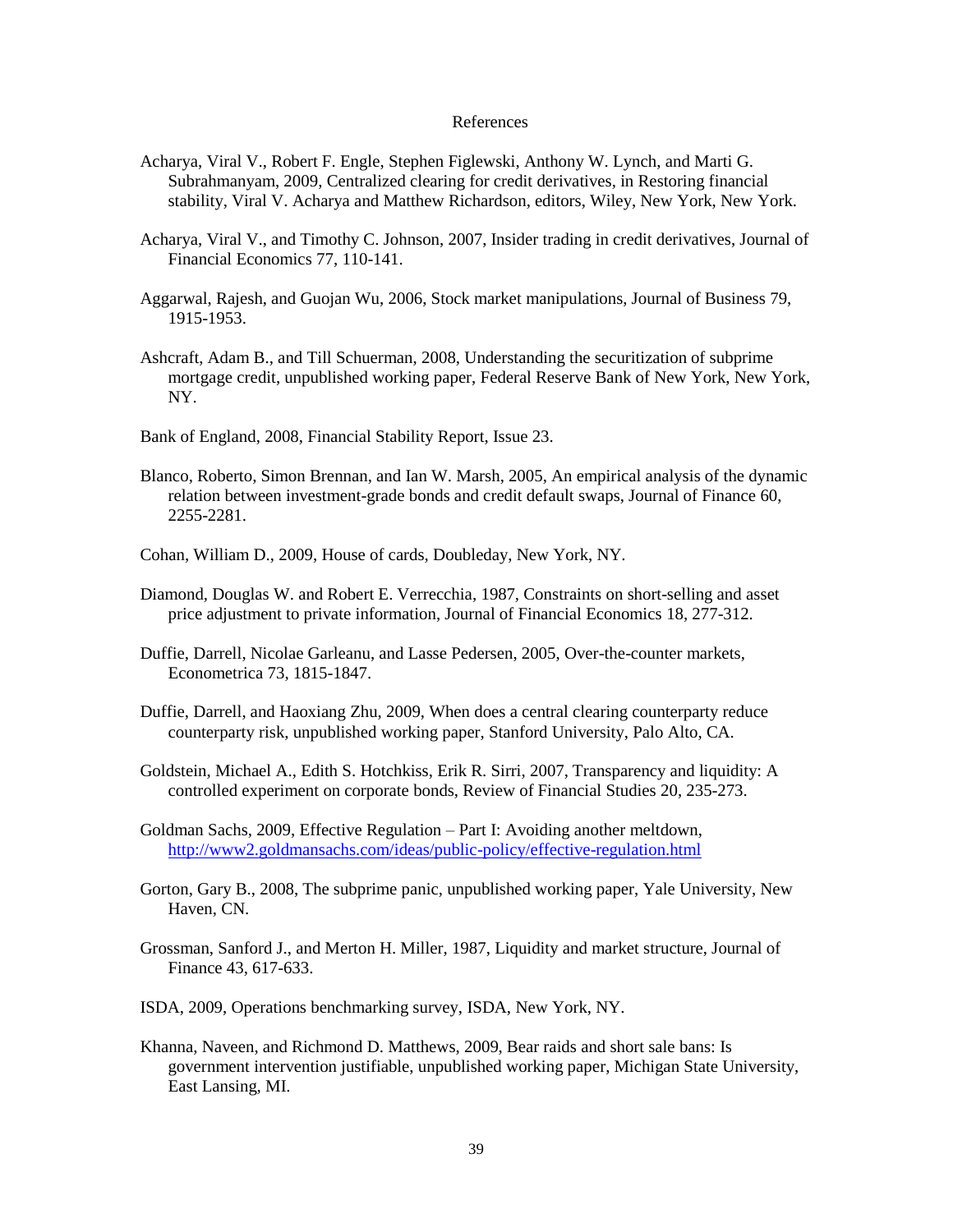- Longstaff, Francis A., Sanjay Mithal and Eric Neis, 2005, Corporate yield spreads: Default risk or liquidity? New evidence from the credit default swap market, Journal of Finance 60, 2213- 2253.
- Markit, 2009, The CDS Big Bang: Understanding the changes to the global CDS contract and North American Conventions, available at [http://www.markit.com/cds/announcements/resource/cds\\_big\\_bang.pdf.](http://www.markit.com/cds/announcements/resource/cds_big_bang.pdf)
- Moody's, 2008, Corporate one-to-five-year rating transition rates, special comment, Moody's, New York, NY.
- Minton, Bernadette, René M. Stulz, and Rohan Williamson, 2009, How much do banks use credit derivatives to hedge loans?, Journal of Financial Services Research 35, 1-31.
- Pirrong, Craig, 2009, The economics of clearing in derivatives markets: Netting, asymmetric information, and the sharing of default risks through a central counterparty, unpublished working paper, University of Houston, Houston, TX.
- Shleifer, Andrei, and Robert W. Vishny, 1997, The limits of arbitrage, Journal of Finance 52, 25- 55.
- Stanton, Richard, and Nancy Wallace, 2009, The bear's lair: Indexed credit default swaps and the subprime crisis, unpublished working paper, University of California at Berkeley, Berkeley, CA.

Tett, Gillian, 2009, Fool's Gold, Free Press, New York, NY.

Yavorsky, Alexander, 2009, Analyzing the potential impact of credit default swaps in workout situations, Moody's Investors Services, New York, NY.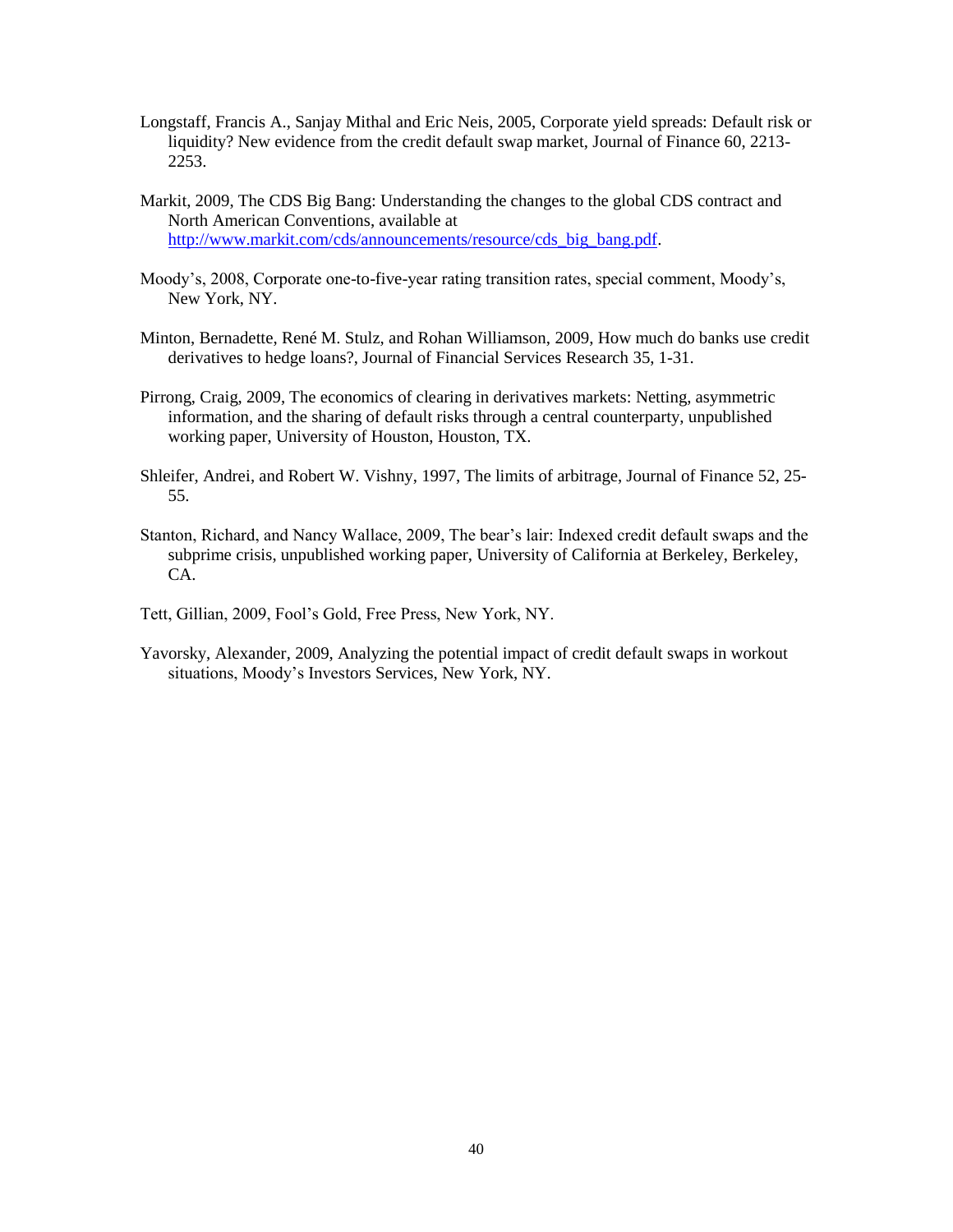

## **Figure 1. Credit default swaps notional amount outstanding, 2004-2008.** The data is obtained form the BIS bi-annual derivatives survey.